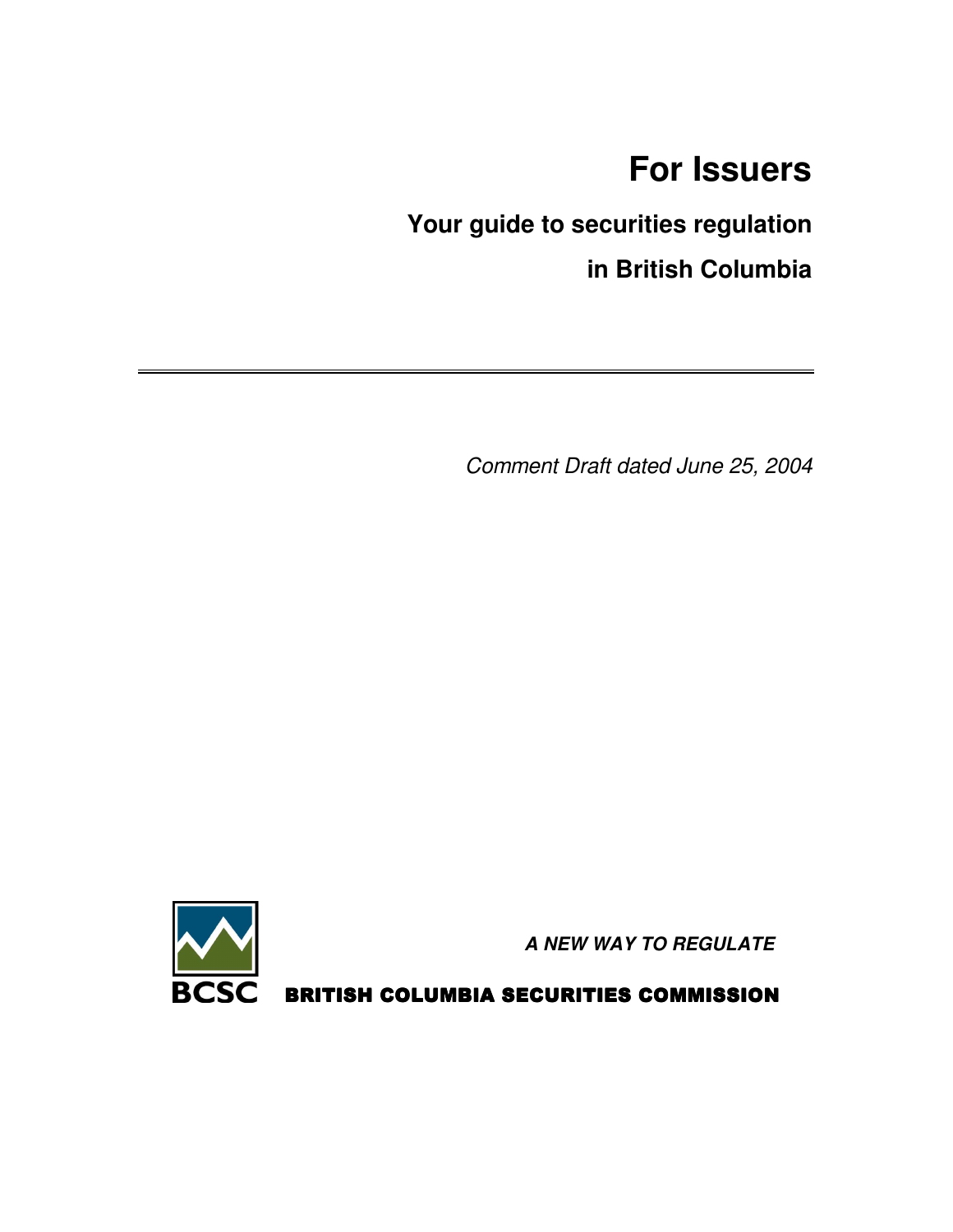# **Table of Contents**

| I. |           |                                                            |  |  |  |  |  |  |
|----|-----------|------------------------------------------------------------|--|--|--|--|--|--|
|    | Α.        |                                                            |  |  |  |  |  |  |
|    | <b>B.</b> |                                                            |  |  |  |  |  |  |
|    | C.        |                                                            |  |  |  |  |  |  |
| н. |           |                                                            |  |  |  |  |  |  |
|    | Α.        |                                                            |  |  |  |  |  |  |
|    |           | 1.                                                         |  |  |  |  |  |  |
|    |           | (a)                                                        |  |  |  |  |  |  |
|    |           | (b)                                                        |  |  |  |  |  |  |
|    |           | Becoming listed on TSX Venture Exchange 9<br>(c)           |  |  |  |  |  |  |
|    |           | 2.                                                         |  |  |  |  |  |  |
|    |           | 3.                                                         |  |  |  |  |  |  |
|    |           | 4.                                                         |  |  |  |  |  |  |
|    |           | 5.                                                         |  |  |  |  |  |  |
|    | В.        |                                                            |  |  |  |  |  |  |
|    |           | 1.                                                         |  |  |  |  |  |  |
|    |           | 2.                                                         |  |  |  |  |  |  |
|    |           | 3.                                                         |  |  |  |  |  |  |
|    |           | Offerings Under the Offering Memorandum Exemption 16<br>4. |  |  |  |  |  |  |
|    |           | 5.<br>CMA Offerings Using a Risk Acknowledgement  17       |  |  |  |  |  |  |
|    |           | Offerings Under the Employee Investment Act 17<br>6.       |  |  |  |  |  |  |
|    |           | 7.                                                         |  |  |  |  |  |  |
|    |           | 8.                                                         |  |  |  |  |  |  |
|    |           | General Requirements for Using the Exemptions  18<br>9.    |  |  |  |  |  |  |
|    |           | 10.                                                        |  |  |  |  |  |  |
|    | C.        |                                                            |  |  |  |  |  |  |
| Ш. |           |                                                            |  |  |  |  |  |  |
|    |           |                                                            |  |  |  |  |  |  |
|    | А.        |                                                            |  |  |  |  |  |  |
|    |           | 2.                                                         |  |  |  |  |  |  |
|    |           | 3.                                                         |  |  |  |  |  |  |
|    |           |                                                            |  |  |  |  |  |  |
|    |           | 4.<br>5.                                                   |  |  |  |  |  |  |
|    |           | 6.                                                         |  |  |  |  |  |  |
|    |           | 7.                                                         |  |  |  |  |  |  |
|    |           | 8.                                                         |  |  |  |  |  |  |
|    |           | 9.                                                         |  |  |  |  |  |  |
|    |           | 10.                                                        |  |  |  |  |  |  |
|    |           |                                                            |  |  |  |  |  |  |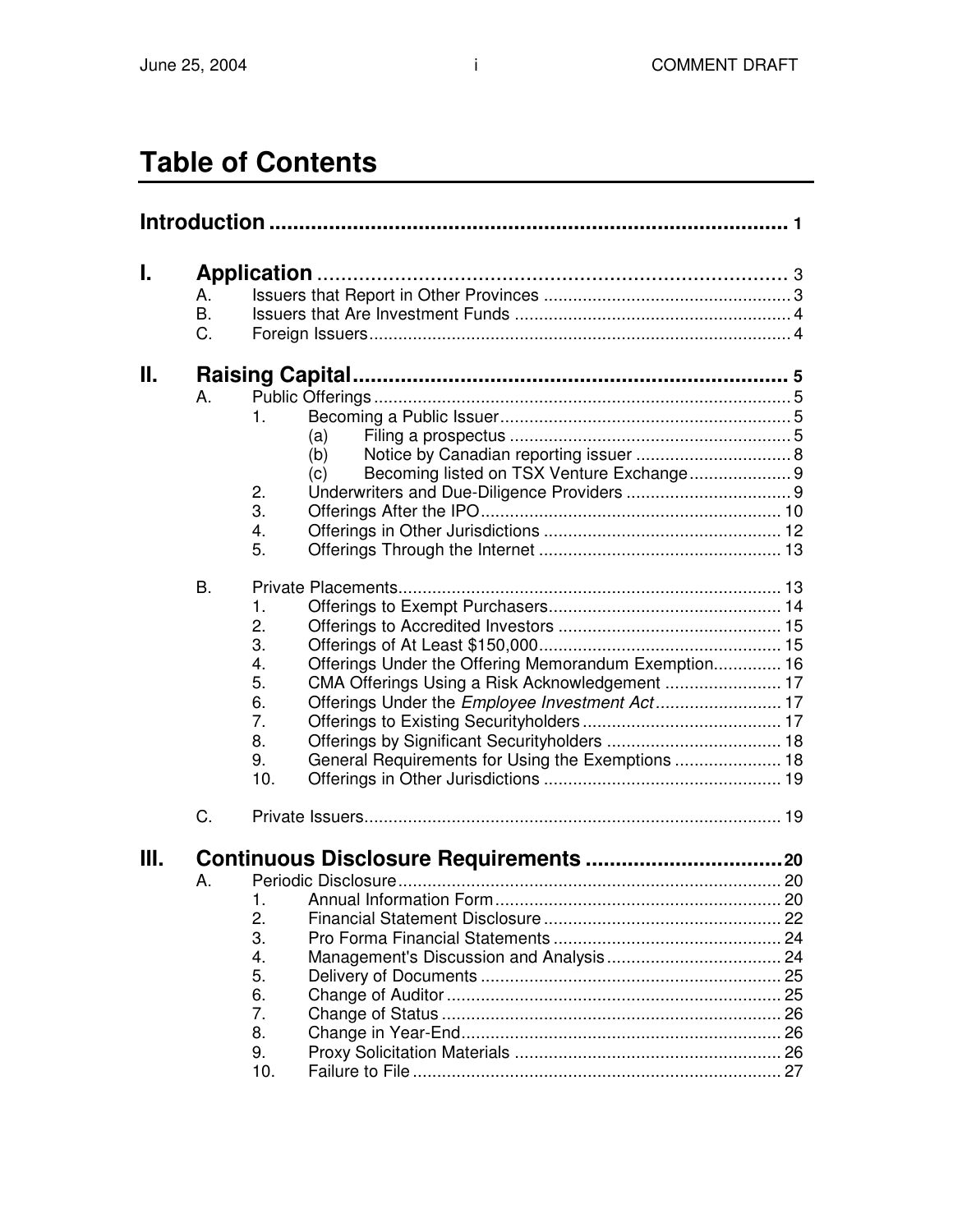|     |                      | 11.                                          | (a)<br>(b)                                                                                               |  |
|-----|----------------------|----------------------------------------------|----------------------------------------------------------------------------------------------------------|--|
|     | Β.                   | 1.<br>2.<br>3.<br>4.<br>5.                   |                                                                                                          |  |
|     | C.                   |                                              |                                                                                                          |  |
|     | D.<br>Е.             | 1.<br>2.                                     |                                                                                                          |  |
|     |                      | 1.<br>2.<br>3.<br>4.                         | Prohibition Against Trading or Disclosing Inside Information 32                                          |  |
|     | F.                   | 1.<br>2.                                     | Advertising in Other Canadian Jurisdictions 36                                                           |  |
|     | G.                   | $\mathbf{1}$ .<br>2.<br>3.<br>4.<br>5.<br>6. |                                                                                                          |  |
| IV. | А.<br>В.<br>C.       |                                              | <b>Exemptions for Corporate Transactions39</b><br>Business Combinations, Reorganizations, Takeover Bids, |  |
| V.  |                      |                                              |                                                                                                          |  |
| VI. | А.<br>В.<br>C.<br>D. |                                              | General Requirements and Guidelines for Issuers43                                                        |  |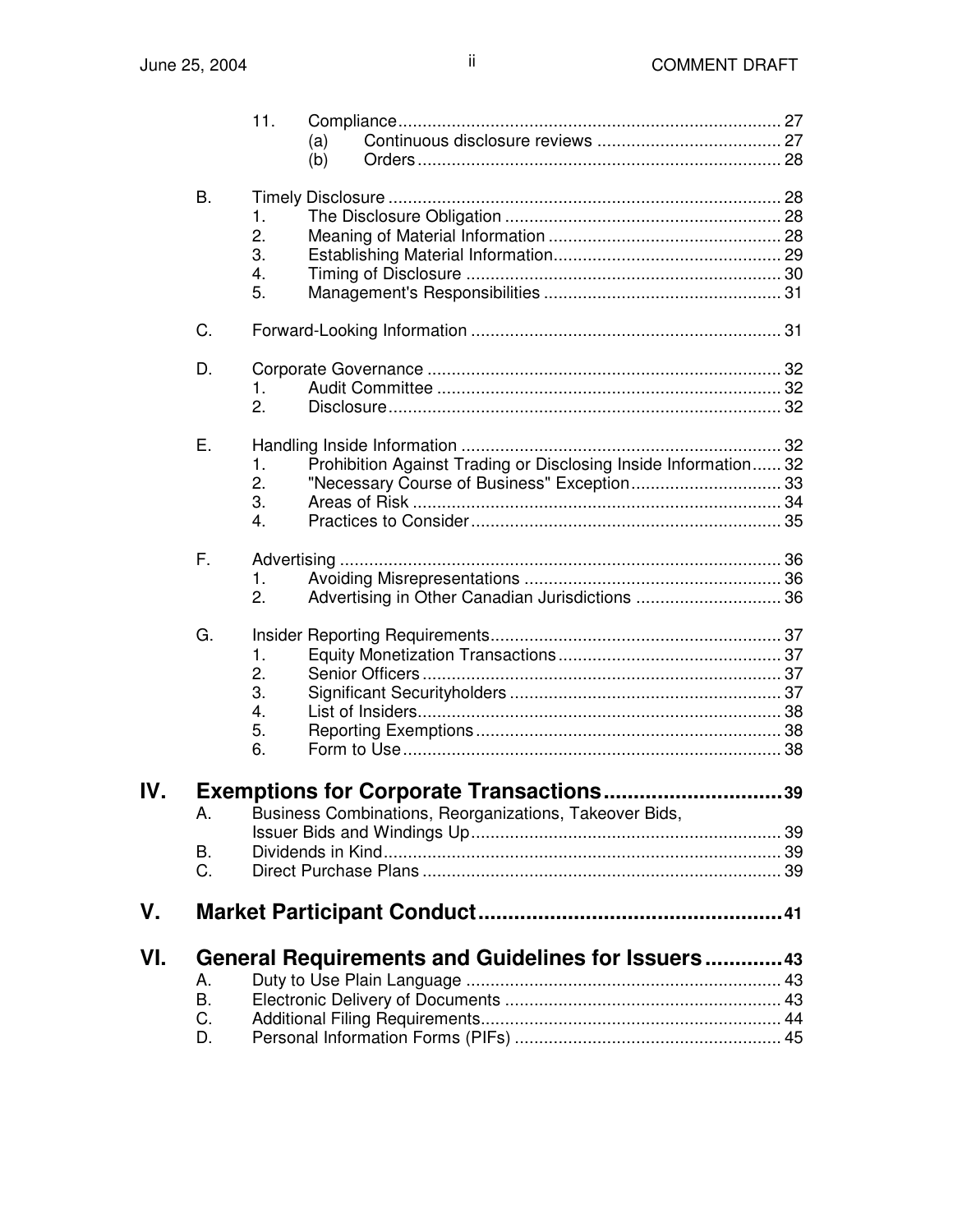| VII. | Α.<br>Β. |                                                            |  |  |
|------|----------|------------------------------------------------------------|--|--|
|      | C.       |                                                            |  |  |
|      |          |                                                            |  |  |
|      | Α.       |                                                            |  |  |
|      | В.       |                                                            |  |  |
|      | C.       | Canadian-Based Issuers Using Foreign Issuer Exemptions  51 |  |  |
|      | D.       |                                                            |  |  |
|      | Е.       |                                                            |  |  |
|      | F.       |                                                            |  |  |
|      | G.       |                                                            |  |  |
|      | Н.       |                                                            |  |  |
|      | L.       |                                                            |  |  |
|      | J.       |                                                            |  |  |
|      |          |                                                            |  |  |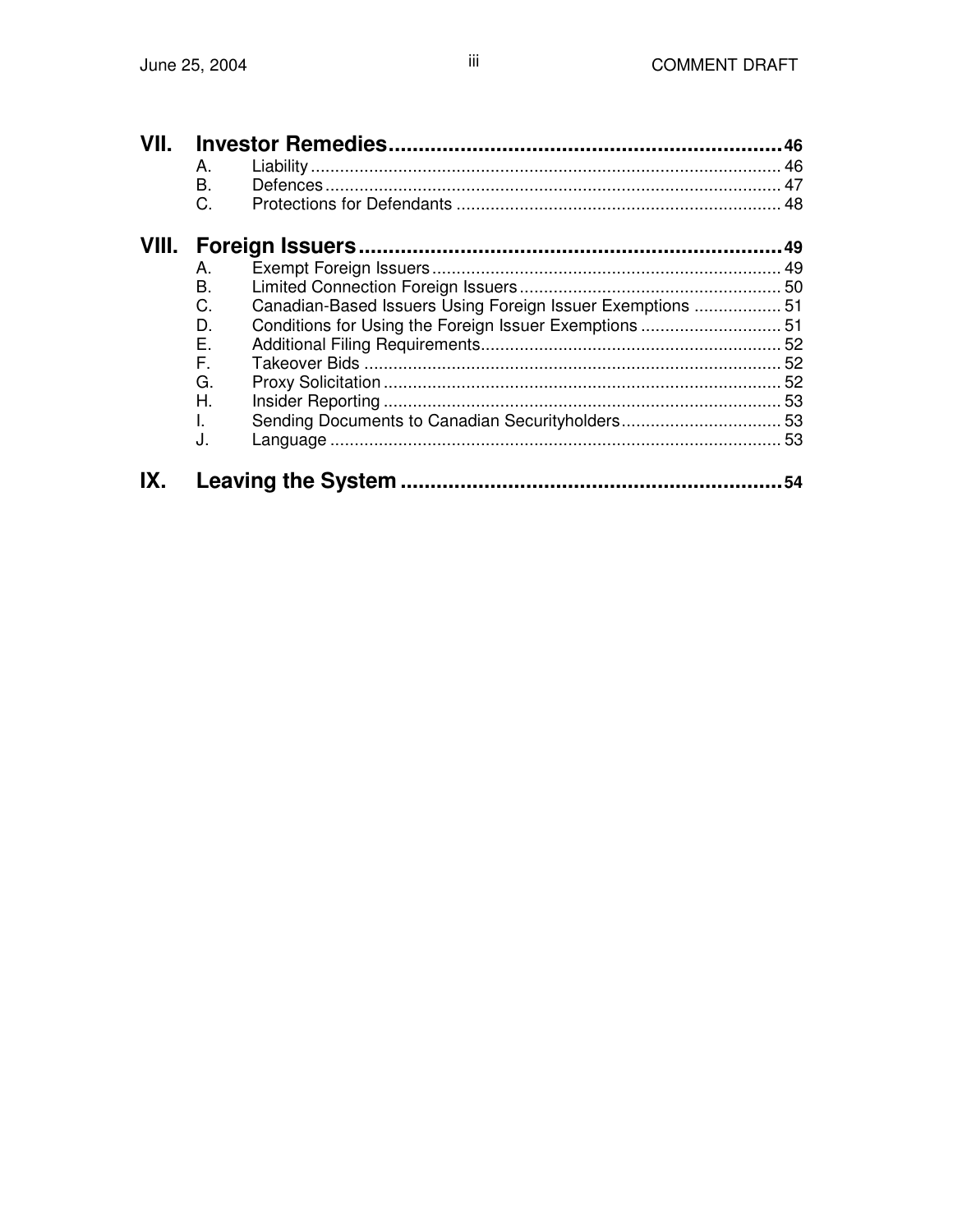# **Introduction**

This Guide is to help you understand what is expected of issuers under British Columbia securities laws and to give you guidance on how to comply with those laws. Our system of securities regulation is designed to protect investors while minimizing the regulatory burden on industry. We have:

- established principles of regulation to ensure that investors in both the primary and secondary markets get the information they need to make investment decisions,
- imposed requirements only to the extent they are necessary for the protection of investors and markets, and
- designed outcomes-based regulatory requirements with the flexibility to suit a wide range of issuers and businesses.

We think it is important that people like you, who must comply with the requirements, are able to do so using your own judgment and experience. There is no avoiding the fact that securities regulation is a complex area, so there will always be times when you need to get professional advice. However, we believe that this should not be necessary for routine compliance matters, and that the system should be simple enough to understand so that you are able to make better judgments about when to get professional advice, and are able to better instruct your professional advisers when you do so. To create this sort of regulatory environment, we have:

- kept the rules as few and as simple as possible,
- written them in plain language, and
- established guidance and created training programs for issuers and other *market participants*.

We have adopted this approach because we believe it works. Investors get the information and protection they need, and issuers do a better job of compliance because they understand what is expected of them.

#### *How to use this Guide*

The Guide should be read together with the Securities Act and the Securities Rules.

The Act and Rules define and interpret certain words. Many of these words are used in this Guide. To draw your attention to these words, we have italicized them the first time they appear in a Section of the Guide. Unless indicated otherwise, the definitions for the italicized words are in section 1 of the Act or section 1 of the Rules.

To help the reader's understanding of the regulatory regime, this Guide often repeats or paraphrases requirements in the Act, Rules and other instruments. The text as found in those instruments governs.

#### *How to navigate the Act and Rules*

Parts 1 to 9 of the Act and Rules correspond, in terms of subject matter, to the same parts of the Canadian Securities Administrators' (CSA's) national numbering system.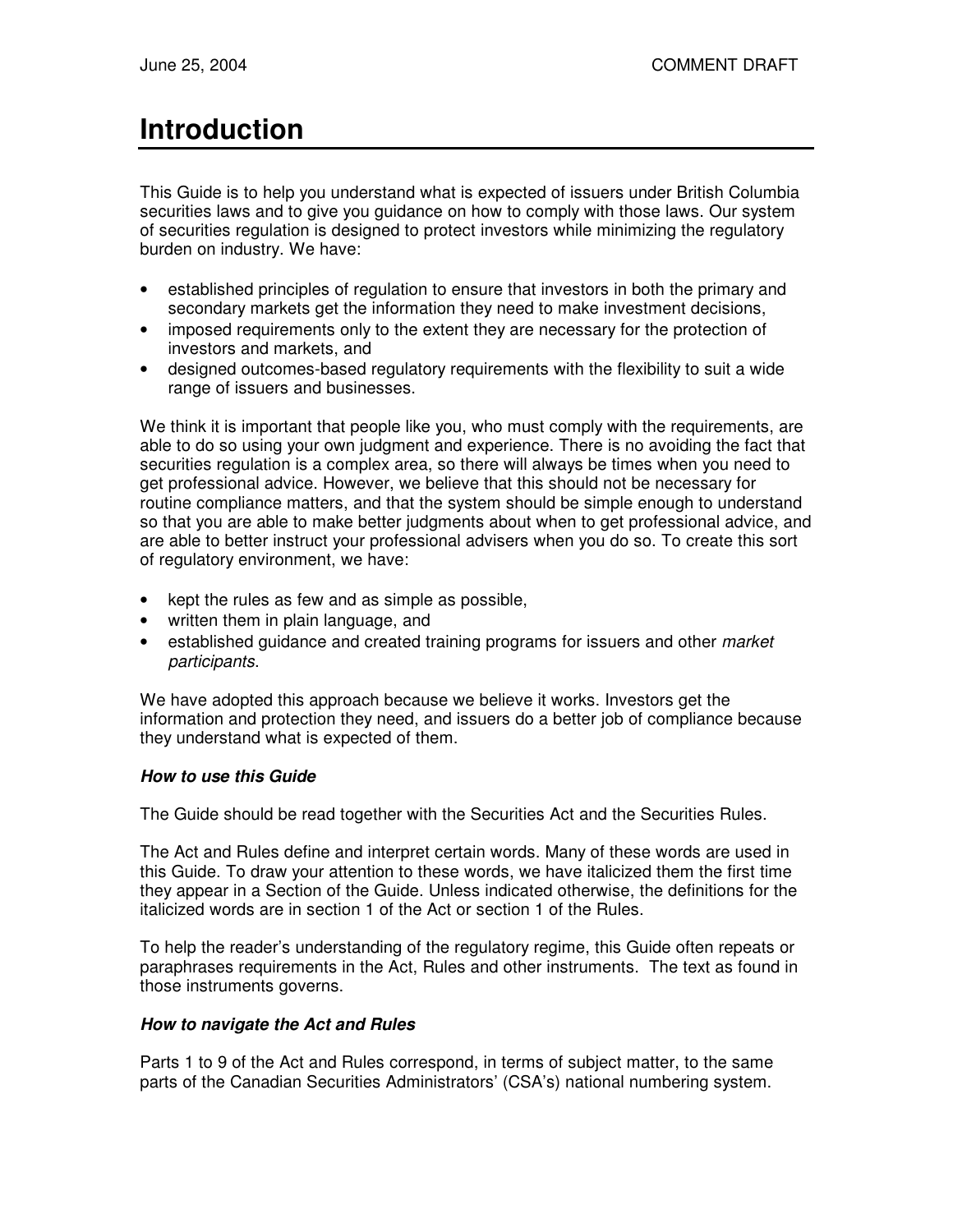#### *How to get more help*

This Guide is only part of our system of guidance for issuers. If you have specific questions that are not answered in this Guide, you can get answers by contacting us by phone or e-mail in the manner described on our website, www.bcsc.bc.ca. The website also has the text of the Act, Rules, forms and other *regulatory instruments*.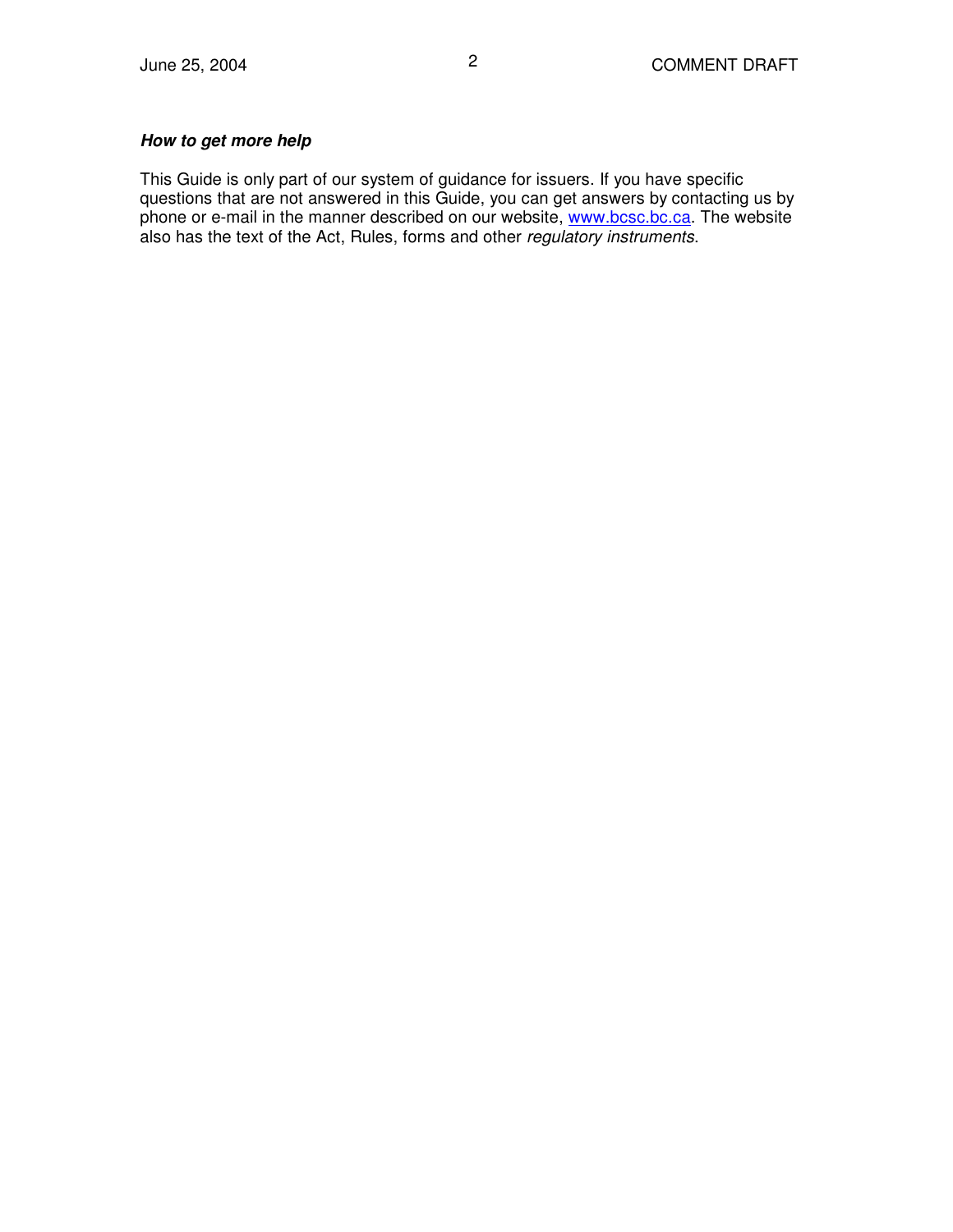# **I. Application**

## **A. Issuers that Report in Other Provinces**

#### *Interface exemptions*

Most issuers are subject to securities regulation in more than one province. To avoid imposing different requirements on those who are subject to the securities legislation in other provinces, the Rules include "interface" exemptions that generally allow those issuers to satisfy the requirements in British Columbia by complying with the requirements of another province ("province" includes the territories), filing in British Columbia what they file in that province, and providing investors here with what they provide investors in that province.

The "requirements" of the other province include blanket exemptions issued by that province from regulatory requirements, but do not include a discretionary exemption that applies to you but not to issuers generally in that province. If you want the same relief in British Columbia, you will have to apply for it.

#### *Scope*

The interface exemptions for issuers generally apply to filing and disclosure requirements under the legislation. They do not extend to the prohibitions against wrongful conduct or the civil liability regime found in the Act (see Part III, Section E and Parts V and VII of this Guide).

The Rules contain these interface exemptions for issuers:

- Exempt trades under other Canadian securities laws (Rules, s. 75)
- Exempt offerings occurring in British Columbia and another province (Rules, s. 91)
- Prospectus offerings in British Columbia and another province (Rules, s. 97)
- Financial statement requirements for prospectus offerings in British Columbia and another province (Rules, s. 104)
- Reports of exempt trades (Rules, s. 113)
- Periodic disclosure (Rules, s. 141)
- Timely disclosure (Rules, s. 144)
- Insider reporting (Rules, s. 149)
- Eligible institutional investor alternative monthly reporting (Rules, s. 151)

The Rules contain similar exemptions for British Columbia issuers subject to designated SEC requirements. Among other things, these Rules require these issuers to file in British Columbia the documents they file with the SEC. This includes documents either filed or furnished under US law

#### *Exceptions*

There are no interface exemptions for:

• The requirement to prepare disclosure documents in plain language (Rules, ss. 92, 142 and 145 and BCI 62-502, s. 24)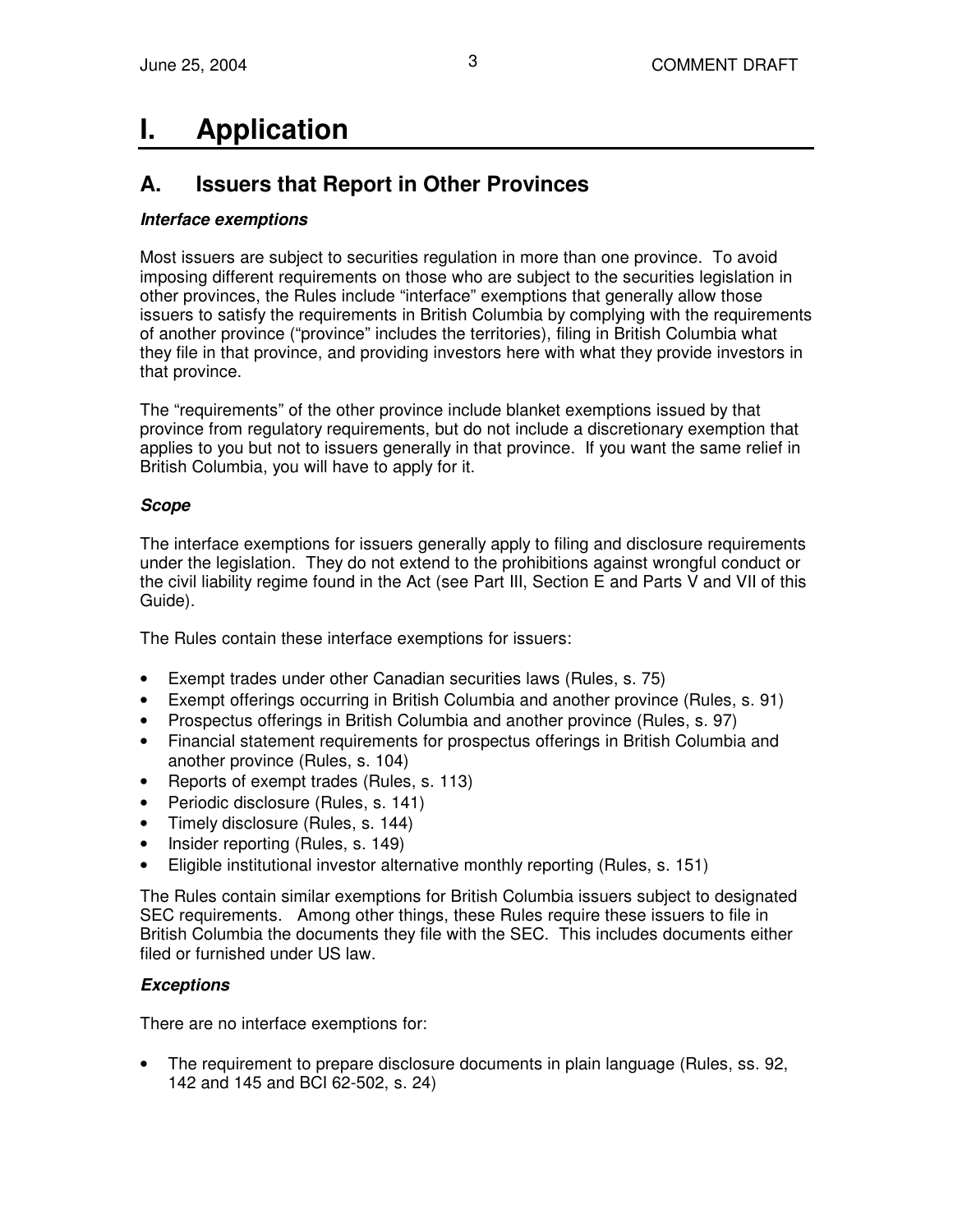• The requirement to file copies of documents you send to securityholders or file with other regulators (Rules, s. 153).

#### *CMA offerings*

Section 18(3) of the Act is an exemption from the prospectus requirement for issuers whose continuous disclosure is up to date. The effect of this exemption is that once an issuer is a *public issuer*, it need not file a prospectus to do a public offering. This offering regime, called the Continuous Market Access system (CMA), is described in more detail in Part II, Section A-3 of this Guide.

Even if a public issuer is relying on the interface exemptions to comply with British Columbia regulatory requirements, it can offer securities in British Columbia using the CMA system (except when it is relying on the interface to not file an AIF or is making a national prospectus offering in which the Commission is the issuer's principal regulator under National Policy 43-201 *Mutual Reliance Review System for Prospectuses and Annual Information Forms*) (Rules, s. 118(1)).

## **B. Issuers that Are Investment Funds**

Most of the requirements relating to *public mutual funds* are not discussed in this Guide. This is because these issuers continue to be regulated under the national mutual fund regime contained in National Instruments 81-101 *Mutual Fund Prospectus Disclosure*, 81- 102 *Mutual Funds* and 81-104 *Commodity Pools*. Other requirements from the former *Securities Act* and Rules have been replaced by BC Instrument 81-509 *Mutual Fund Requirements*, which streamlines and simplifies these requirements but has few substantive changes.

Non-redeemable investment funds are collective investment vehicles that do not fit the definition of *mutual fund* (usually because they are not redeemable on demand). They include issuers such as employee venture capital corporations and venture capital corporations. They are subject to many of the same rules as non-fund *public issuers*, although BCI 81-510 *Exemption from Periodic Disclosure Requirements for Non-Redeemable Investment Funds* provides them with relief from periodic disclosure requirements.

## **C. Foreign Issuers**

In British Columbia there are exemptions for certain *foreign issuers*, their securityholders and those making a takeover bid for or soliciting proxies from securityholders of a foreign issuer. These exemptions are contained in BC Instrument 71-502 *Exemptions for Foreign Market Participants*. See Part VIII of this Guide for more details.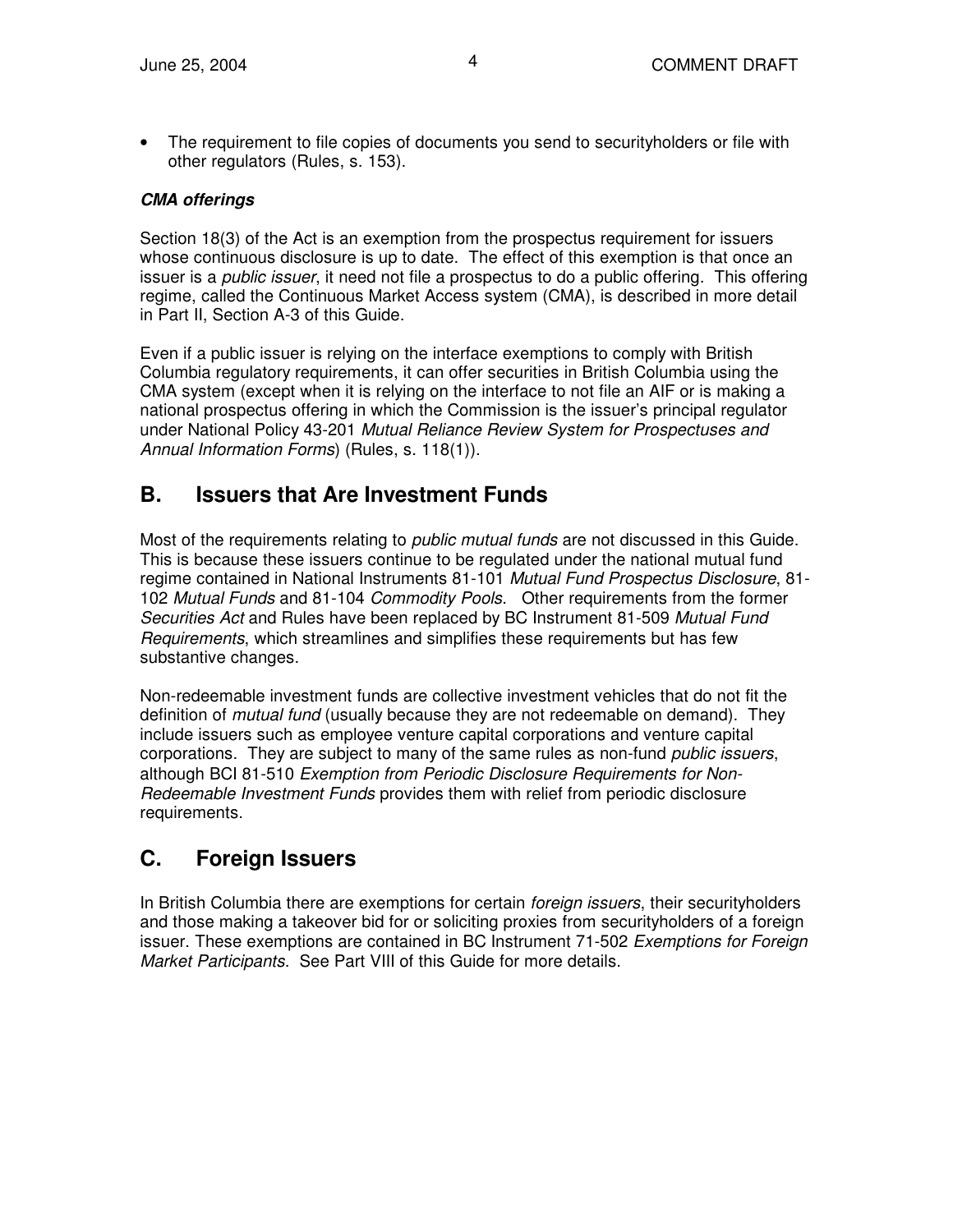# **II. Raising Capital**

This Part deals with public offerings and private placements of securities by issuers (other than *mutual funds* – see Part I, Section B). The public offerings section describes how to go public if you are not yet a *public issuer* and how to do subsequent offerings after you become one. The private placements section describes how to raise capital, whether or not you are a public issuer.

Part VIII of this Guide describes the special rules for *foreign issuers* (BCI 71-502, s. 1) that offer securities to investors resident in British Columbia.

## **A. Public Offerings**

To do a public offering, you must be a *public issuer.* (If you were a reporting issuer in British Columbia on •, 2004 (the date the Act came into force), you automatically became a public issuer.)

## **1. Becoming a Public Issuer**

There are several ways to become a public issuer (Act, s. 1). You can:

- file a prospectus,
- if you are a reporting issuer or the equivalent in another province, file a notice, or
- become listed on the TSX Venture Exchange or another exchange designated by the Commission.

You also become a public issuer if you complete a takeover bid or a *business combination* or other reorganization involving an exchange of securities with an existing public issuer, or if you are designated as a public issuer by the Commission.

## **(a) Filing a prospectus**

The most common means of becoming a public issuer is to file a prospectus that is receipted by the Commission (Act, s. 18(1)).

#### *Filing, review and receipt process*

An issuer that wants to become a public issuer this way does so by preparing a prospectus using Form 41-901F/51-905F *Prospectus/Annual Information Form.* You can find this form and instructions for completing it on the Commission website at www.bcsc.bc.ca.

In most cases, an issuer becoming a public issuer by filing a prospectus is doing so in connection with its initial public offering (IPO), but you can become a public issuer by filing a prospectus whether or not you are doing an offering at the same time. (The requirement described below to retain a *due-diligence provider* applies regardless.)

The prospectus is not effective until the Commission issues a receipt for it. To obtain a receipt, you must file your draft prospectus (Rules, s. 94) with the Commission through SEDAR.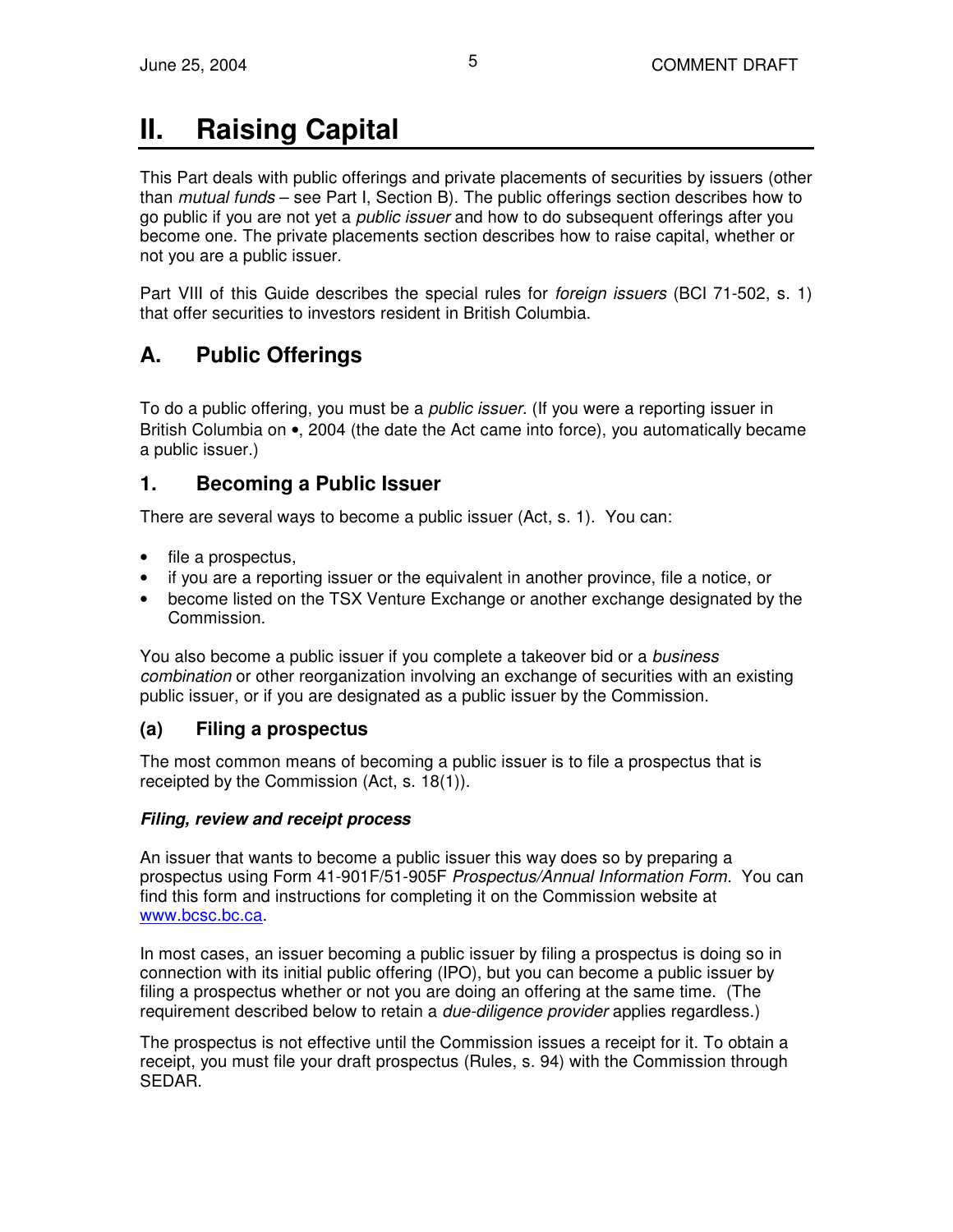Commission staff then reviews the draft prospectus. You are responsible for ensuring that your prospectus is complete and discloses in plain language all *material information*. (If it does not, you are exposed to civil, administrative and quasi-criminal liability.)

If your draft prospectus omits information required by Form 41-901F/51-905F (other than information, such as pricing, that is unknown at the time of filing) Commission staff may not begin reviewing the draft until the missing information is supplied.

The role of Commission staff is not to redraft your document, but to focus on the primary public interest issues associated with the prospectus filing, such as any past conduct of the issuer or its *officers*, *directors* or *significant securityholders* that makes them unfit to participate in the public market.

After reviewing the draft prospectus, staff provide comments to the issuer. Once you resolve any staff concerns, you must file the final prospectus and the Commission will issue a receipt for the prospectus if to do so is in the public interest.

The Commission considers many factors in deciding whether it is in the public interest to issue a receipt. In some cases, we may require you to provide additional information or materials to allow us to make this decision.

The following are the most likely to raise public interest concerns:

- The issuer has significantly failed to comply with our requirements.
- The past conduct of the issuer or its officers, directors or significant securityholders makes them unfit to be in the public markets — for example, one of these individuals has a history of bankruptcy or fails the criminal records check.
- The issuer's officers and directors do not have the knowledge and expertise necessary to run a public company.

We will also be concerned about any transaction involving the issuer that appears abusive or to have involved non-arm's lengths parties.

If the issuer cannot satisfy concerns raised by staff, we may refuse to issue a receipt . However, we will not do so without giving you an opportunity to be heard (Act, s. 21(2)).

While your prospectus is being reviewed you and your selling agent may conduct premarketing activities for your IPO as long as you meet the requirements in section 154 of the Rules. However, until the Commission issues a receipt for your prospectus you cannot accept subscriptions. Once you resolve any staff comments, you finalize the prospectus and file it through SEDAR. The Commission will formally receipt the prospectus. You are now a public issuer and can proceed with your offering.

#### *Financial statements*

Financial statements must be prepared in accordance with *Canadian GAAP,* audits and audit reports must comply with *Canadian GAAS*, and audit reports must be prepared and signed by those legally authorized in Canada to sign audit reports (Rules, ss. 8, 9 and 11).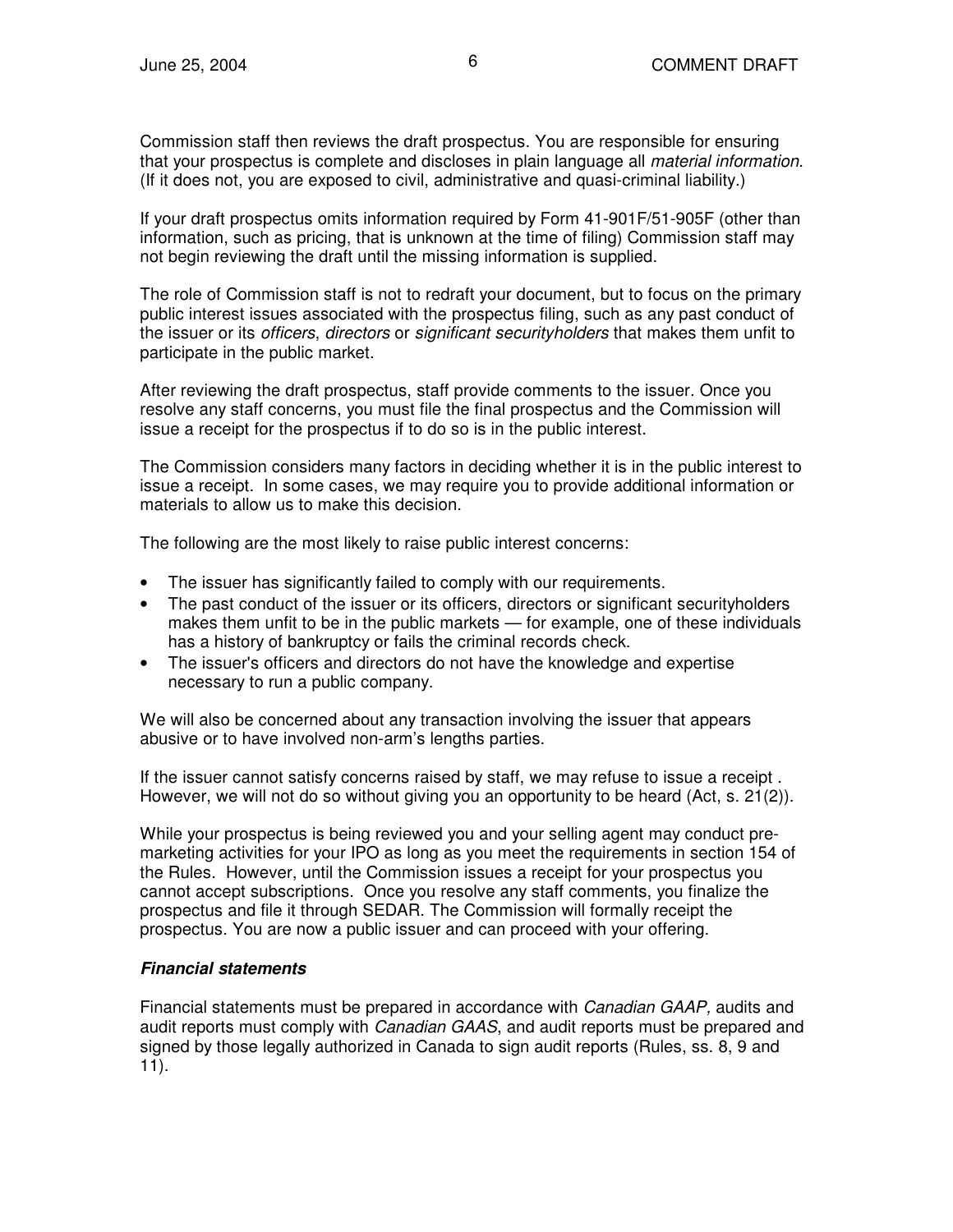Your prospectus must include audited annual financial statements with up to three years of comparative statements (Rules, ss. 99 and 100), and unaudited comparative financial statements for the issuer's most recent interim period (Rules, s. 101) (unless the results for the most recent interim period are included in the annual financial statements; Rules, s. 101(2)). Your comparative interim financial statements need not include a balance sheet and may be presented for a year-to-date interim period.

The financial statements in your draft prospectus do not need to be in draft form  $-$  if, for example, you have a set of financial statements that meets the requirements of the Rules and for which the audit report has already been signed, you may use those statements in your draft prospectus.

#### *Financial statements – special situations*

If the issuer acquired its primary business within the three years before the prospectus, you must also include the statements of the business before the acquisition, and if the issuer has not existed for three years and another entity previously carried on its business, you must include in the prospectus the relevant financial statements of that entity (Rules, s. 103).

If the financial statements of a *subsidiary* of the issuer disclose material information about the issuer that is not disclosed elsewhere in the prospectus, consider including these financial statements, even if they are consolidated in the issuer's financial statements. It may be the most efficient way to present material information about the subsidiary's operations.

If the prospectus discloses a recent or pending business combination that will be accounted for as a reverse takeover, the relevant financial statements may be those of the entity whose business will be the ongoing business, rather than those of the legal parent, if the offering is conditional on successful completion of the reverse takeover. If the offering is not conditional on successful completion of the transaction, it is likely that the financial statements for both entities are material and should be provided.

#### *Post-receipt pricing*

We will generally not issue a receipt for an IPO prospectus that excludes information about the price of the securities offered. Without this information, your disclosure about the anticipated proceeds of the offering and the intended use of those proceeds will be incomplete. Since a new public issuer does not have a *continuous disclosure record*, this lack of pricing and proceeds information means that purchasers would not have sufficient information about the issuer to make an informed investment decision.

For offerings after the IPO, a prospectus is not required under the CMA system, so the issue does not arise.

#### *Delivery*

In carrying out your offering, you do not have to deliver the prospectus to a purchaser or prospective purchaser unless the purchaser requests it (Rules, s. 96). Part VI, Section B of this Guide discusses electronic delivery of documents.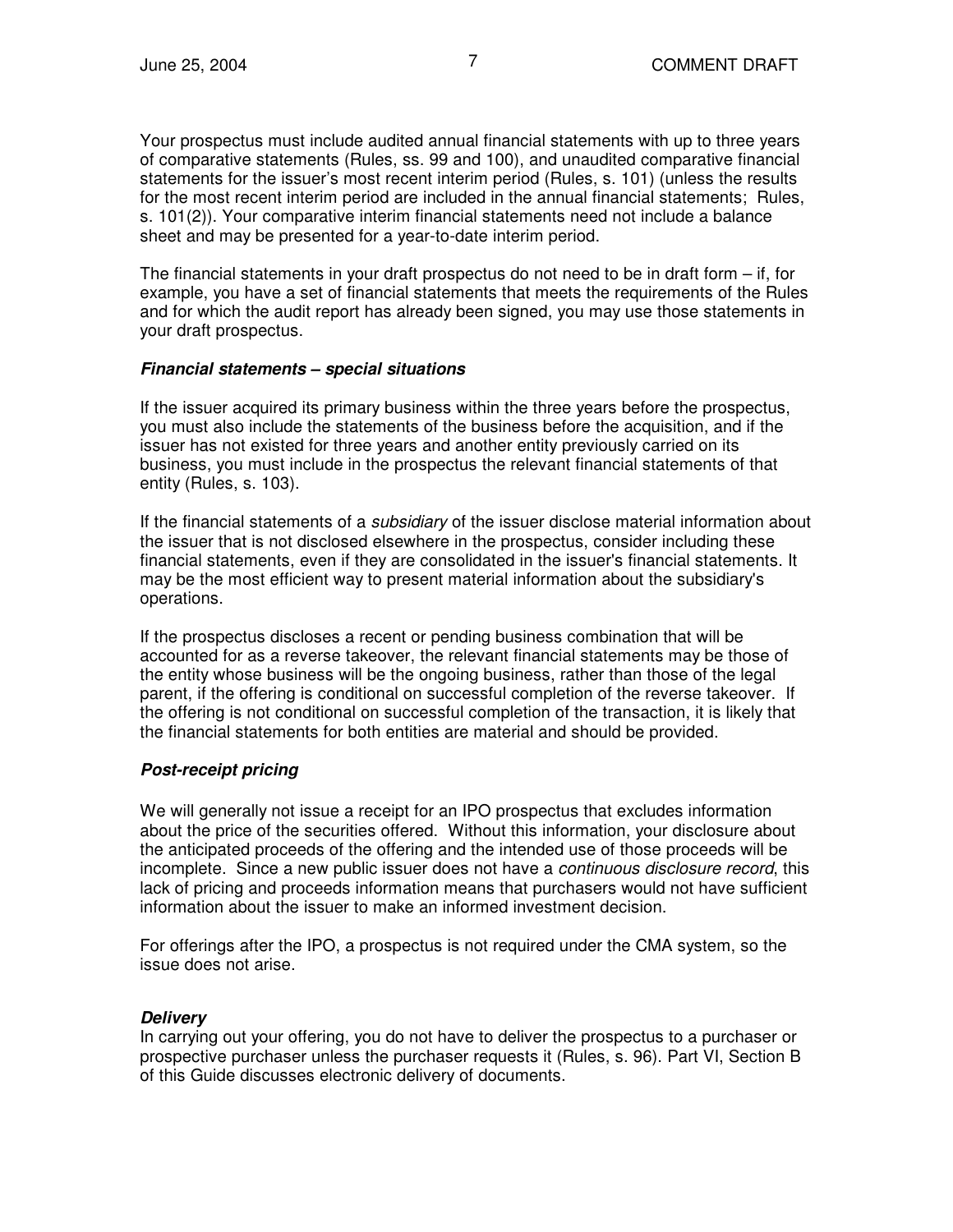#### *Amendments*

If after you file a draft prospectus and before the Commission issues a receipt for your prospectus, new material information arises, you will need to file an updated draft. Once the Commission has issued a receipt for your prospectus, you are a public issuer and you will disclose new material information by press release, as discussed in Part III, Section B below.

#### *Alternative forms, exemptions and variations*

We will accept various alternative documents as a prospectus instead of Form 41- 901F/51-905F:

- An issuer that is participating in a share exchange takeover bid or a business combination in British Columbia or another Canadian jurisdiction can file the takeover bid or information circular as its prospectus.
- An issuer that has some characteristics of a *mutual fund* may use the simplified prospectus and AIF prescribed for mutual funds under National Instrument 81-101 *Mutual Fund Prospectus Disclosure*, with appropriate modifications.
- An issuer that is subject to the laws of a designated jurisdiction (the US (SEC), UK or Australia) may file an offering or registration document from one of those jurisdictions as its prospectus. For *SEC issuers*, documents prepared in accordance with the 10- K, 10-KSB or 20-F forms are acceptable.

These documents are still subject to the requirement that all material information about the issuer be disclosed, and they must be receipted by the Commission before the issuer becomes a public issuer (Act, ss. 20 and 18).

The Commission may vary a prospectus form requirement or rule or exempt an issuer from a prospectus requirement (Act, ss. 154 and 151). If the Commission issues a receipt for the issuer's prospectus, this receipt will also be evidence of any variation or exemption the issuer requests in connection with the prospectus filing. You should request any exemption in writing, either in a pre-filing application, or in the cover letter accompanying your draft prospectus.

## **(b) Notice by Canadian reporting issuer**

An issuer that is subject to continuous disclosure requirements in another province can become a public issuer by filing a notice in Form 44-901F/81-904F *Notice by Canadian Reporting Issuer to Become Public Issuer/Mutual Fund* (Act, s. 19(1)). If you are in compliance with the securities requirements of the jurisdiction of your principal regulator, we will issue a receipt immediately. If not, we will review the notice for public interest concerns before issuing a receipt (Act, s. 21(1)).

Once the Commission formally receipts your notice, you are a public issuer and subject to British Columbia's continuous disclosure requirements (subject to the interface exemptions described in Part I, Section A of this Guide). If for some reason Commission staff intend to recommend that the Executive Director refuse to receipt your notice, the Commission will give you an opportunity to be heard (Act, s. 21(2)).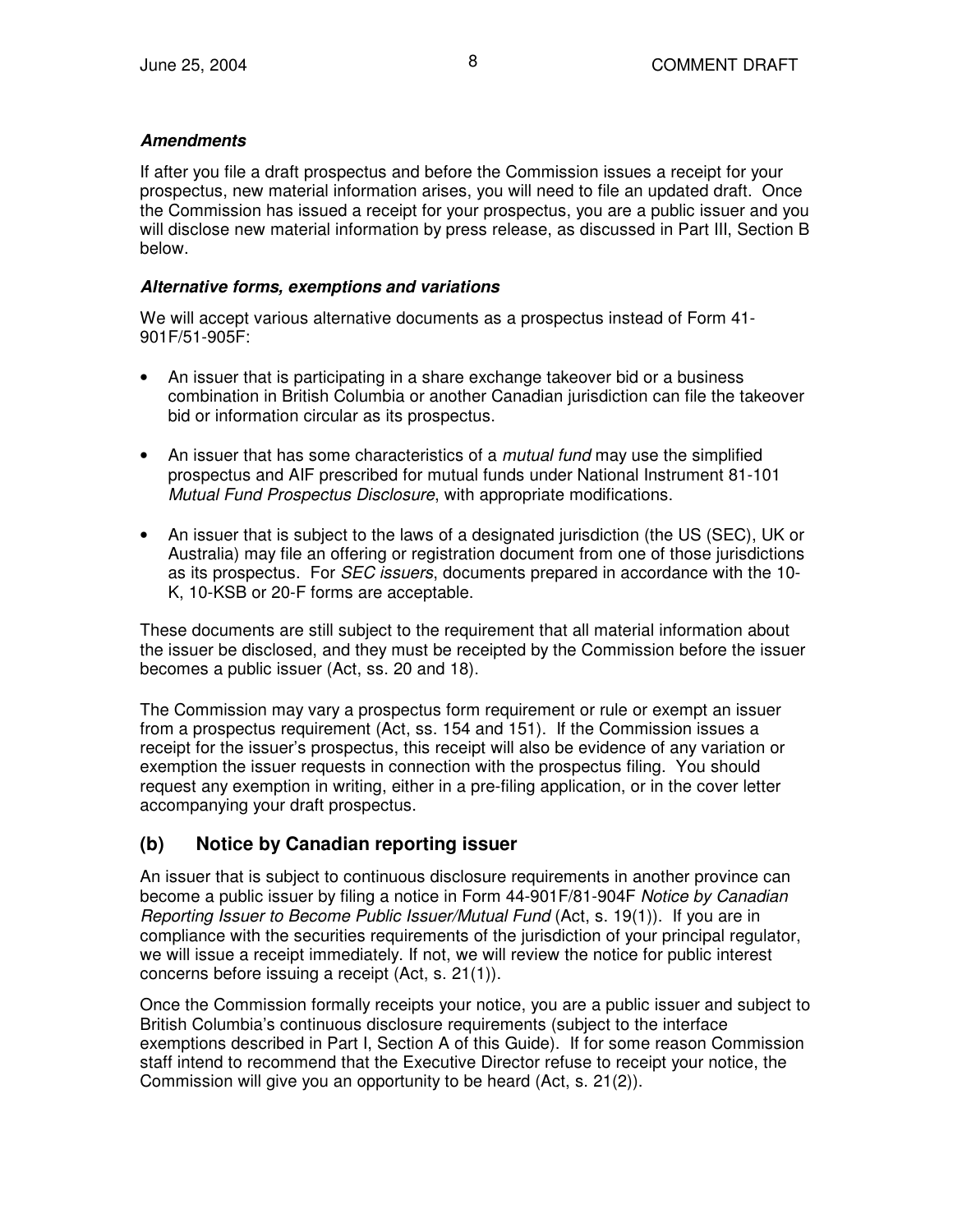### **(c) Becoming listed on TSX Venture Exchange**

An issuer that has had its securities listed on the TSX Venture Exchange (or any other *marketplace* the Commission prescribes) at any time since the Act came into force is a public issuer.

## **2. Underwriters and Due-Diligence Providers**

#### *The requirement*

You must retain an *underwriter* or due-diligence provider to provide services in connection with the prospectus you file to become a public issuer, whether or not you are offering securities (Rules, s. 95(1)). The underwriter or due-diligence provider requirement exists to ensure that an independent third party conducts a review of the issuer's business, affairs and securities before the issuer goes public. However, there may be situations when an underwriter or due-diligence provider is not necessary and we will evidence an exemption from this requirement by issuing a receipt for the prospectus.

A registered *dealer* that trades a security in connection with a public offering can act as an underwriter.

A due-diligence provider can be a registered *adviser*, or another competent third party. (This is discussed in the next section of this Guide.) The issuer must obtain from the due-diligence provider a written opinion that there are reasonable grounds to believe that the prospectus contains all material information about the issuer (Rules, s. 95(2)).

Both underwriters and due-diligence providers are subject to civil liability for *misrepresentations* in the issuer's prospectus if there is a public offering — see Part VII of this Guide. An underwriter or due-diligence provider is not required for subsequent offerings.

#### *Non-dealer/adviser due-diligence providers*

Those interested in acting as due-diligence providers must apply to the Commission for approval (Act, s.1). The application can be in connection with a specific issuer or offering or a class of issuers, or can be unlimited.

There are no prescribed proficiency or experience requirements for due-diligence providers that are not registered advisers but these factors are relevant:

- The applicant's knowledge, skills and experience relevant to the business of the issuer or class of issuers that the applicant intends to review
- The applicant's professional qualifications or equivalent proficiencies
- The tools and systems the applicant intends to use in its review
- The applicant's criteria for ensuring its independence from the issuer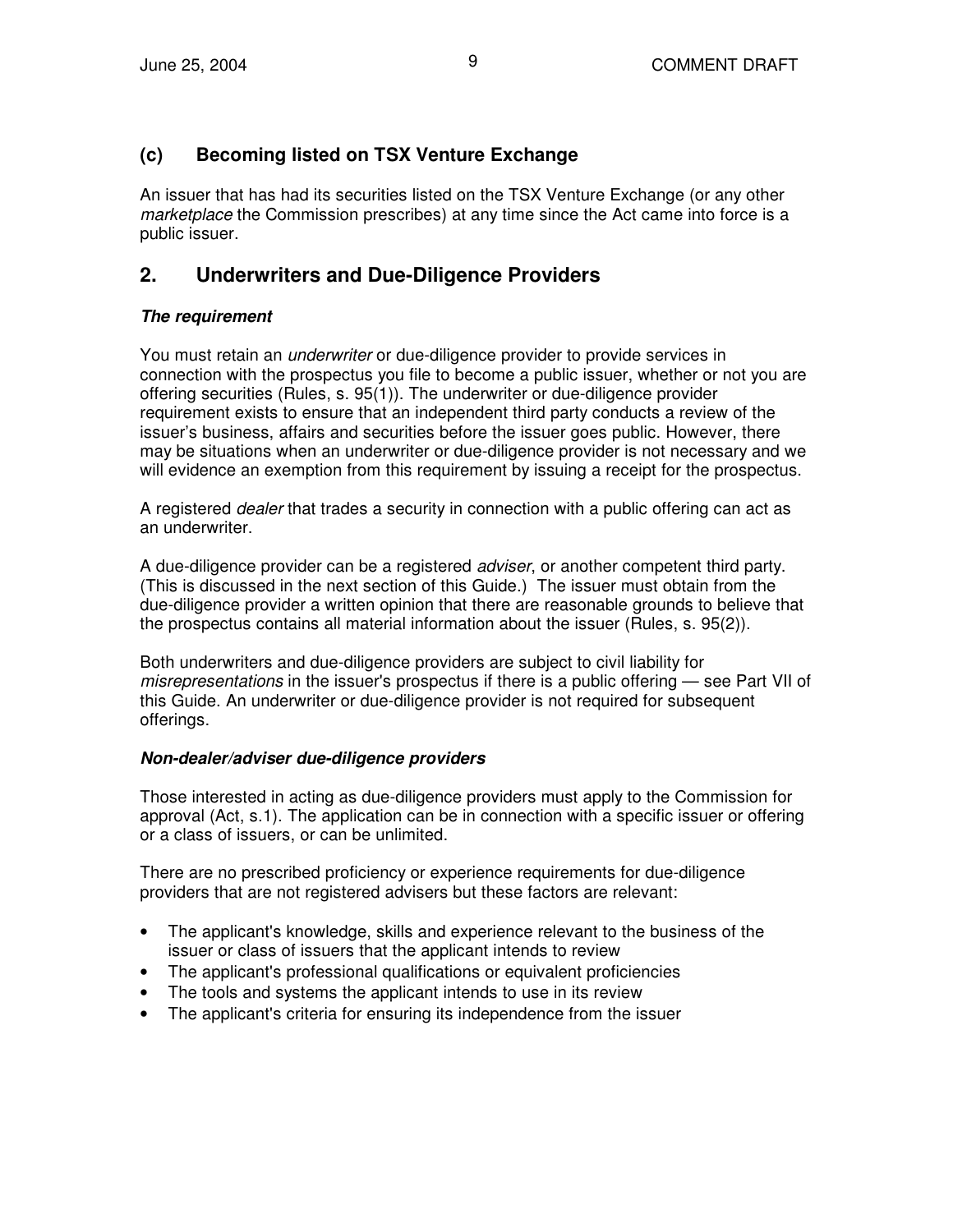## **3. Offerings After the IPO**

#### *No prospectus required*

Subject to some exceptions discussed below, once an issuer becomes a public issuer, it can sell its securities to residents of British Columbia at any time under the CMA exemption, so long as its continuous disclosure record is up to date and includes a current AIF (Act, s. 18(3)). This exemption allows a public issuer to raise new capital from the public without filing a prospectus. This is because, under the continuous disclosure requirements (see Part III of this Guide), all material information about all public issuers is available to the market at all times (Act, s. 23). Therefore, if the issuer is in compliance with its continuous disclosure obligations, there is no new material information about the issuer to be disclosed at the time of the offering.

Because of the common law due diligence defence, a significant securityholder of a public issuer may sell securities under the CMA exemption if the securityholder has no reasonable grounds to believe that the issuer's continuous disclosure record is inaccurate.

#### *News release*

However, it is likely that you will have to file a news release. Under the continuous disclosure requirements, a public issuer must issue and file a news release whenever new material information about the issuer becomes available (Act, s. 23).

It is up to you to decide whether the offering is material. However, almost all offerings of securities to the public, and most non-public offerings, are likely to be material. In addition to the fact that the offering is taking place, these are the items that are likely to be material in connection with an offering (and therefore would be covered in the news release):

- The terms of the offering (for example, the number of securities being offered, the price, whether there is a minimum or maximum offering and the duration of the offering)
- The features of the securities
- How you intend to use the proceeds of the offering
- If you are also offering the securities in another jurisdiction, how you will deal with subscription money received from purchasers resident in British Columbia if the issuer does not complete any minimum offering
- Whether there is an underwriter or due-diligence provider and, if so, the significant features of your agreement with the underwriter or due-diligence provider

Not all details about the offering will be material information. If there is information that you would like to disclose publicly, but that is not material information and therefore not included in your news release, you may file supplementary disclosure including this information, either separately or as part of an offering document.

Completion or abandonment of an offering is also likely to be material information, which would require another news release.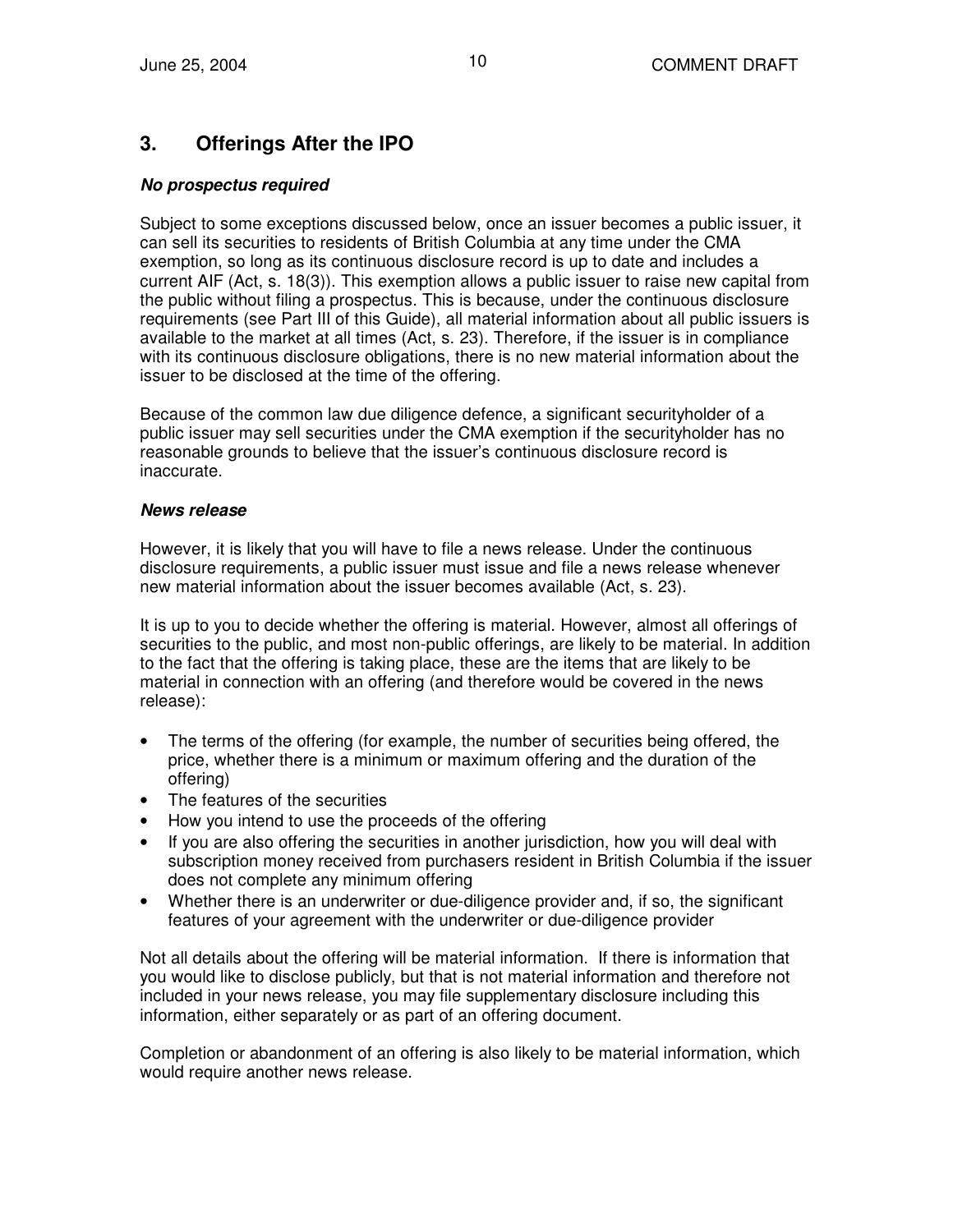#### *Resource issuers*

Resource issuers should keep in mind that a news release announcing an offering will trigger the requirement under National Instrument 43-101 *Standards of Disclosure for Mineral Projects* to prepare and file a technical report on its material properties using Form 43-101F1 *Technical Report*, unless the information is included in a previously filed technical report (Rules, s. 115). The report must be an independent technical report under NI 43-101 unless the issuer is a producing issuer as defined in that instrument. Issuers who attempt to avoid their mining disclosure requirements by not filing a news release will be subject to compliance action.

#### *Offering documents*

Under the CMA exemption from the requirement to file a prospectus, offering documents are optional. There is no prescribed form, so if you choose to use one, you can present information about the offering in a form that best suits the market for your securities. However, you must ensure that the information in an offering document is balanced, not misleading, and in plain language (Act, s. 28; Rules, s. 92). If the document contains a misrepresentation, the issuer and its directors and officers will be subject to enforcement action and, along with any underwriter or due-diligence provider, to civil liability (see Part VII of this Guide). This means that if new material information about the issuer arises during an offering that makes statements in the offering document misleading, you will have to communicate the new information to investors who are relying on the offering document.

The offering document is not the place to disclose material information for the first time. As described under Part III, Section B of this Guide, new material information must be disclosed by issuing and filing a news release (Act, s. 23). The disclosure in an offering document should all be based on information that is already in your continuous disclosure record, except for details about the offering itself*.*

If you deliver a copy of an offering document to an investor resident in British Columbia, you must file a copy of it within 10 days of the first time you do so (Rules, s. 114). There will normally not be any review of that document by Commission staff at the time of filing, but it may be reviewed later as part of a continuous disclosure review.

#### *Registration exemption – risk acknowledgement*

There is a corresponding registration exemption available for public issuers wishing to sell securities to the public without involving a dealer (Rules, s. 61). This exemption allows a public issuer to sell securities to any investor so as long as the issuer receives a signed risk acknowledgement in the required form from each investor. You are also subject to the general requirements described under Part V of this Guide.

Investors under a risk acknowledgement have no special remedies, other than the right of action for damages for a misrepresentation discussed in Part VII of this Guide.

You can find the required form of risk acknowledgment, Form 45-909F *Risk Acknowledgment – Public Issuers*, on the Commission website at www.bcsc.bc.ca.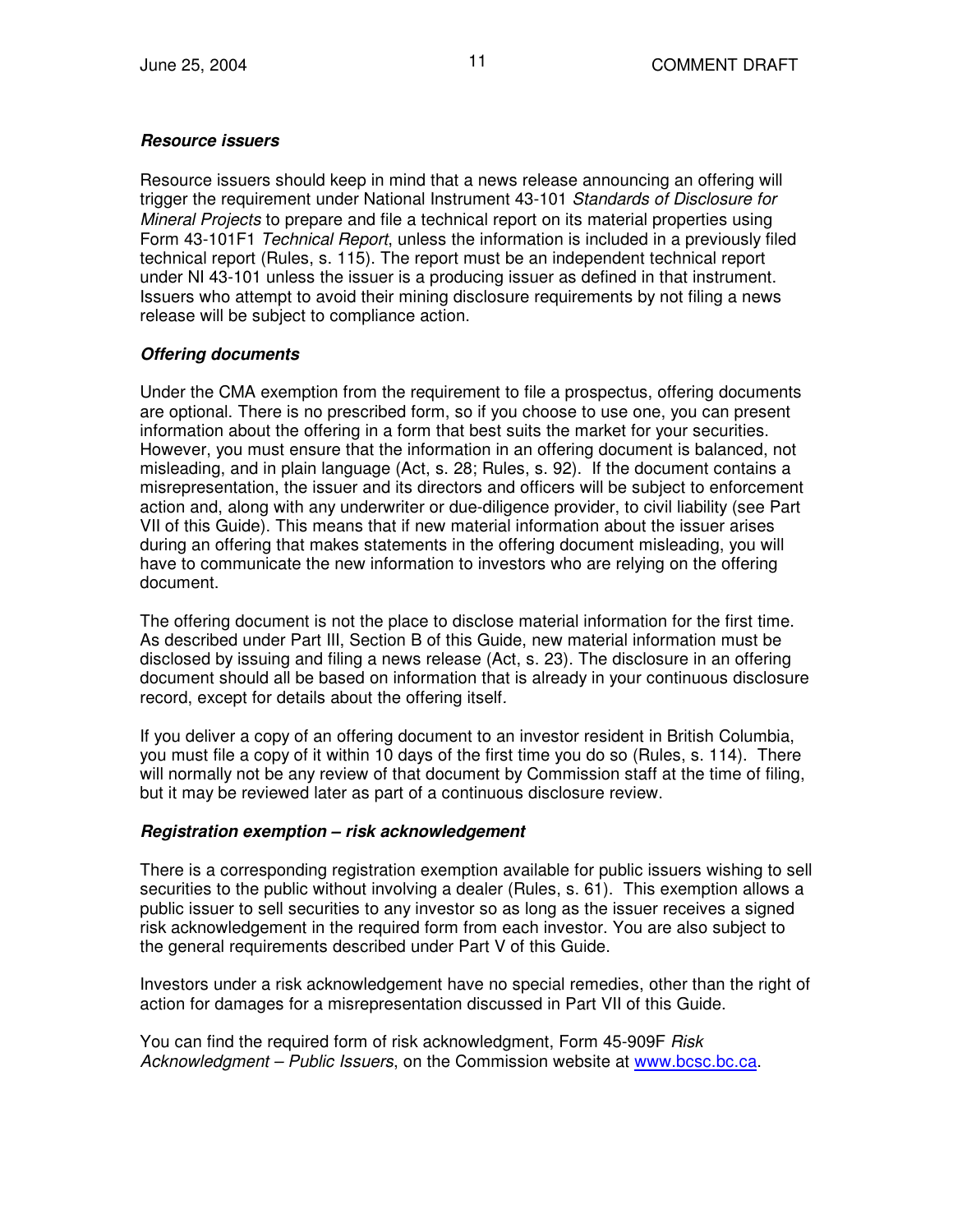#### *The exceptions*

There are four exceptions to a public issuer's ability to use the CMA exemption:

- If you do a prospectus offering in more than one province and the Commission is your principal regulator under National Policy 43-201 *Mutual Reliance Review System for Prospectuses and Annual Information Forms* (Rules, s. 118(1)).
- If you do an offering into the United States under the multijurisdictional disclosure system and British Columbia is your principal filing jurisdiction (Rules, s.118(2)).
- If you rely on exemptions from filing an AIF (Rules, s. 117). This would include venture issuers that take advantage of the relief from filing an AIF under National Instrument 51-102 *Continuous Disclosure Obligations* and non-redeemable funds that rely on an exemption from filing an AIF in BC Instrument 81-510 (described in Part I, Section B of this Guide). For both types of issuers, the Rules also impose a 4-month hold period on securities issued under exemptions for which there are hold periods in other jurisdictions (Rules, s. 85). The CMA system is therefore available as a package: if the issuer files an AIF and complies with continuous disclosure requirements, it can use the system to offer securities without a prospectus or hold period. Issuers who do not file an AIF must use a prospectus or an exemption, generally with a hold period.
- If you are a foreign issuer and you rely on the exemptions from continuous disclosure in that instrument (Rules, s. 119(2)).

#### *Report of offering*

A public issuer that offers securities under the CMA exemption must provide details of the offering in a report filed with the Commission (Rules, s. 116(1)). You can find the required form of report, Form 45-911F *Report of Section 18(3) Offering by Public Issuer*, on the Commission website at www.bcsc.bc.ca.

The deadlines for filing these reports are in the Rules (Rules, s. 116(2)). For information on how to file them, see the Commission website.

## **4. Offerings in Other Jurisdictions**

#### *MRRS*

If the Commission is your principal regulator under NP 43-201 and you file a prospectus here, either for your IPO or a subsequent offering, Commission staff will apply the prospectus review procedures described in NP 43-201 for the type of prospectus being filed (long form, short form, SHELF or PREP)*.*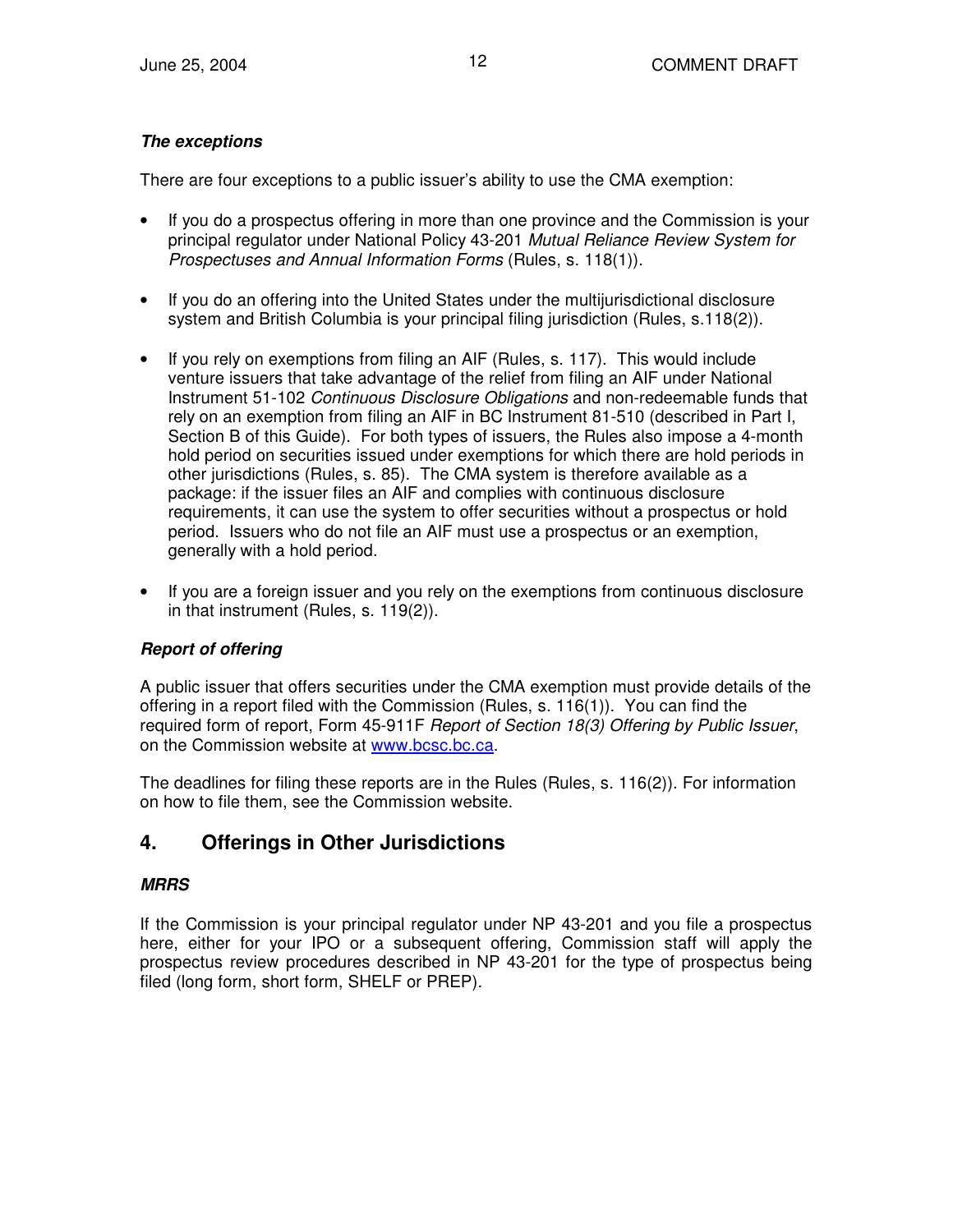#### *MJDS*

If you wish to file a prospectus for an offering in the United States under SEC rules to accommodate the *multi-jurisdictional disclosure system*, you may choose British Columbia as your review jurisdiction and Commission staff will apply the applicable national prospectus review procedures.

## **5. Offerings Through the Internet**

If you publish a document that offers or solicits trades of securities on a website, you may be trading securities in British Columbia, and therefore subject to the Act and Rules, unless:

- the document clearly identifies the jurisdictions where the offering or solicitation is being made (and those jurisdictions do not include British Columbia), and
- you take reasonable steps not to sell the securities to anyone resident in British Columbia.

A foreign securities regulator may view publishing a document on a website to be an offering of securities in the foreign jurisdiction. You should be aware of any relevant guidelines on this issue. You can find information about the guidelines of various foreign regulators in a 1998 report of the Technical Committee of the International Organization of Securities Commissions (IOSCO) entitled *Securities Activity on the Internet*. That report is on the IOSCO website at www.iosco.org.

## **B. Private Placements**

A private placement is an offering under a prospectus exemption that may be done without a *dealer* involved. Normally, trades in securities can be done only through a dealer who is registered under the Act (Act, s.14). However, there is an exemption from this requirement that allows issuers to do offerings without a dealer. In most cases, parallel offering exemptions also exist (Rules, s. 84). (Offering exemptions for securityholders are found in sections 87 to 90 of the Rules.)

There are exemptions from both the registration and prospectus requirements for eight types of private placements:

- 1. Offerings to those with a close connection to the issuer, called exempt purchasers
- 2. Offerings to those who are sophisticated or who can bear the risk of loss, called *accredited investors*
- 3. Offerings for \$150,000 or more
- 4. Offerings made using an offering memorandum
- 5. Offerings under the CMA exemption with a risk acknowledgement
- 6. Offerings made under the *Employee Investment Act*
- 7. Offerings to existing securityholders
- 8. Offerings by significant securityholders

If you are a *private issuer*, see Part II, Section C of this Guide.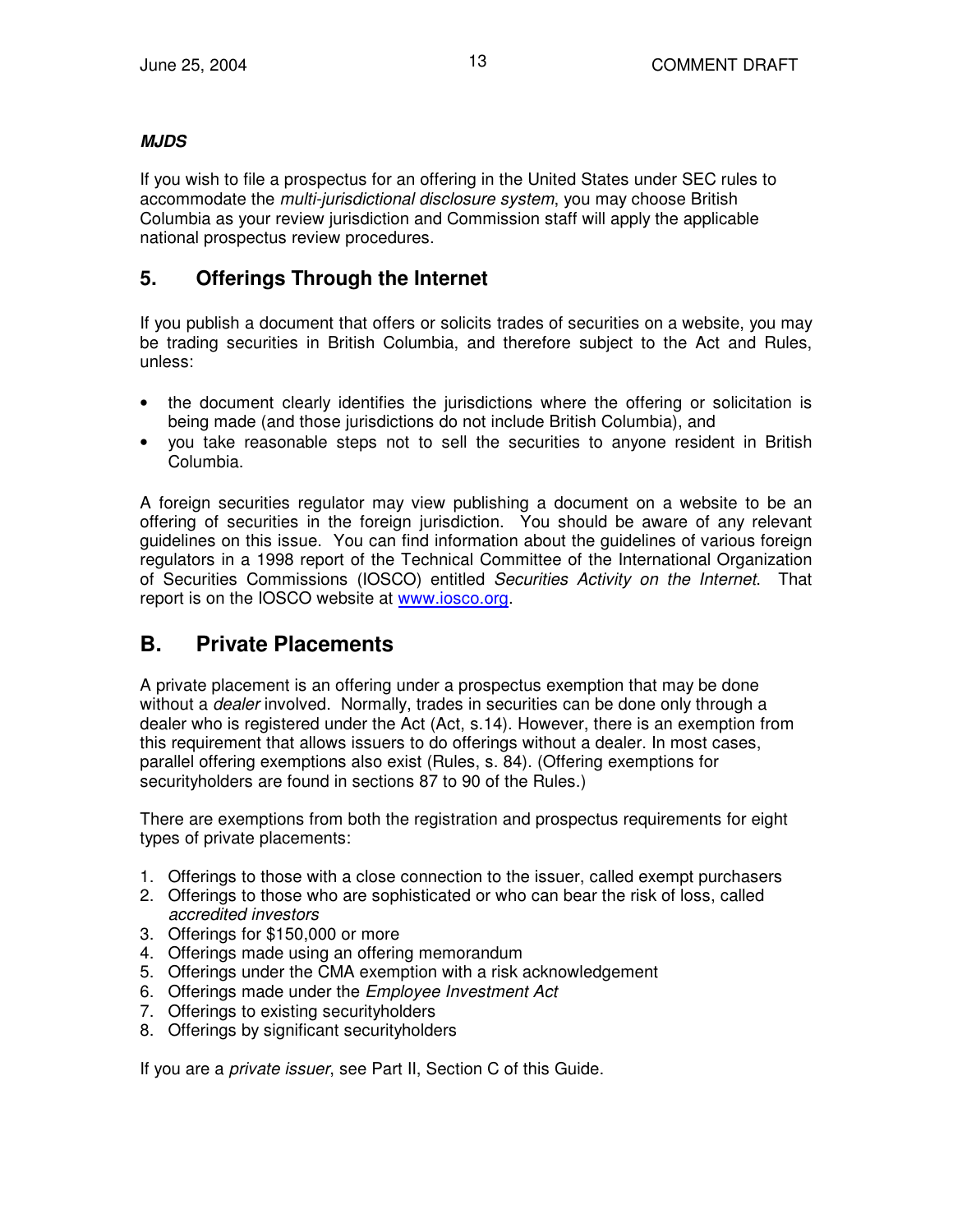For some offerings described in this Section, purchasers have a right of action for damages for misrepresentations (which include material omissions) in your disclosure. Even where there is no required form of disclosure, the prohibitions against misrepresentations and unfair practices apply. See Part V of this Guide.

## **1. Offerings to Exempt Purchasers**

#### *The exemption*

You can sell securities to exempt purchasers without the involvement of a dealer (Rules, s. 56). This exemption has no specified disclosure requirements.

Exempt purchasers are those who, at the time they invest, have a close relationship with the issuer, or someone associated with the issuer, or whose association with the issuer justifies the exemption. The list of exempt purchasers includes (Rules, s. 56):

- *directors*, *officers* and *significant securityholders* of the issuer and their *family members*, close personal friends and close business associates, and
- the issuer's employees and consultants and their *spouses*.

#### *Family members, close personal friends, and close business associates*

A family member is a spouse, parent, grandparent, sibling, child or grandchild.

A person's close personal friends are people who know the person well enough, and long enough, to assess the person's trustworthiness and capability. Individuals are not close personal friends just because they:

- belong to the same organization, association, religious group or other community,
- are clients or former clients, or
- are friends of friends.

A person's close business associates are people who know the person well enough, and long enough, through business dealings and observation, to assess their trustworthiness and capability. Individuals are not close business associates just because they:

- work for the same employer,
- have been introduced so they can be persuaded to purchase securities,
- are clients or former clients, or
- are business associates of business associates.

Large numbers of trades to purported close personal friends and close business associates may trigger a review by Commission staff to verify that all purchasers in fact meet the criteria described above. Advertising for purchasers in these categories is a strong indication that the criteria are not present.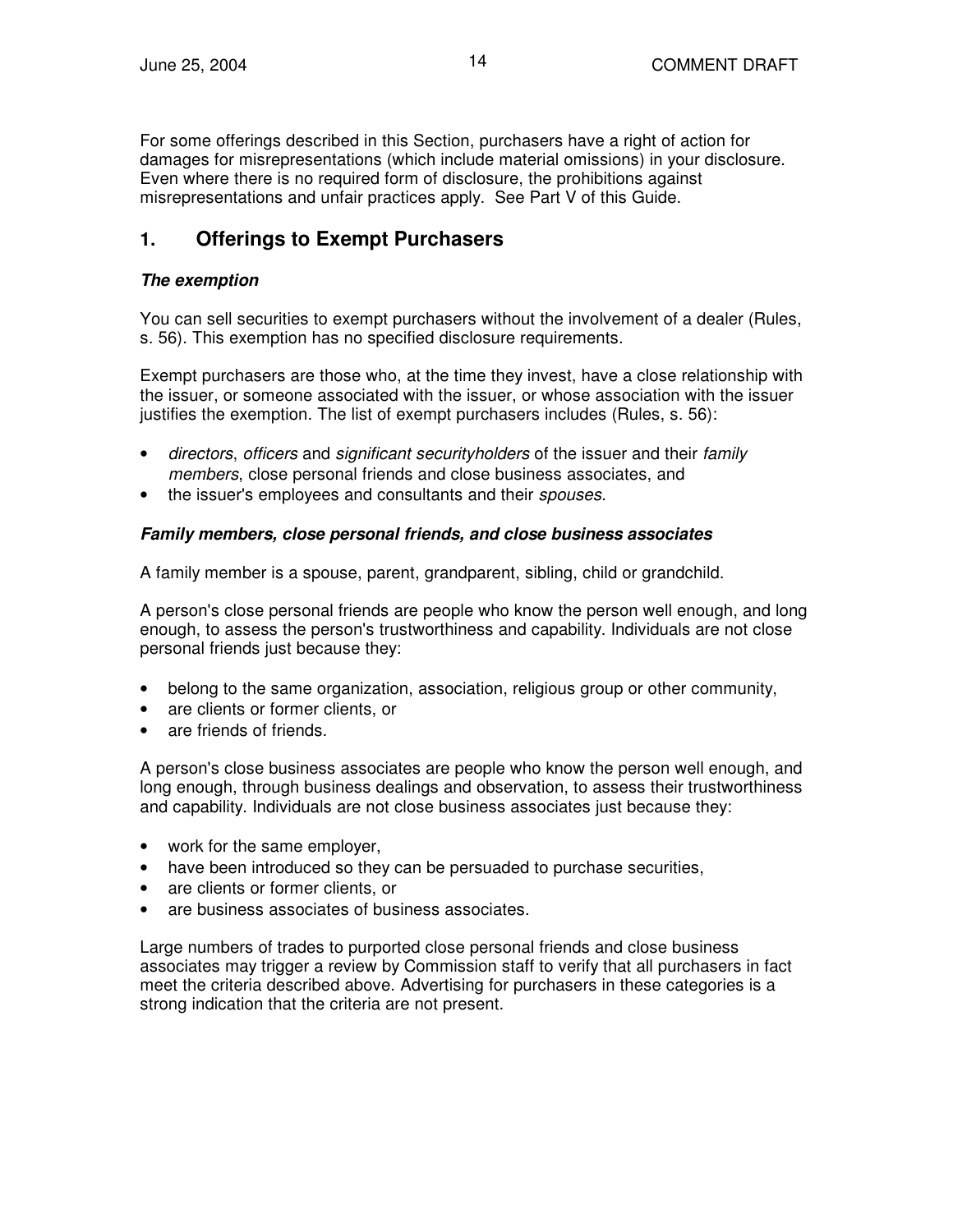#### *Employees and consultants*

A person is not a consultant unless the person is working under a written contract (Rules, s. 48). In making trades to employees and consultants, you have to make sure that the circumstances surrounding the trade would not be an unfair practice (see Part V of this Guide). For example, tying a person's employment or engagement with the issuer to their agreeing to purchase securities could constitute an unfair practice.

## **2. Offerings to Accredited Investors**

You can sell securities to accredited investors without the involvement of a dealer (Rules, s. 58). This exemption has no specified disclosure requirements.

This exemption allows you to sell securities to accredited investors — those who, at the time they invest, are sophisticated or can bear the risk of loss. The list of accredited investors includes (Rules, s. 1):

- institutional investors such as *Canadian financial institutions*, and the Business Development Bank of Canada
- registered dealers and *advisers* and their *representatives*
- wealthy individuals (those holding cash and securities worth more than \$1 million, net assets worth more than \$5 million or with a family income over \$300,000 annually)
- companies, partnerships and trusts with net assets of at least \$5 million
- *public mutual funds*
- those designated by the Commission as accredited investors

A person can apply to be designated an accredited investor in all circumstances, or for a specific transaction. These are the factors that the Commission will consider in deciding whether or not to designate a person as an accredited investor:

- The person's financial sophistication or ability to withstand financial loss, or both
- The person's relationship with the issuer and its management
- The person's ability to bargain on an equal footing with the issuer

## **3. Offerings of At Least \$150,000**

You can sell securities to individual purchasers for \$150,000 or more without the involvement of a dealer (Rules, s. 59). This exemption has no specified disclosure requirements.

Each purchaser under this exemption must purchase securities having a total cost of \$150,000 or more. You may accept a promissory note in payment for these securities − that is, the purchaser need not pay cash. Where payment includes a promise to pay, the present value of that payment must exceed \$150,000 and the purchaser must be certain or virtually certain of making the later payments. Your governing corporate legislation may also include rules about payment for shares.

Each purchaser must also be purchasing as principal, which means that you cannot sell to a group of purchasers who have combined their resources into one entity to qualify for the \$150,000 threshold.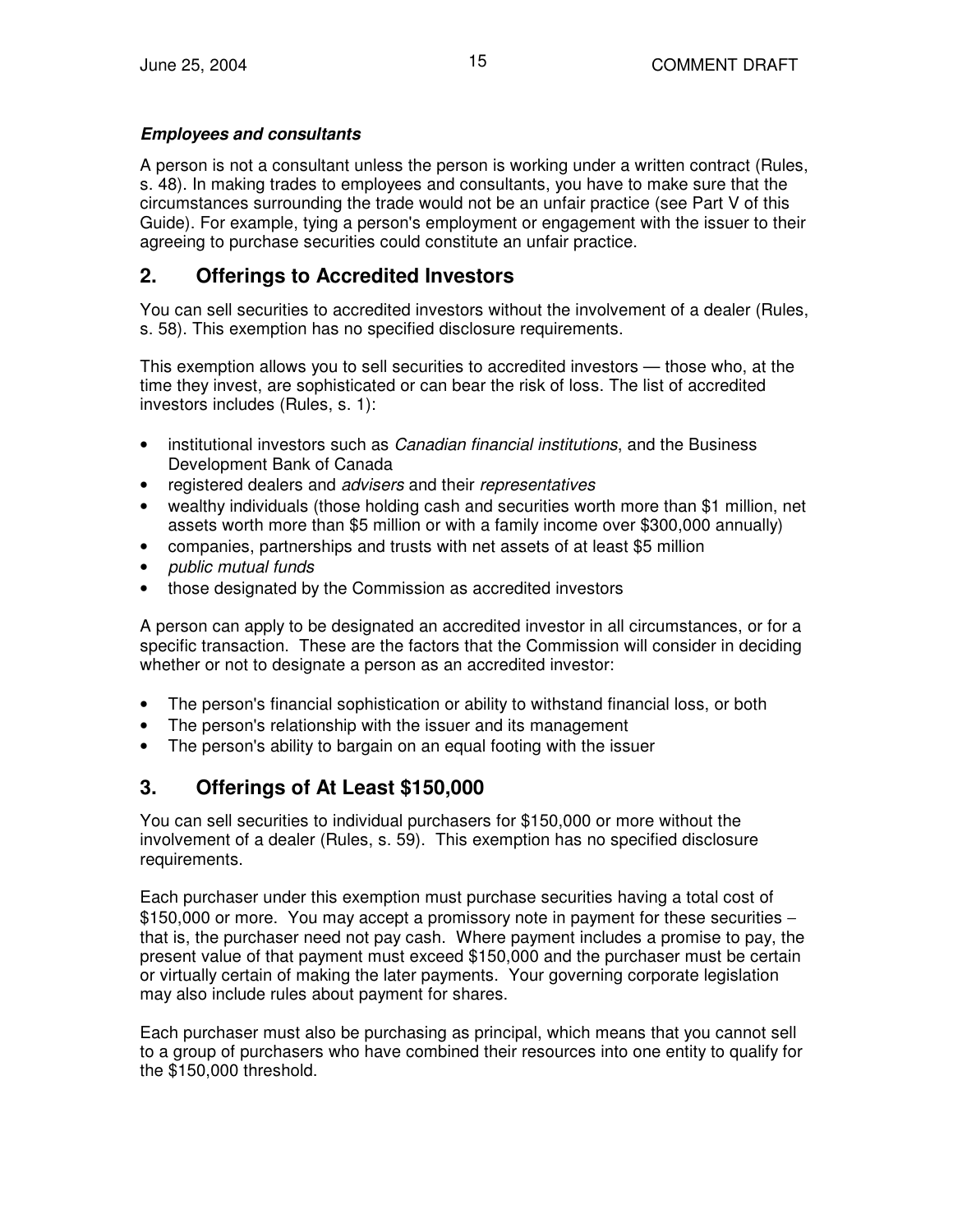## **4. Offerings Under the Offering Memorandum Exemption**

You can sell securities under an offering memorandum without the involvement of a dealer (Rules, s. 60).

In addition to the general requirements described under Part V of this Guide, you must prepare disclosure in the required form (Rules, s. 105(1)).

If you are a public issuer, a reporting issuer or the equivalent in another province, or publicly traded, the required forms are those required under Multilateral Instrument 45- 103 *Capital Raising Exemptions.* All other issuers must use Form 45-907F *Offering Memorandum* and Form 45-908F *Risk Acknowledgement – Non Public Issuers.* (Public issuers may prefer to use the CMA exemption coupled with the risk acknowledgement exemption discussed in the next Section) (Act, s. 18(3); Rules, s. 61).

These are the main conditions you must meet to use this exemption:

- You must prepare an offering memorandum in the required form.
- You must deliver the offering memorandum to each purchaser before he or she purchases (Rules, s. 60(1)(a)).
- You must obtain a signed risk acknowledgement in the required form (Rules, s.  $60(1)(b)$ ).
- You must file the offering memorandum with the Commission within 10 days of delivering it to the first purchaser (Rules, s. 105(4)); if you are a public issuer, it will become part of your *continuous disclosure record*.

The information in the offering memorandum must be current when it is delivered to a purchaser and when the issuer accepts the purchaser's agreement to purchase the security; if the information changes, the issuer must disclose the changed information to the purchaser in writing before completing the purchase (Rules, s. 105(3)).

You should keep both the signed risk acknowledgement and the offering memorandum for six years – that is the period in which the Commission may take action against you for any contraventions of the legislation in connection with the offering (Act, s. 174). You will want to be in a position to demonstrate that an exemption was available and that you met you obligations. If you fail to keep these documents, you will be in the position of trying to demonstrate compliance without any supporting evidence.

Purchasers of securities of an issuer that is not a public or reporting (or equivalent) issuer, or publicly traded, under an offering memorandum have two unique rights:

1. **Two Day Cancellation Right.** Each purchaser has two days in which to cancel the purchase (Act, s. 98); you have to hold their money in trust for those two days (Rules, s. 60(2)). How you hold purchasers' money for the two day cancellation period is up to you; common methods are to simply hold the cheque uncashed for that period, or to deposit the funds to a segregated account. However, whether you hold the funds directly or through an intermediary, it is still your responsibility to make sure the purchaser's funds are returned if he or she cancels the purchase. To cancel the purchase, a purchaser must deliver a notice to you by midnight on the second business day after signing the agreement (Act, s. 98).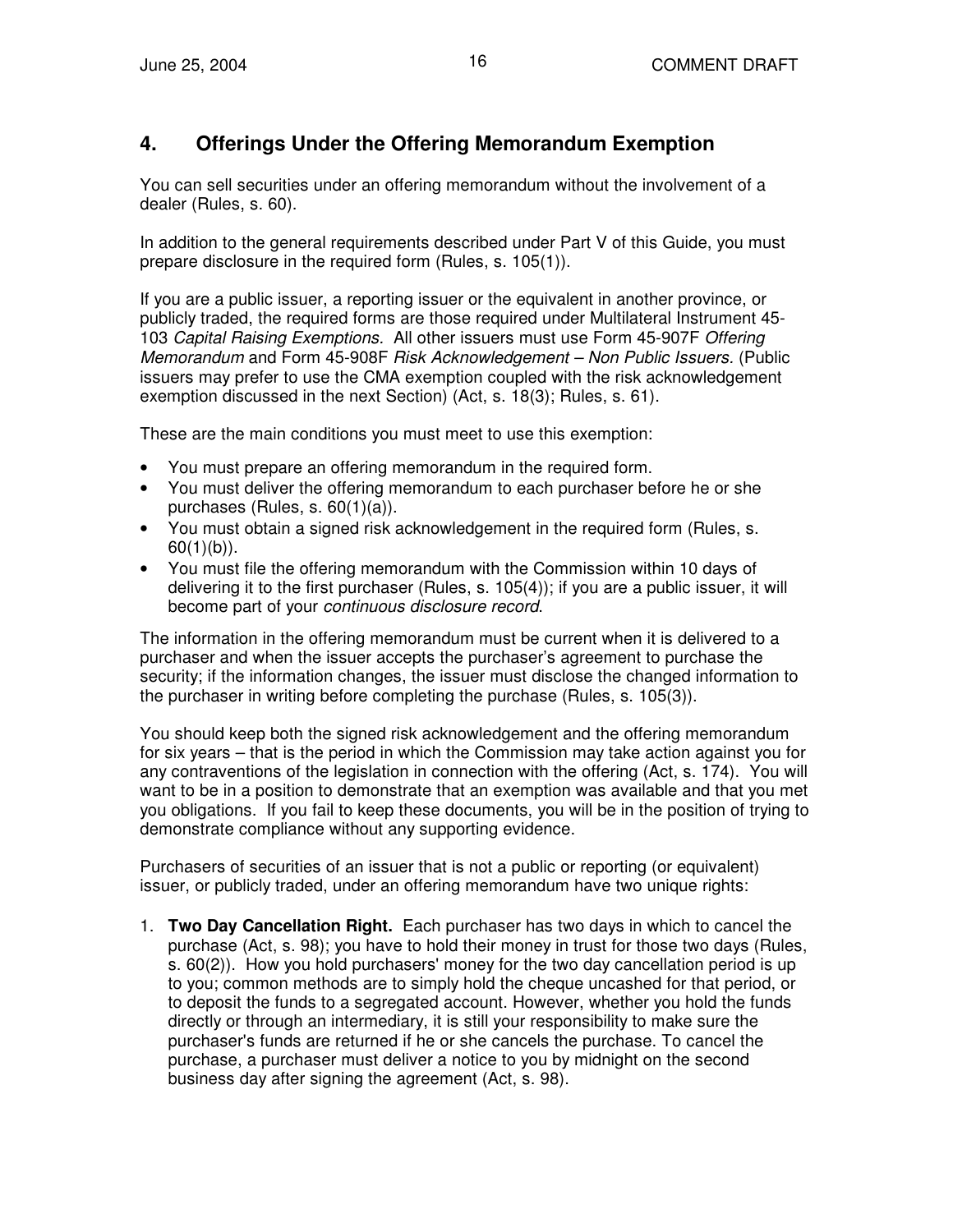2. **Rescission for Misrepresentation.** In addition to this cancellation right, a purchaser of securities of this type of issuer has a right to rescind (cancel) the purchase agreement within 180 days if the offering memorandum contains a *misrepresentation* (Act, s. 97). This "rescission" right is available regardless of whether the purchaser was relying on the misrepresentation when deciding whether to purchase the securities (Act, s. 106). If a purchaser sues for rescission, he or she cannot also claim damages.

All purchasers of securities under an offering memorandum have the right of action for damages discussed in Part VII of this Guide.

## **5. CMA Offerings Using a Risk Acknowledgement**

The CMA exemption in section 18(3) of the Act allows a public issuer to offer securities to the public without filing a prospectus so long as the issuer has filed all the continuous disclosure materials it is required to file under the Act and Rules, including an AIF.

As described in Part II, Section A-3 of this Guide, there is a corresponding registration exemption available to allow public issuers to sell securities to the public without involving a dealer (Rules, s. 61). A public issuer can sell securities to any investor so as long as the issuer receives a signed risk acknowledgement in the required form from each purchaser. You can find the required form of risk acknowledgment (Form 45-909F) on the Commission website at www.bcsc.bc.ca.

Investors under a risk acknowledgement have no special remedies, other than the right of action for damages for a misrepresentation discussed in Part VII of this Guide.

## **6. Offerings Under the** *Employee Investment Act*

You can sell securities under the *Employee Investment Act* exemption without the involvement of a dealer (Rules, s. 62). This exemption has no specified disclosure requirements.

This exemption allows an employee venture capital corporation registered under the *Employee Investment Act* to sell its securities to an employee of an eligible business or an *affiliate* of an eligible business. The employee venture capital corporation must only sell to employees of a single eligible business and invest primarily in securities of that business. It also allows an employee to trade to another employee of that business. Employee venture capital corporation, eligible business and venture capital plan are all terms that are defined in the *Employee Investment Act*.

This exemption is not available for publicly traded venture capital investment funds.

## **7. Offerings to Existing Securityholders**

You can sell securities to your existing securityholders without the involvement of a dealer (Rules, s. 54(1)). This exemption has no specified disclosure requirements.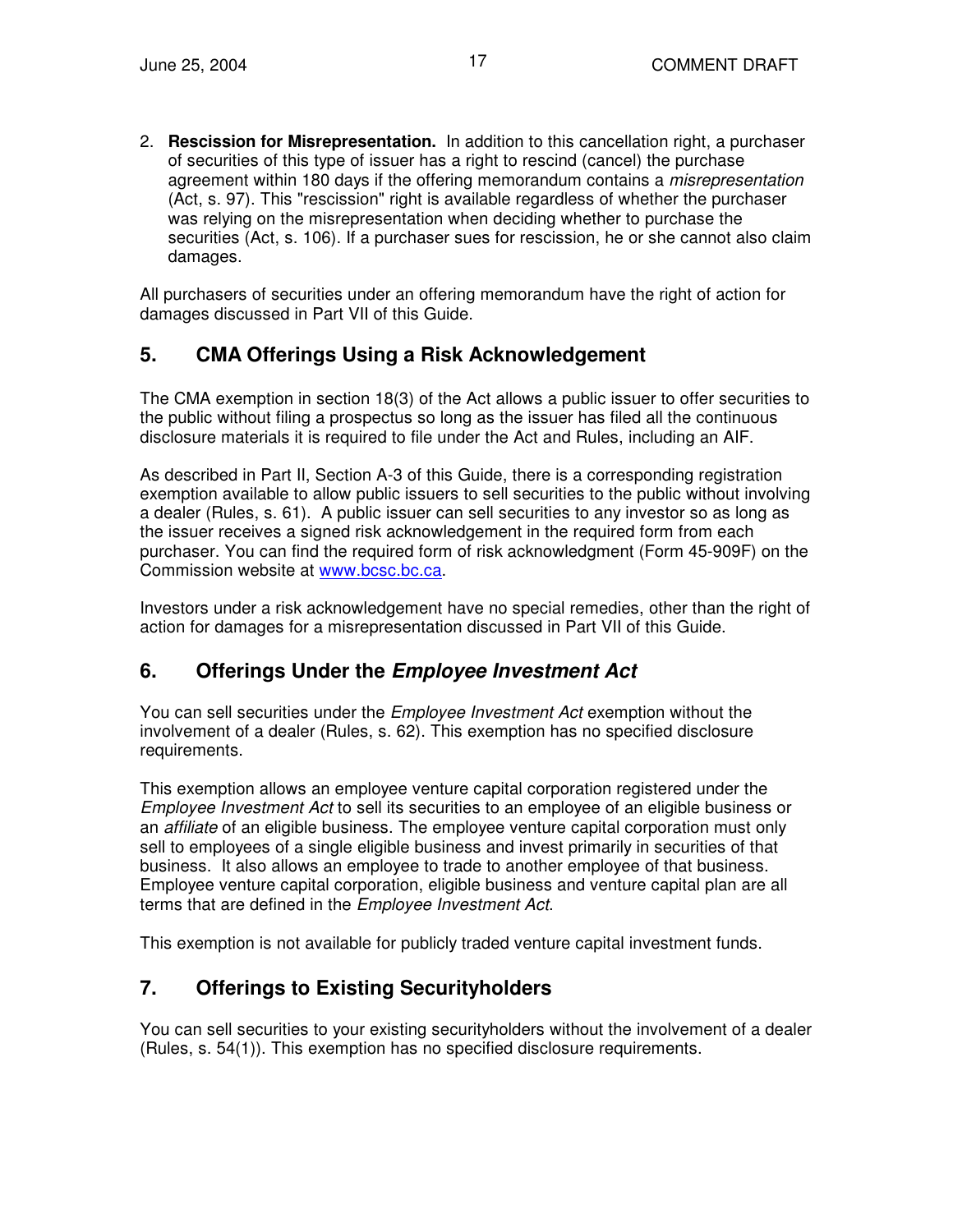The existing securityholder must be a *bona fide* shareholder, not one who acquired securities of the issuer solely for the purpose of relying on the exemption.

If the sale is not part of a general offering to your securityholders, there is an exception to this exemption if you are not a public issuer. In those circumstances, you cannot use this exemption to sell to securityholders who acquired your securities solely under the offering memorandum exemption, or solely through the exemption in section 72 of the Rules.

## **8. Offerings by Significant Securityholders**

A significant securityholder – one holding 10% or more of any class of the issuer's voting securities, or who is able to affect materially the control of the issuer, alone or with another person – can sell securities to certain persons without the involvement of a dealer (Rules, s. 57). This exemption has no specified disclosure requirements.

## **9. General Requirements for Using the Exemptions**

You are responsible for making sure that the conditions for using an exemption are met. For exemptions that are based on attributes of the purchaser, you may rely on purchasers' claims that they possess the required attributes, so long as you have no reasonable grounds to believe that the claims are false. We recommend you document the fact that you have met the conditions for using an exemption.

#### *Acting on behalf of an issuer*

The Act defines trade to include "any act in furtherance" of a trade, which includes advertisements, solicitations and negotiations. Anyone who acts on your behalf in connection with an offering is therefore trading, but they can rely on the same exemption you have.

#### *Other aspects of the Act still apply*

The exemptions are only from the trading and offering requirements, not from the operation of the Act generally. Therefore, if your securities have been cease traded, you cannot sell securities using the exemptions. Similarly, no one whose trading rights are restricted through registration conditions or a Commission order can trade using the exemptions.

#### *Resale restrictions*

There are no restrictions on the resale of securities in British Columbia of *public issuers* or reporting issuers (or equivalents) in other provinces, unless:

- the issuer is a venture issuer that relies on the relief from filing an AIF under NI 51- 102 or is a non-redeemable fund that relies on the AIF exemption in BC Instrument 81-510 (Rules, s. 117). For both types of issuers, the Rules impose a 4-month hold period on securities issued under exemptions for which there are hold periods in other jurisdictions (Rules, s. 85), or
- the person selling owns more than 20% of the issuer's securities and the issuer is not qualified to use the CMA exemption.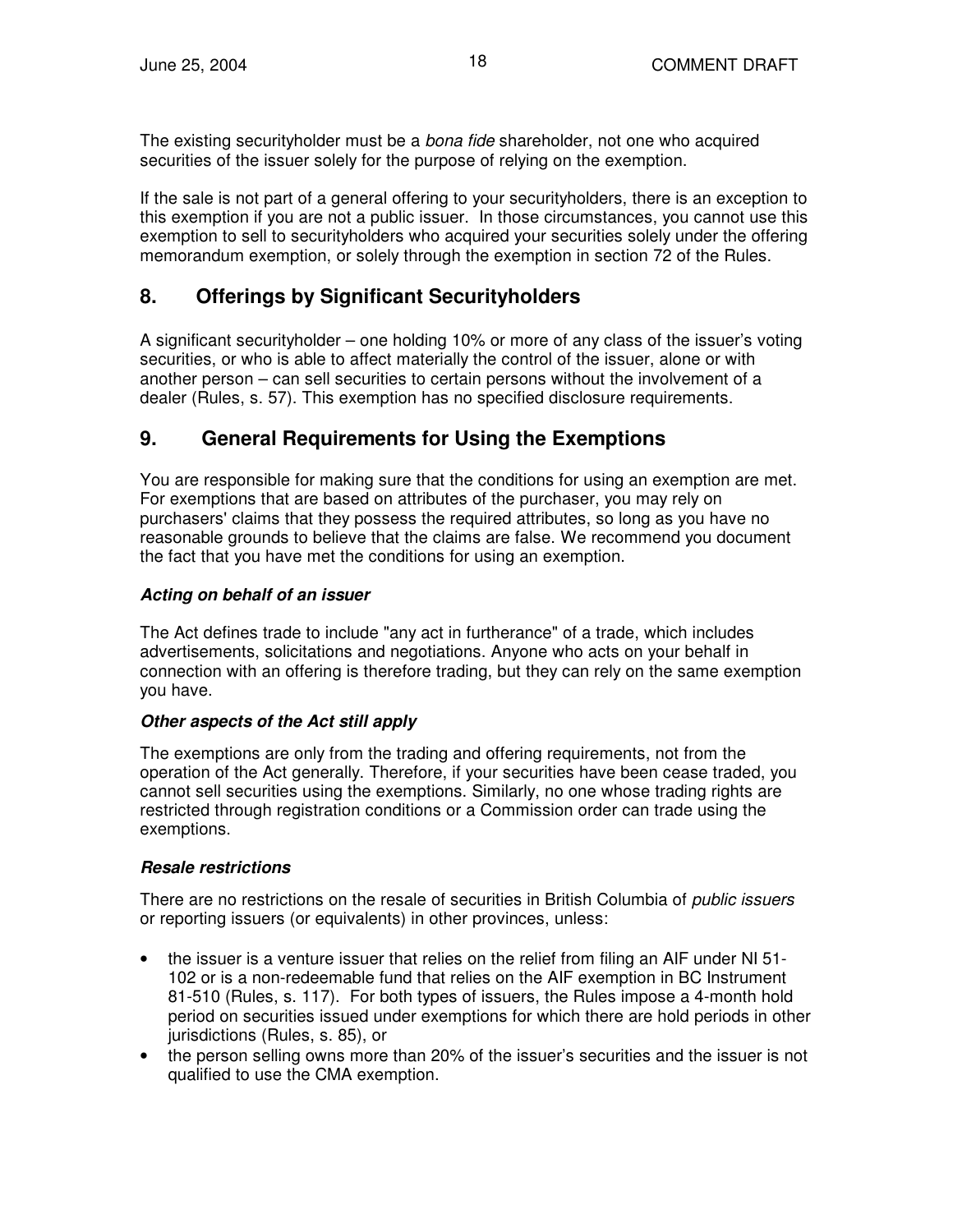Securityholders of issuers that are not public issuers or reporting issuers (or equivalents) in other provinces can only sell their securities under the exemptions available to them under the Rules (Rules, s. 76). For example, a securityholder of one of these issuers could sell his or her securities to an accredited investor.

Significant securityholders of issuers that are not public issuers or reporting issuers (or equivalents) in other provinces may sell their securities under the exemptions in the Rules available for all securityholders, to a person purchasing as principal or through a *marketplace*, or a marketplace outside Canada.

If you are not a public issuer or a reporting issuer (or equivalent) in another province, you must take steps to ensure that purchasers know there are restrictions on their ability to sell their securities (Rules, s. 76(2)). There are several ways to do this, including printing the resale restrictions on your share certificates or setting them out in a subscription agreement.

#### *Report of exempt offering*

An issuer who sells securities under the accredited investor, offering memorandum, and certain other exemptions must file a report of the offering in Form 45-910F *Report of Exempt Offering*. You can find this form on the Commission website at www.bcsc.bc.ca.

The deadlines for filing these reports are in the Rules (Rules, s. 112(2)). For information on how to file them, see the Commission website.

## **10. Offerings in Other Jurisdictions**

If you sell securities to a person in another jurisdiction, the laws of both British Columbia and the other jurisdiction generally apply. In almost all cases, British Columbia will have a registration exemption that corresponds to the registration exemptions elsewhere in Canada. (In any event, if the trade takes place in both British Columbia and another Canadian jurisdiction and the trade is exempt under the laws of the other Canadian jurisdiction, it is also exempt in British Columbia.) (Rules, s. 75.)

## **C. Private Issuers**

A *private issuer* has 50 or fewer securityholders (not counting current or former employees), is not listed, quoted, or traded on any *marketplace*, and has only issued its securities under limited exemptions. These exemptions include those for trades to existing securityholders, trades to exempt purchasers, trades to *accredited investors*, and trades for \$150,000.

An exemption available only to private issuers is the exemption for trades to a person that is, in relation to the seller, not a member of the public (Rules, s. 55). Whether a purchaser is a member of the public will depend on the particular circumstances, but court decisions have interpreted this exemption fairly narrowly.

A private issuer will cease to be a private issuer, and therefore no longer be able to rely on this exemption, if it issues securities other than under certain exemptions available to it under the Rules.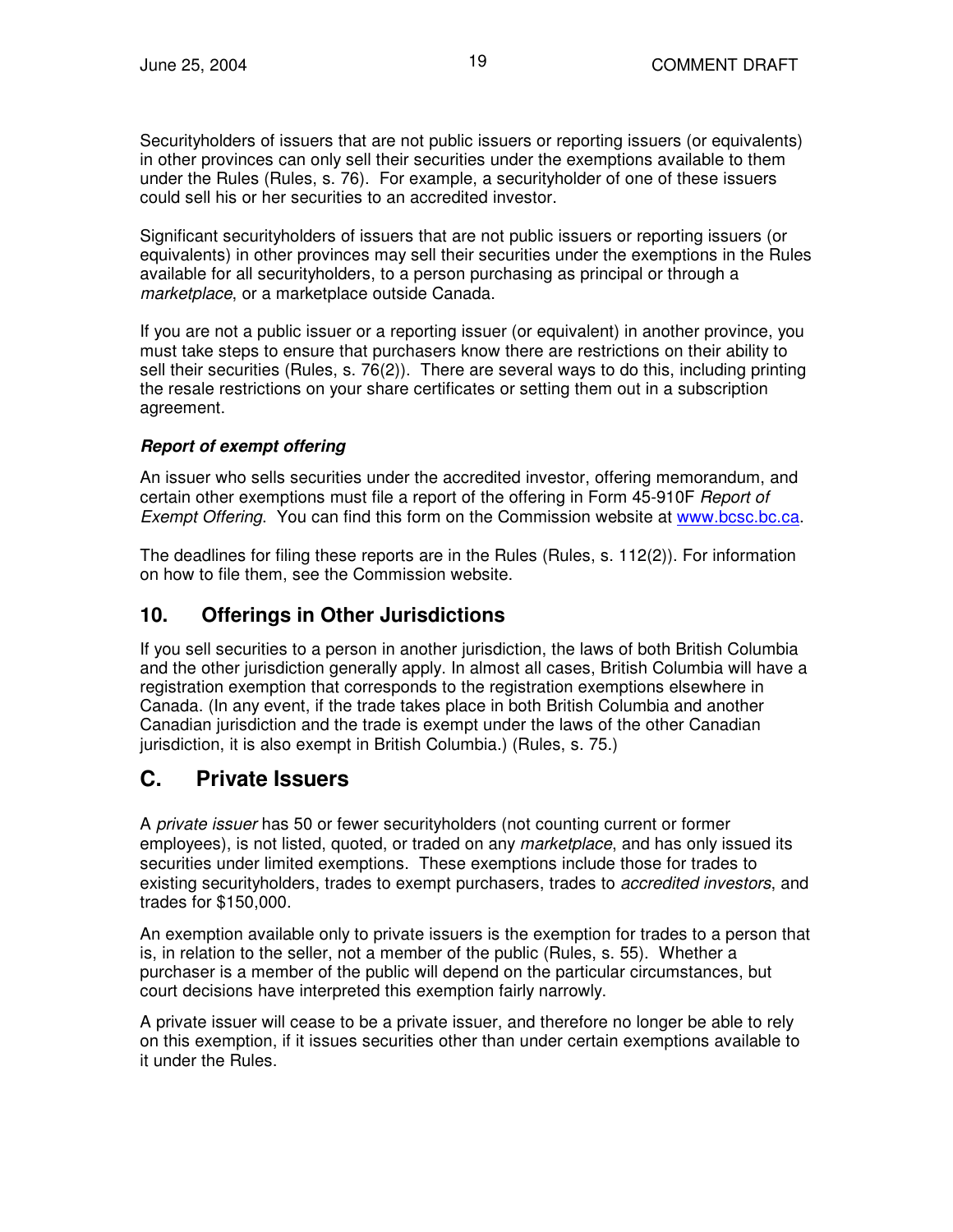# **III. Continuous Disclosure Requirements**

A public issuer's *continuous disclosure record* must contain all *material information* about its business and affairs at all times (Act, s. 23). There are two types of continuous disclosure used to keep the continuous disclosure record up to date: periodic disclosure and timely disclosure.

Periodic disclosure is documents filed at regular intervals in accordance with the *regulations* (Act, s. 22). (Regulations include the Rules, and any other national or local rules or instruments that the Commission adopts.) Examples of periodic disclosure documents are AIFs, interim and annual financial statements, interim and annual MD&A, and proxy materials.

Timely disclosure refers to the public dissemination from time to time of material information — information that could reasonably be expected to affect the value or market price of any or all of the issuer's securities.

An issuer's continuous disclosure record includes all information that an issuer files or is required to file under Part 4 (Offerings) and Part 5 (Continuous Disclosure) of the Act and Rules.

## **A. Periodic Disclosure**

## **1. Annual Information Form**

#### *Filing requirement and CMA exemption*

All *public issuers*, except *venture issuers* who rely on the relief from filing an AIF under NI 51-102 (Rules, s. 117), must file an AIF each year (Rules s. 121). (A venture issuer is a public issuer not listed or quoted on any of the TSX, an exchange registered as a national securities exchange in the US, NASDAQ (including the SmallCap market and the National Market) or a *marketplace* outside of Canada and the US, other than one designated by the Commission (Rules, s. 120). (The Commission has designated the Freiverkehr der FWB Frankfurter Wertpapierbörse (Regulated Unofficial Market of the Frankfurt Stock Exchange) and the Freiverkehr der Börse Berlin-Bremen (Unofficial Regulated Market of the Berlin-Bremen Stock Exchange) for this purpose.) Thus, you are a venture issuer if you are listed only on the TSXV, CNQ, or OTC BB, or any combination of those marketplaces, or you are not listed anywhere. If you are interlisted on TSXV and TSX, you are not a venture issuer.)

Under the CMA system, a public issuer whose *continuous disclosure record* is up to date and includes a current AIF can issue securities without filing a prospectus (Act, s. 18(3)).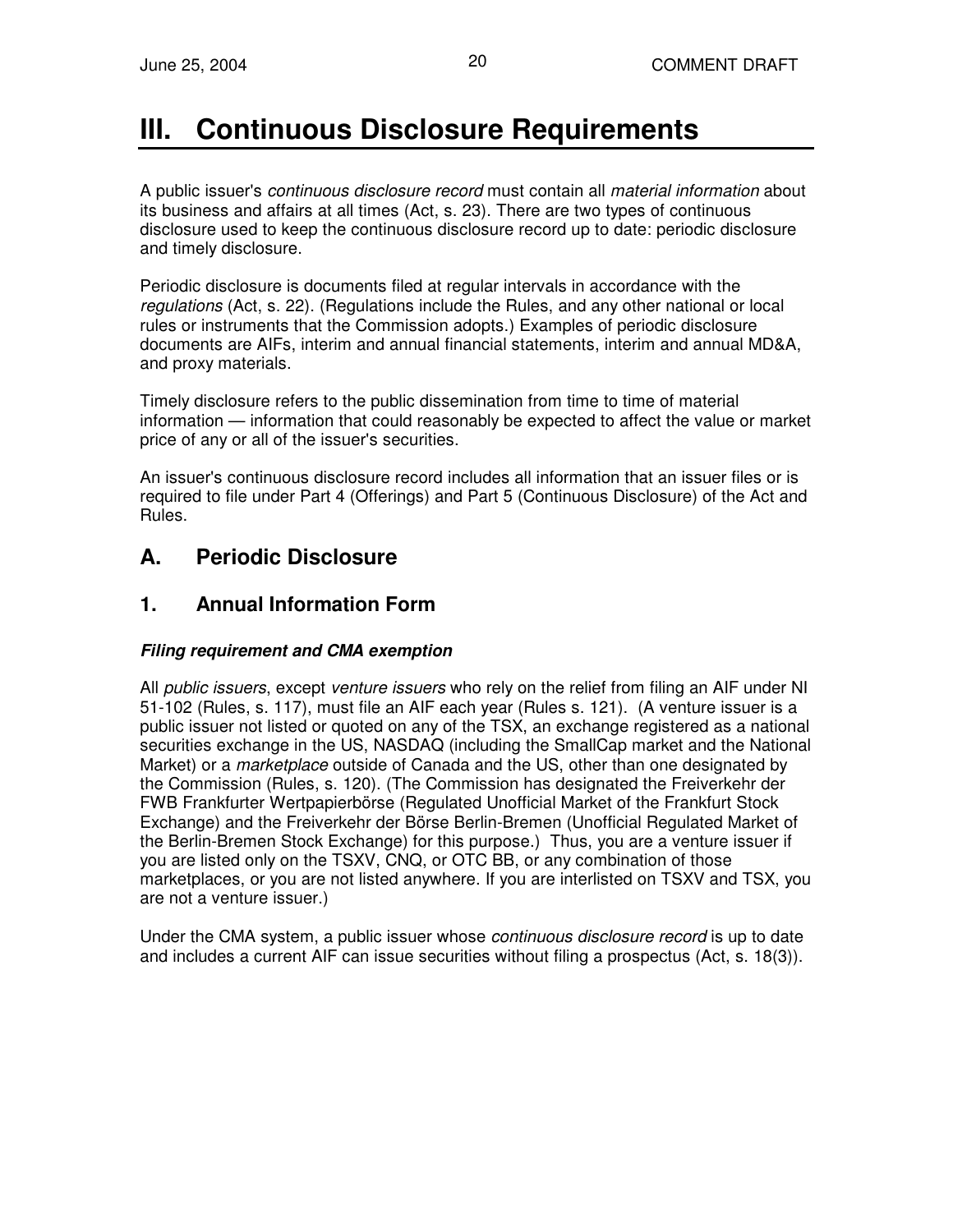Thus, the CMA exemption is not available to venture issuers that take advantage of the AIF relief under NI 51-102 (Rules, s. 117). There is also a 4-month hold period on securities issued under exemptions for which there are hold periods in other jurisdictions (Rules, s. 85).

The CMA system is therefore available as a package: if the issuer files an AIF and complies with continuous disclosure requirements, it can use the system to offer securities without a prospectus or hold period. Issuers who do not file an AIF must use a prospectus or an exemption, generally with a hold period.

See Part II, Section A-3 above for more details about the post-IPO offering process and the other exceptions to the CMA exemption.

#### *All material information*

The AIF must include all *material information* about the issuer (Rules, s. 121(2)). The British Columbia form of AIF is the same as the British Columbia prospectus form, except that Part 5 of that form, which requires disclosure about any offering the issuer is making under a prospectus, does not apply. Instructions to the AIF form contain comprehensive guidance on how to complete it. There are also supplemental instructions to help nonredeemable investment funds complete the form.

You can find the AIF form and instructions, 41-901F/51-905F *Prospectus/Annual Information Form*, on the Commission website at www.bcsc.bc.ca.

#### *Failure to file AIF*

If an issuer that is required to file an AIF fails to do so, it will be named on the Commission's defaulting issuers' list; if appropriate, the issuer or its management may also be subject to a cease trade order (CTO). (Part III, Section A-10 of this Guide contains more information about what will happen if you fail to file any required disclosure document.) In addition to satisfying any other conditions the Commission imposes, the issuer must file a prospectus by the date that its next AIF is due (Rules, s. 121(3) and 161).

The prospectus filing, review and receipt process described in Part II, Section A-1 of this Guide applies to that prospectus.

The Commission will not lift the CTO until the issuer files all documents it is required to file (completed in accordance with the Act and Rules), pays any required fees, and a receipt is issued for the prospectus (Act, s. 44(2)).

#### *Alternative documents*

We will accept various alternative documents as an AIF instead of Form 41-901F/51- 905F:

• An issuer that is participating in a share exchange takeover bid or a *business combination* in British Columbia or another Canadian jurisdiction can file the takeover bid or information circular as its AIF.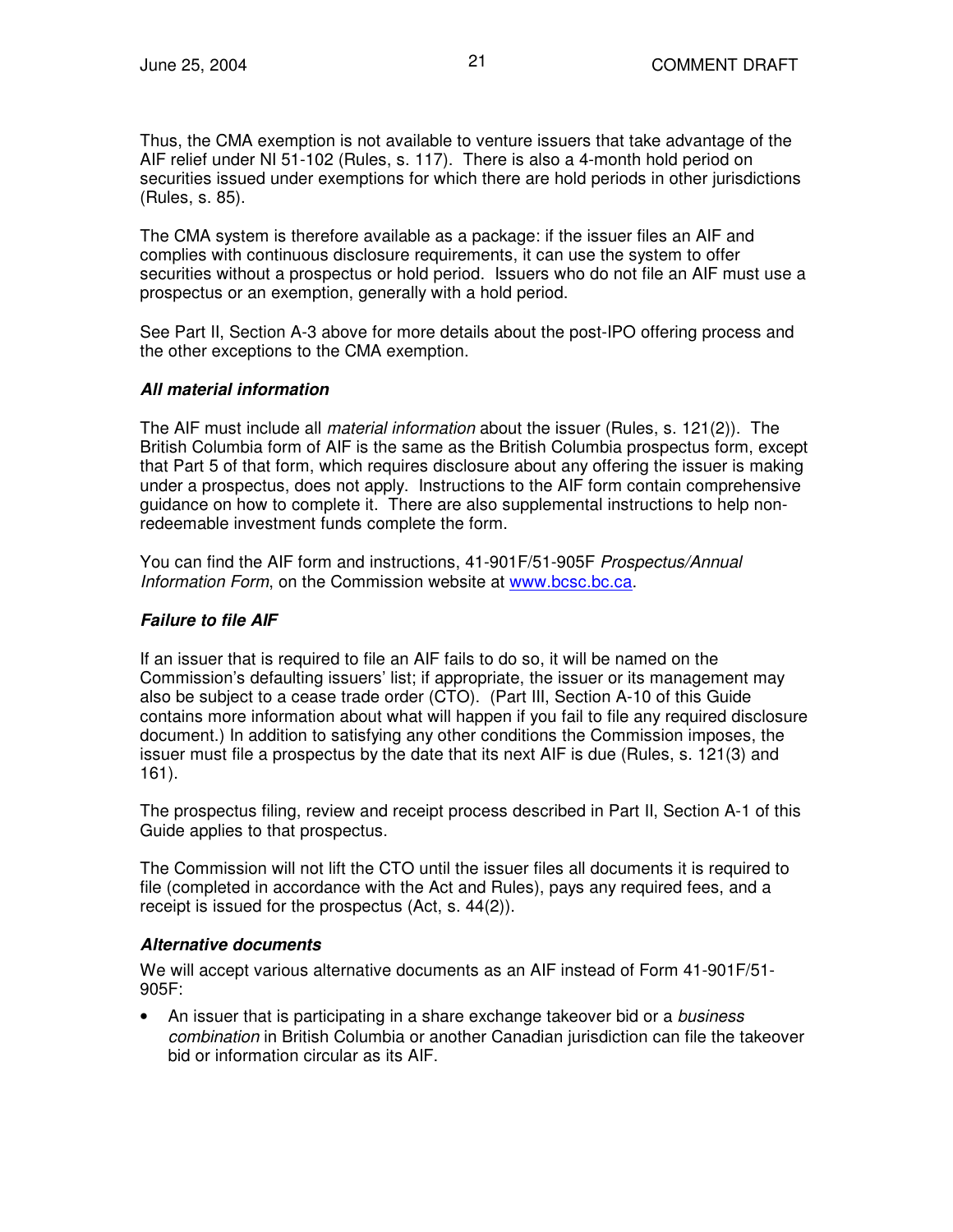• An issuer that is subject to the laws of a designated jurisdiction (the US (SEC), UK or Australia) may file an offering or registration document, an AIF or an annual disclosure document from one of those jurisdictions as its AIF. For *SEC issuers*, documents prepared in accordance with the 10-K, 10-KSB or 20-F forms are acceptable.

## **2. Financial Statement Disclosure**

#### *Accounting principles and auditing standards*

Financial statements must be prepared in accordance with *Canadian GAAP,* audits and audit reports must comply with *Canadian GAAS,* and audit reports must be prepared and signed by those legally authorized in Canada to sign audit reports (Rules, ss. 8, 9 and 11). Auditors must be, as of the date of the report, subject to requirements of the Canadian Public Accountability Board (Rules, s. 11(2)).

#### *US GAAP and GAAS*

Issuers who file under US SEC rules may follow US requirements (Rules, s. 14).

There is no requirement that SEC issuers who do so provide a reconciliation to Canadian GAAP, although if an issuer changes from Canadian GAAP to US GAAP during its financial year, it may be appropriate to restate its interim financial statements for interim periods during that year and provide a reconciliation to Canadian GAAP. The issuer must disclose sufficient information to enable an investor to appreciate the impact of the change on the issuer to the extent this is material information. In some cases, providing a restatement and reconciliation may be the most meaningful way to disclose material information about the change.

#### *Disclosure of foreign currencies*

Issuers must disclose the reporting currency in their financial statements if that currency is not in Canadian dollars (Rules, s. 12(1)). They must also disclose if the measurement currency is different from the reporting currency (Rules, s. 12(2)).

#### *Board approvals*

The Rules require approval of an issuer's financial statements (Rules, s.13(2)). Your governing corporate legislation may also include rules in this area.

These approval requirements do not affect your obligation to make timely disclosure of material information as described below. All new material information must be disclosed as soon as practicable.

#### *Annual and interim financial statements*

If you are not a venture issuer, you have to file your audited annual financial statements within 90 days of your year-end, and your interim statements within 45 days of the end of the period (Rules, ss. 125(a) and 127(a)).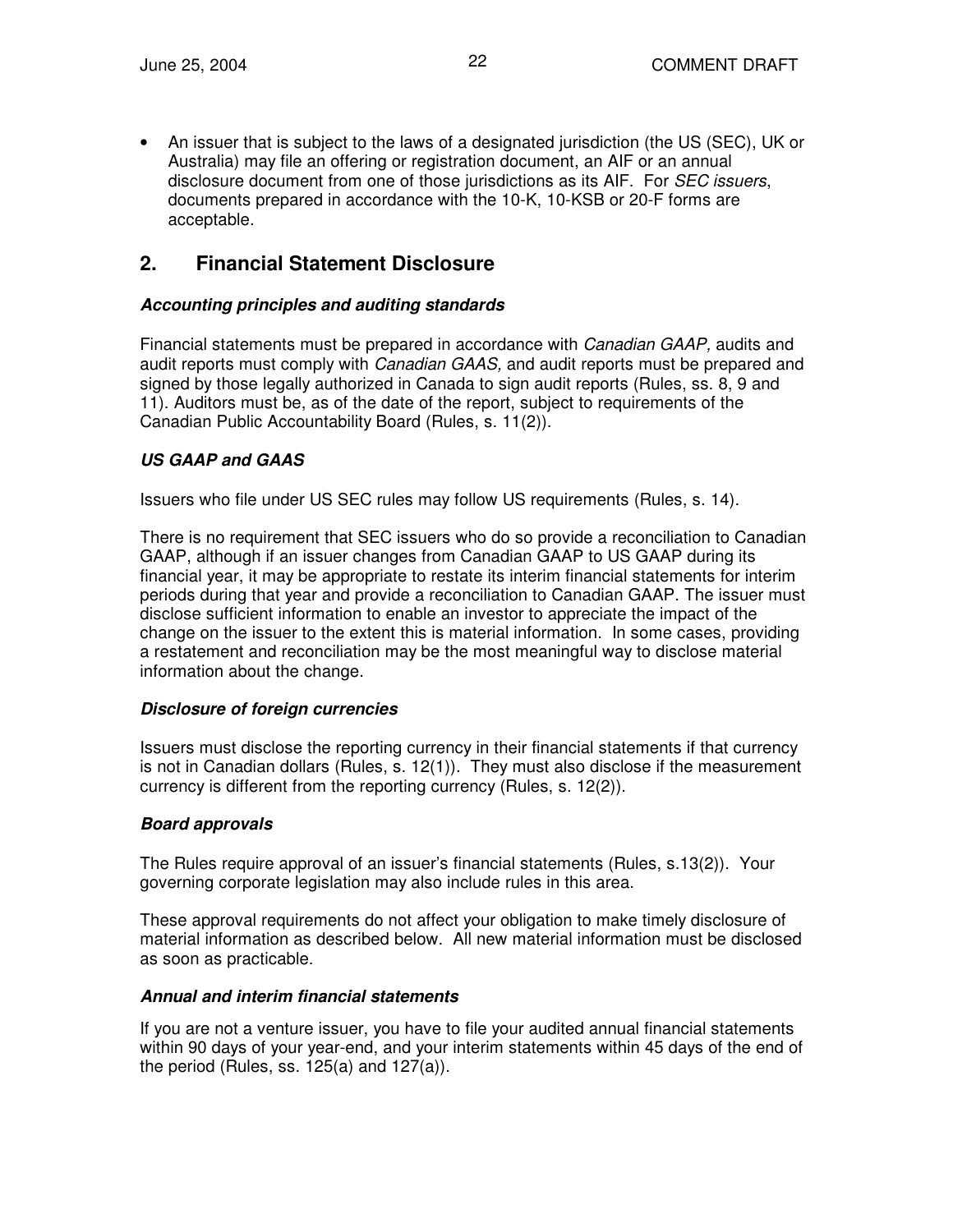If you are a venture issuer, you have to file your audited annual financial statements within 120 days of your year-end, and your interim statements within 60 days of the end of the period (Rules, ss. 125(b) and 127 (b)).

Despite these deadlines, you must file your financial statements (and related MD&A) no later than the date you file them in another jurisdiction (Rules, s.128).

In all cases, you must file comparative statements (Rules, ss. 124 and 126(1)), presented in a manner consistent with established accounting practices.

#### *Financial statements after becoming public issuer*

Once you become a public issuer, the first statements you must file will be those that cover any periods that have passed since the periods covered by the statements in your prospectus (or the alternative disclosure you used to become a public issuer). If the filing deadlines for those periods have already passed, you must file the statements within 20 days of becoming a public issuer if they are annual statements, or 10 days if they are interims. As with the statements in your prospectus, you need not file comparatives if it is not practicable. (If the filing deadlines have not yet passed for any of these periods, the usual deadlines apply.) (Rules, s. 129.)

The objective is to ensure that your continuous disclosure record includes a continuous stream of financial statements for all periods, starting with the earliest period covered in your prospectus. For this reason, the 20-day and 10-day filing requirements for intervening periods do not apply to a reporting issuer (or equivalent) in another province that becomes a public issuer by filing a notice because that issuer's financial statements will have already been filed on SEDAR. (Rules, s. 129(4).)

#### *Disclosure of non-GAAP financial measures*

Disclosing financial measures on a basis other than that required by GAAP is not prohibited and can be useful, but it creates the potential for misleading disclosure, particularly if the disclosure does not state that you used non-GAAP measurements, or to explain the significant differences between the non-GAAP measures reported and GAAP measures for the same period. (The easiest and best means of doing the latter may be to provide the comparable GAAP-based measurements.)

Your disclosure may also be misleading unless you:

- Caution readers that the non-GAAP financial measures may not be comparable to similar measures used by other issuers
- Explain why you have chosen to disclose financial measures on the basis that you have
- Present the non-GAAP financial measures consistently from period to period, or explain any changes if you do not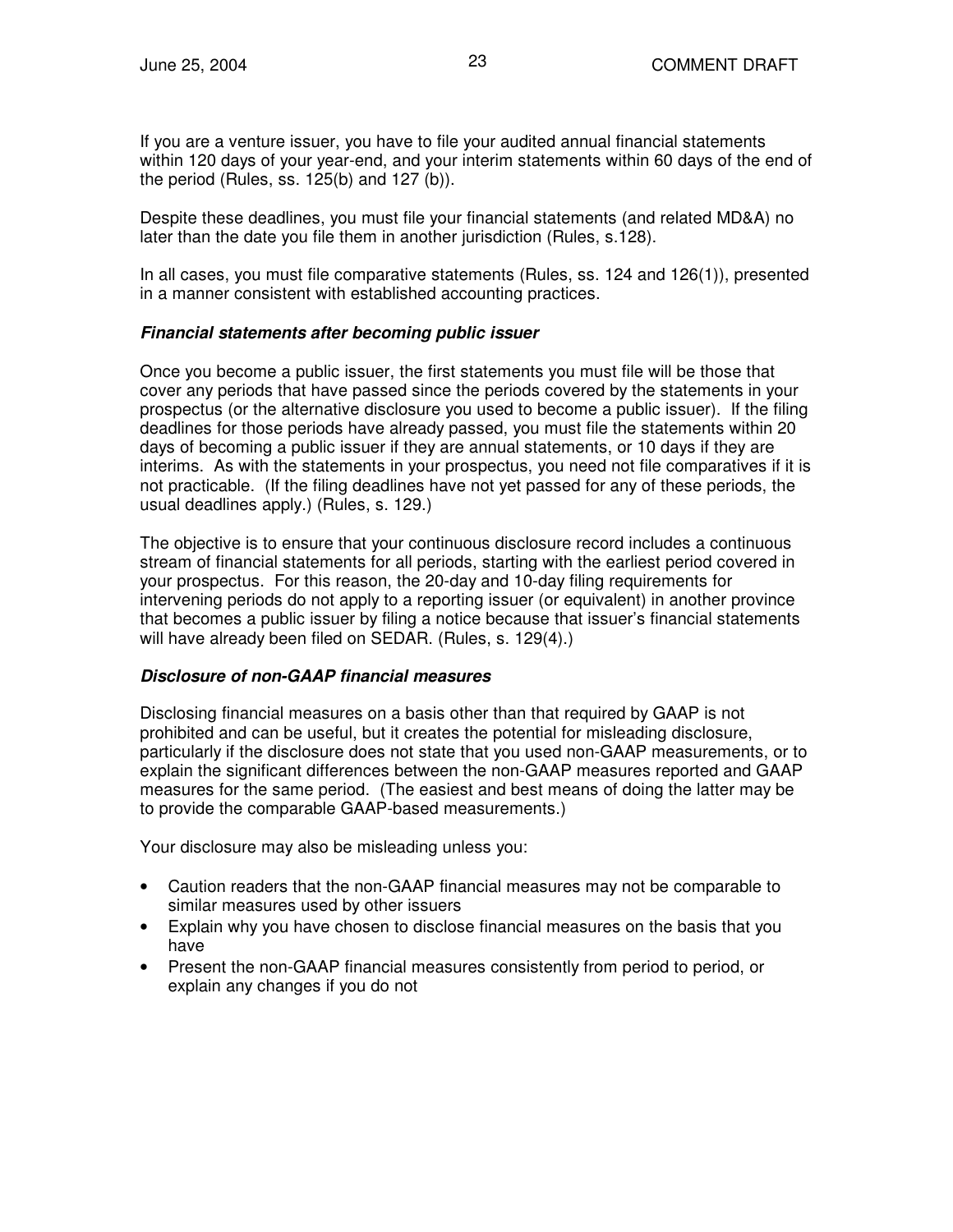#### *Reverse takeovers*

There are no specific financial statement requirements for reverse takeovers. However, an issuer involved in a reverse takeover that is material information must disclose sufficient information about both the issuer and the ultimate operating business being acquired so that an investor is able to understand the resulting business and its future prospects.

In some cases, disclosing the financial statements of the acquired business may be the most meaningful way to disclose material information about the transaction. An example is where the issuer's principal business is different than the business it is acquiring, but after the acquisition, the new business will be the issuer's principal business.

## **3. Pro Forma Financial Statements**

The purpose of pro forma financial statements is to show the impact of an acquisition, takeover bid, business combination or other reorganization on the issuer by adjusting the issuer's historical financial statements to give effect to the transaction. These statements will be most useful, and least likely to be misleading, if:

- you prepare the pro formas based on the issuer's financial statements, without any adjustments other than those necessary to reflect the transaction,
- you prepare the pro forma balance sheet as at the date of the issuer's most recent balance sheet, as if the transaction occurred on that date,
- you prepare pro forma income statements for the issuer's most recently completed financial year, and any subsequent interim period, as if the transaction occurred at the beginning of the issuer's most recently completed financial year,
- you use only reasonable assumptions in the preparation of the pro formas, fully describe those assumptions, and limit the pro forma adjustments to those that can be directly attributed to the transaction and those assumptions are reasonable, and
- you explain in notes to the statements how you have dealt with any differences in financial year-ends or reporting periods among the issuers and businesses participating in the transaction.

## **4. Management's Discussion and Analysis**

A public issuer must provide interim and annual MD&A that is related to its financial statements (Rules, s. 122(1)). Venture issuers without significant revenues in their last two years also have to provide a breakdown of certain material expenses in their financial statements or MD&A (Rules, s. 123).

The Rules require approval of a public issuer's MD&A (Rules, s. 13(3)).

The purpose of MD&A is to explain to investors how the issuer performed during the period covered by the financial statements, along with the issuer's financial condition and future prospects. MD&A is not part of your financial statements, but is intended to provide an accompanying narrative. Your MD&A must discuss material information that may not be fully reflected in the financial statements. Some examples are legal proceedings, contingent liabilities, defaults under debt, off-balance sheet financing arrangements or other contractual obligations.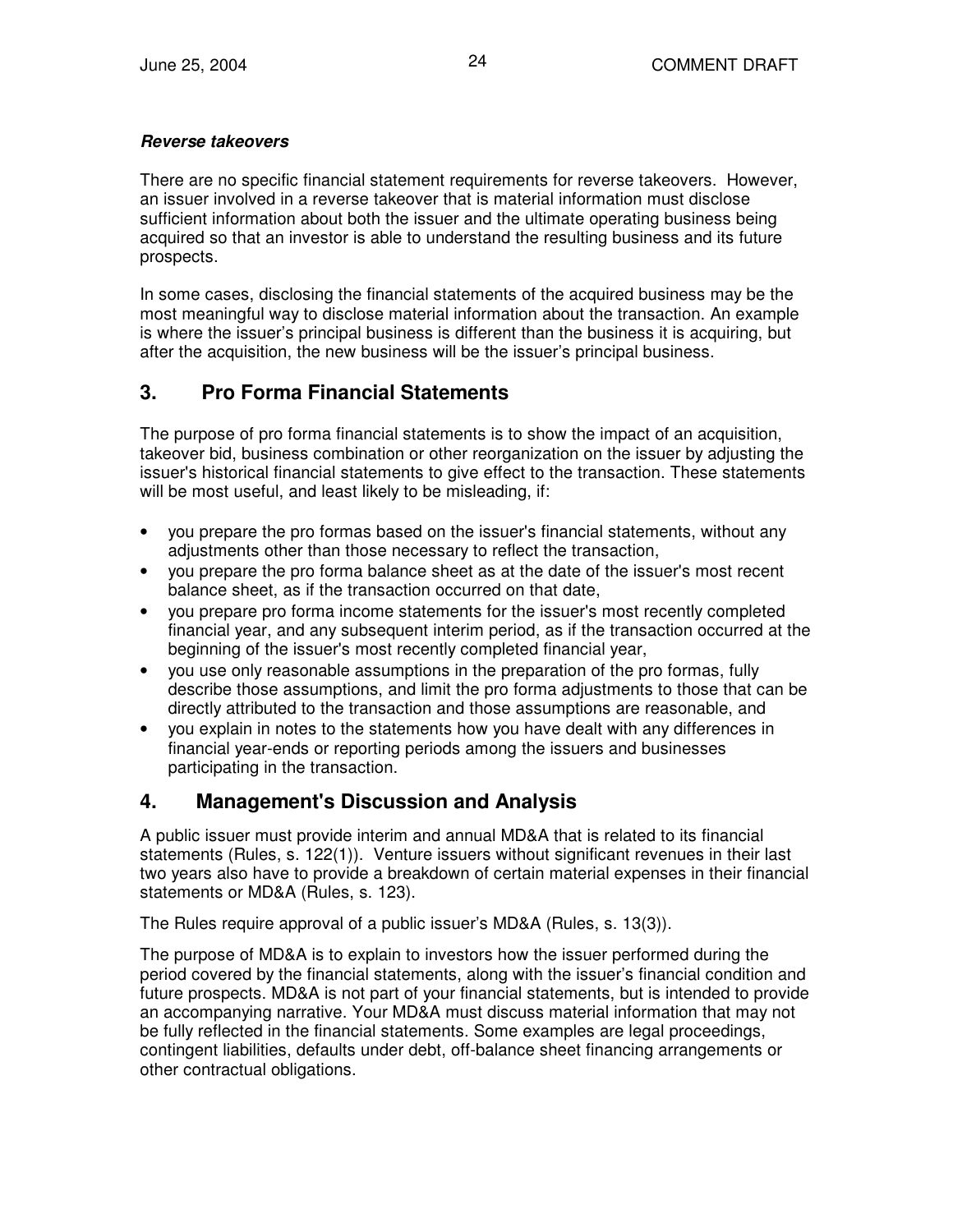#### *Alternative documents*

An issuer that is subject to the laws of a designated jurisdiction (the UK, Australia, or the US if listed on the NYSE, Amex or NASDAQ) and satisfies other specified criteria may file MD&A that complies with those laws as their MD&A (BCI 71-502, ss. 5(3)). See Part VIII of this Guide for more information about these issuers' filing options.

MD&A prepared in accordance with SEC requirements designated by the Commission is acceptable. The Commission has designated Item 303 of Regulation S-K and Item 303 of Regulation S-B under the 1934 Act for this purpose.

### **5. Delivery of Documents**

In British Columbia there is no mandated delivery of continuous disclosure documents except information circulars.

However, if a securityholder requests a copy of an issuer's AIF and the issuer relies on or intends to rely on the CMA exemption in section 18(3) of the Act, the issuer must deliver the AIF, or a prospectus filed in place of an AIF, "as soon as practicable" to the securityholder at no charge (Rules, s. 130(1)). (Where the securityholder is an objecting beneficial owner under National Instrument 54-101 *Communication with Beneficial Owners of Securities of a Reporting Issuer,* the issuer need only pay the costs of delivering the documents to the intermediary.) There are similar rules for delivery on request for annual and interim financial statements and the related MD&A (Rules, s. 130(1). (These delivery requirements are limited to AIFs, financial statements and MD&A filed within two years of the request; Rules, s. 130(2).)

This does not mean the issuer must send the document before it is filed, and in fact it would be giving selective disclosure if it did. However, the issuer should also not wait to send it until the next group mailing. If a securityholder requests only financial statements or MD&A, the issuer must send both.

Public issuers must also disclose in their AIFs and information circulars that copies of these documents are available on request and how to obtain them. These disclosure requirements are found in the forms themselves.

Your governing corporate legislation may also include rules about delivery of documents.

### **6. Change of Auditor**

A public issuer that changes auditors other than as required by law or because the issuer was involved in a takeover bid, business combination or other reorganization, must disclose that change in a news release (Rules, s. 131(1)(b)). It must also advise its former and new auditors in writing of the reasons for the change and file that report. If either auditor disagrees with the issuer's description of those reasons, the auditor must advise the Commission (Rules, ss. 131(1)(a) and (2)).

SEC issuers are exempt from these requirements if they comply with the SEC's requirements for changes in auditor, file the SEC documents with the Commission, and disclose the change in a news release (Rules, s. 132).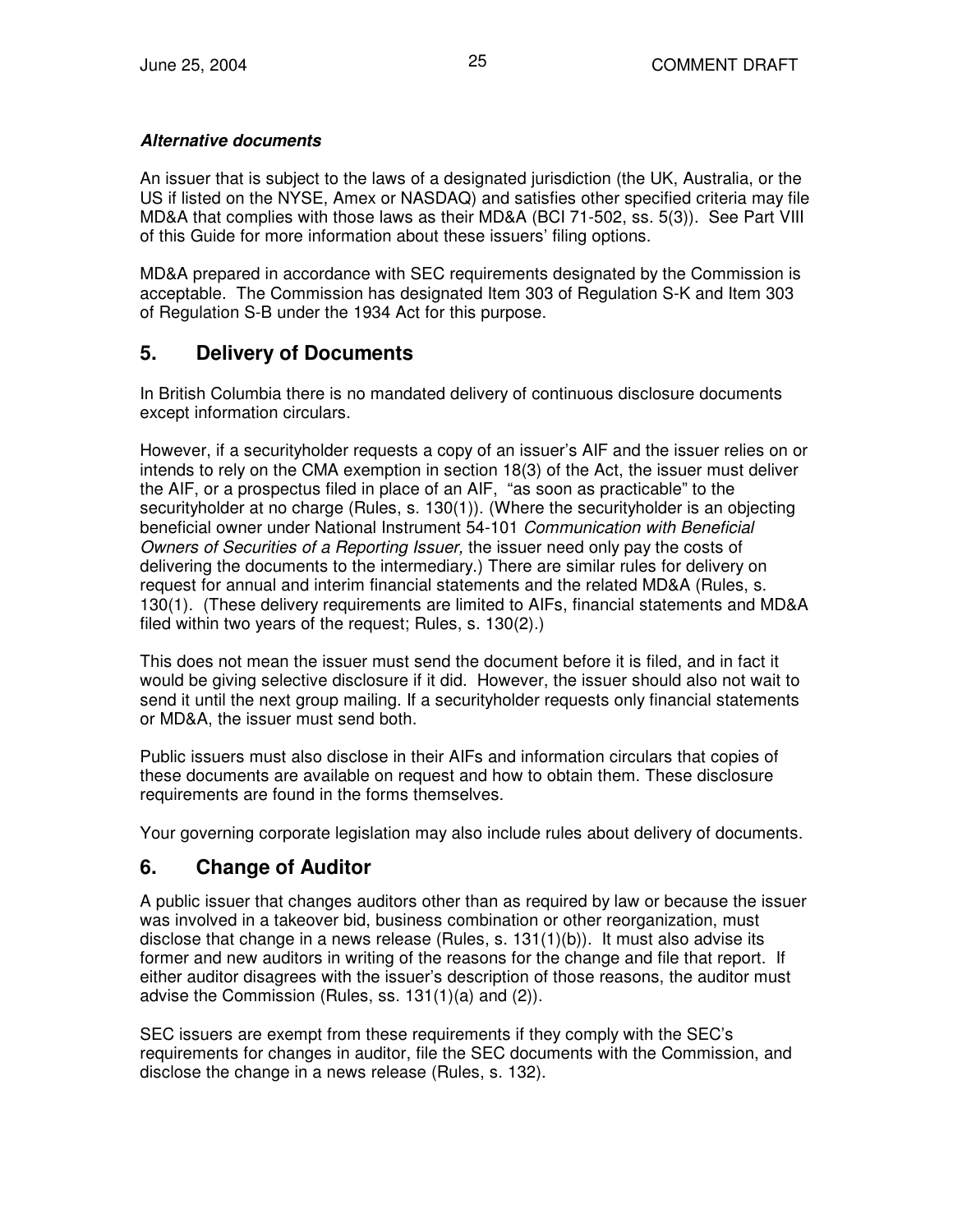## **7. Change of Status**

An issuer that does any of the following must disclose it in a notice it files with the Commission (Rules, s. 133):

- Becomes or ceases to be a venture issuer
- Changes its name
- Becomes a public issuer as a result of a takeover, business combination or other reorganization
- Becomes a public issuer by listing on a prescribed marketplace (the Commission has prescribed the TSX Venture Exchange for this purpose)

The notice must be in Form 51-906F *Notice of Change of Status*. You can find this form on the Commission website at www.bcsc.bc.ca.

## **8. Change in Year-End**

A public issuer that changes its financial year-end by more than 14 days must disclose this and the transition periods in a notice that it files with the Commission (Rules, s. 134(1)). The notice must be in Form 51-907F *Notice of Change in Year-End*. You can find this form on the Commission website at www.bcsc.bc.ca.

The filing deadlines for this notice are tied to the deadlines for your financial statements (Rules, s. 134(2))

You must follow the general financial statement requirements in the Rules when preparing your statements for the applicable transition year-end and period. The transition year must be no more than 15 months and the first interim period must be no more than four months (Rules, s. 134(3)).

Again, SEC issuers who comply with SEC requirements and file the SEC documents with the Commission are exempt from these change of year-end rules (Rules, s. 135).

## **9. Proxy Solicitation Materials**

When management of a public issuer send investors notice of any shareholders meeting, they must include a form of proxy for each investor entitled to vote at the meeting (Rules, s. 136(1)). The form of proxy must include information about how the investor can exercise his or her voting rights and may confer discretionary authority to vote on the investor's behalf in certain circumstances (Rules, s. 139).

Anyone soliciting proxies in connection with that meeting, whether management or otherwise, must also send an information circular to each investor whose proxy is solicited (Rules, s. 136(2)). The circular includes information about the issuer, management and the matters to be dealt with at the meeting. You can find the required form of circular, Form 54-902F *Information Circular*, on the Commission website at www.bcsc.bc.ca.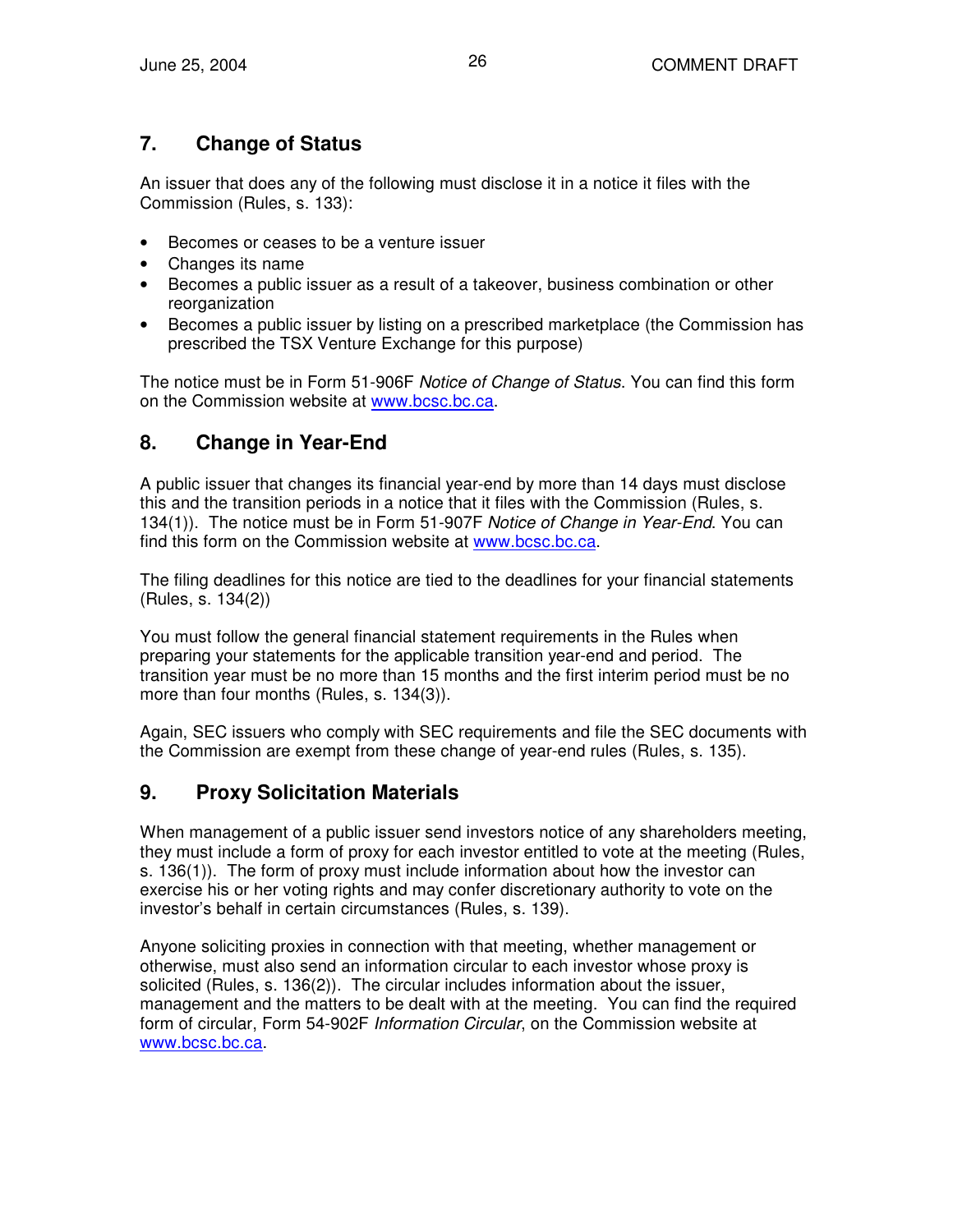Not every person who provides information in connection with a shareholders' meeting must comply with the formal proxy solicitation requirements in the Rules. For example, the following are not soliciting proxies (Rules, s. 136(3)):

- A person acting as a intermediary
- A securityholder making a public announcement under corporate legislation of how he or she intends to vote and why
- A person communicating with securityholders to obtain the number of securities required for a shareholder proposal under corporate legislation.

## **10. Failure to File**

Meeting continuous disclosure obligations is a fundamental responsibility of every public issuer, and we take enforcement action against issuers who do not file disclosure as required. An issuer that fails to file a required record will be in default of its filing obligations and placed on the Commission's defaulting issuers' list.

#### *Issuer CTOs*

If appropriate, the issuer may also be subject to a cease trade order (CTO) (Act, s. 44(1). If a CTO is issued against the issuer, this means no one can trade the issuer's securities until the order is lifted.

The Commission will lift the CTO as soon as practicable after the issuer files all documents it is required to file (completed in accordance with the Act and Rules), pays any required fees and, in some cases, files a prospectus (Act, s. 44(2) and (3)).

#### *Management CTOs*

If the failure to file is foreseeable and will last for a short period, you can apply for a management CTO, which only prohibits *insiders* from trading — other investors can trade as usual. We will consider granting a management CTO if:

- your business is operating in accordance with its business plan, with a functioning board of directors,
- you are not in contravention of any other securities regulatory requirements in any jurisdiction.
- the financial statements and any related audit reports will be filed within at least two months of the required filing date, and
- your company's securities are listed and actively traded on a Canadian stock exchange.

You can find the details of how to apply on our website at www.bcsc.bc.ca.

## **11. Compliance**

### **(a) Continuous disclosure reviews**

All issuers are subject to regular continuous disclosure reviews by the Commission to determine if they are in compliance with the legislation (Act, s. 43). The Commission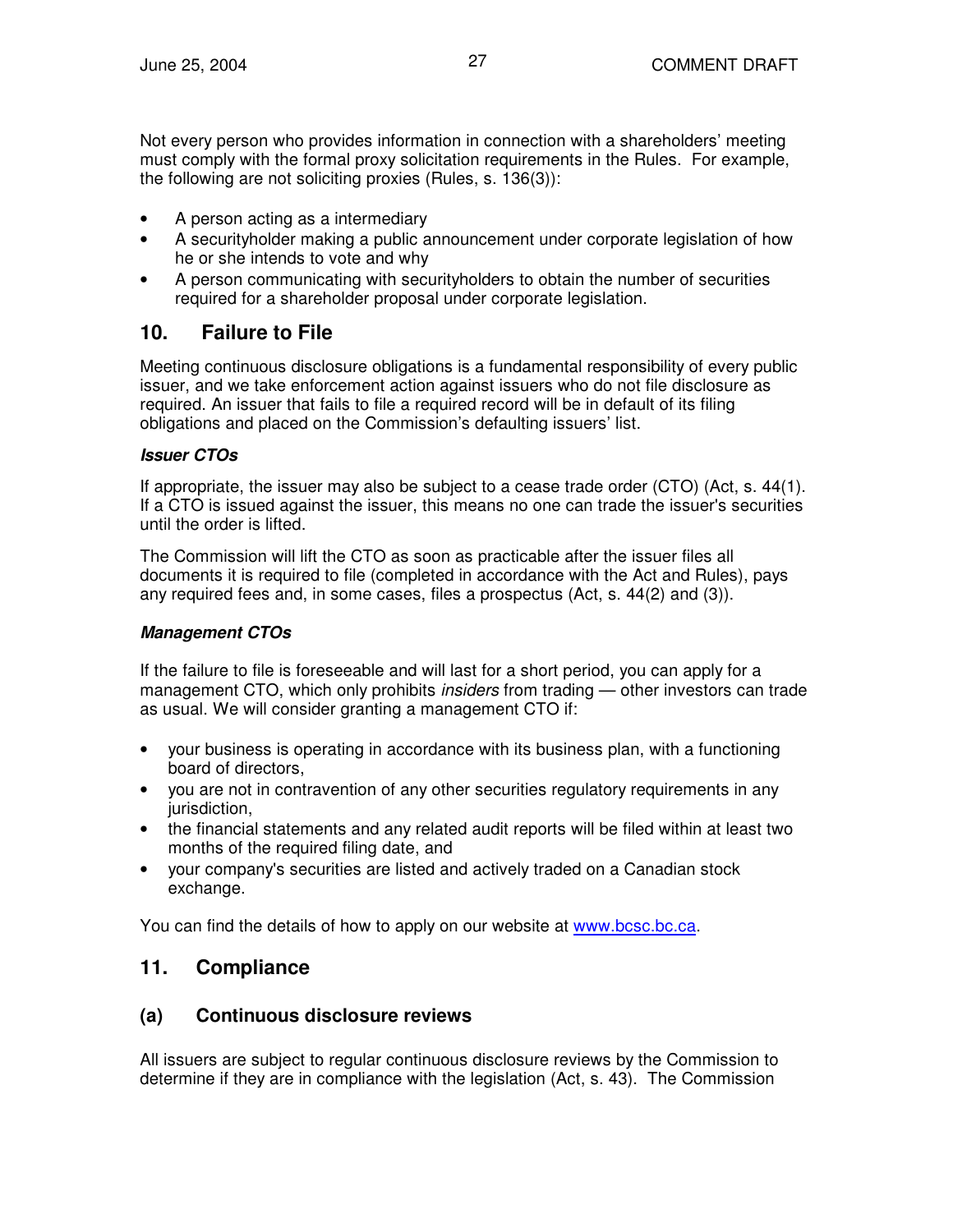selects issuers for a review primarily using a risk-based approach. However, some issuers are selected randomly to ensure all British Columbia-based issuers are potential candidates for a review.

### **(b) Orders**

The Commission may make various orders if an issuer is not complying with the legislation. For example, we may cease trade an issuer's securities, or order that an issuer fix and refile its disclosure (Act, s. 59).

## **B. Timely Disclosure**

An effective system of securities regulation depends on *public issuers* making complete, accurate and timely disclosure of *material information*.

## **1. The Disclosure Obligation**

A public issuer must disclose material information as soon as practicable. You make disclosure by issuing and filing a news release. The news release must contain all material information about the matter being disclosed (Act, s. 23).

In addition to the news release, you may file supplemental information if you wish, as long as all the material information is in the news release.

## **2. Meaning of Material Information**

#### *Meaning of "material information"*

Material information is information relating to the business, operations or securities of an issuer that would reasonably be expected to significantly affect the value or market price of any or all of the issuer's securities. When you are determining whether something would significantly affect the value or market price of your securities, you should assume that the market is behaving rationally.

The materiality of information varies from one issuer to another according to the issuer's assets, earnings and capitalization, the nature of the issuer's operations and many other factors.

Examples of information that may be material include:

- takeover bids, business acquisitions, *business combination*s, and other reorganizations
- important acquisitions or dispositions of properties, securities or other assets
- offering securities and the completion or abandonment of the offering
- redeeming securities
- the development of new products or business lines
- winning or losing significant contracts
- significant changes in your business plan
- changes in key personnel
- restatements of financial statements or MD&A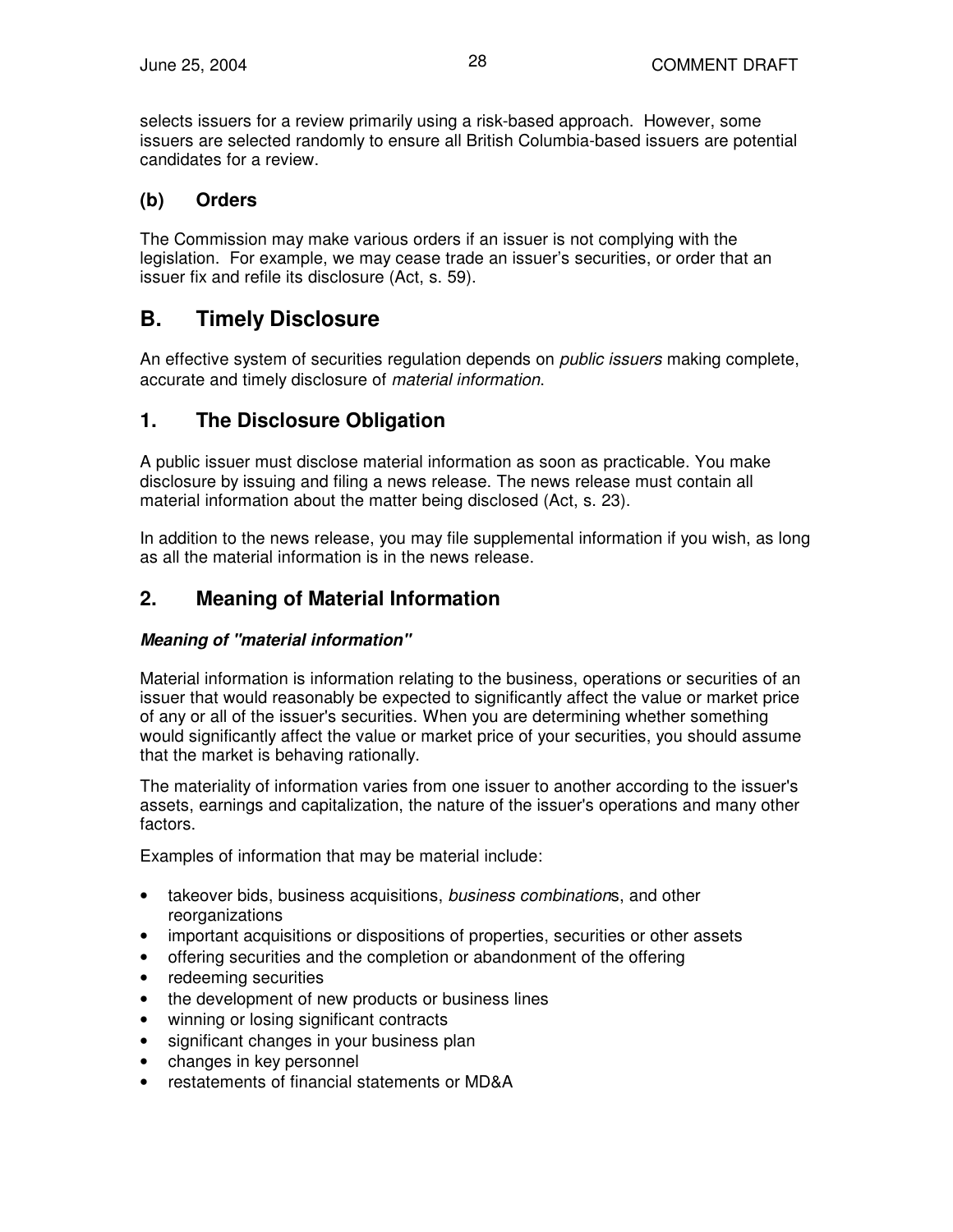Lists like this are not exhaustive and do not substitute for your exercising your own judgment.

#### *Business acquisitions and combinations*

An issuer involved in an acquisition or business combination that is material information must disclose sufficient information to enable an investor to appreciate the impact of the acquisition on the issuer and its business. In some cases, disclosing historical financial statements of the acquired business may be the most meaningful way to disclose material information about the acquisition. Whether financial information about the acquired business is material information depends on several factors, including the size of the operations of the issuer and the business, the cost of the acquisition and the resources that will be dedicated to the acquired business. One way of measuring these factors is to express the assets and income of the acquired business as a percentage of the issuer's assets and income.

#### *External events*

The obligation to disclose material information would generally not require you to interpret the impact of external political, economic and social developments on your business, operations and securities unless the impact is material and affects you differently than other issuers engaged in the same business.

#### *Rumours*

You need not respond to rumours unless the issuer or its management is perceived by the market as the source of the rumour, or if the rumour involves *inside information* that appears to have leaked.

### **3. Establishing Material Information**

Whether information is material will depend on the specific facts of each case. When facts arise that are clearly material, determining whether there is material information to disclose is not an issue. However, when the material information develops over a period of time through the aggregation of a series of facts, it can be more difficult to determine when the information represented by that aggregation of facts becomes material information that must be disclosed.

For example, when a natural resources issuer is conducting a drilling program and is receiving results as the program proceeds, each analytical result of a drilled interval may not be material until put in context with the results thus far received, or yet to be received. However, depending on the issuer, a single spectacular drill hole or negative drill hole could be material on its own.

The analysis can become more complicated when uncertainty surrounds one or more of the relevant facts. When it is uncertain whether an event will happen, management must consider both the likelihood that it will, and the anticipated impact of the event on the value or market price of the issuer's securities if it were to happen, to decide whether the materiality threshold has been crossed, and if so, when.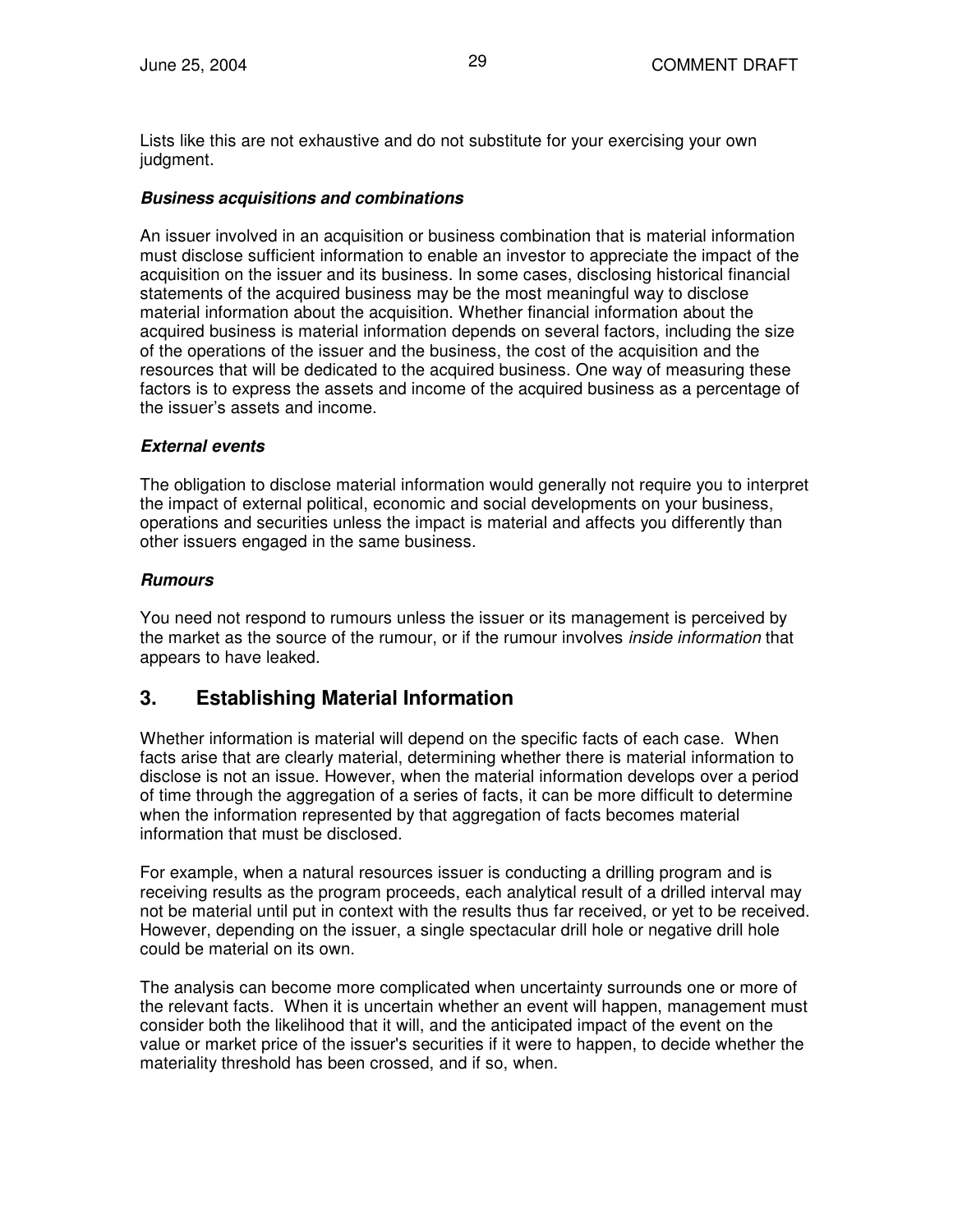For example, consider the issuer that begins merger discussions and it is reasonable to expect that the merger would significantly affect the value or market price of the issuer's securities. The issuer might well not be obligated to disclose that initial discussions have begun, particularly if it is far from clear that the merger proposal is commercially attractive to the intended merger partner – the merger may be significant if it were to happen, but that is offset by the low probability of the event at that point in time. However, once negotiations reach the point where there is a real possibility that the merger could happen, the combination of probability and significance would constitute material information, triggering the disclosure obligation. (In this example, the issuer may choose to consider a confidential filing, as described in the next Section.)

## **4. Timing of Disclosure**

Once you have decided that information is material, you must disclose it as soon as practicable (you cannot defer public disclosure of material information simply by delaying the *directors*' formal approval of the relevant matter). You will sometimes have to exercise judgment in deciding how soon to make disclosure, particularly in an emerging situation. You must consider the particular circumstances, which include the nature of the material information, other activities of the issuer (like a securities offering), and the likelihood of the information being leaked. The key factor to consider is the objective of the timely disclosure requirement: that all investors have access to current material information. If you believe it would be unduly detrimental to the issuer's interests to disclose the matter, you may defer public disclosure, if you make a confidential filing with the Commission (Rules, s. 143).

The legislation provides that if, in the issuer's reasonable opinion, disclosure of material information would be unduly detrimental to the issuer's interests, the issuer can fulfill its timely disclosure obligations by filing a confidential report with the Commission detailing the material information and the reasons why disclosure at that time would be unduly detrimental.

For example, if an issuer is in technical default of a material loan but you believe that the lender will waive the default, disclosure of the lender's entitlement to call the loan could lead to an unwarranted loss of confidence in the issuer.

There is no required form for a confidential report of material information, however, a good way to detail the material information would be to prepare the text of the press release that you would have issued had you not opted to file confidentially.

At any point in the confidential filing process Commission staff may notify you that staff considers that the public interest in disclosing the material information outweighs the issuer's interest in keeping it confidential (Rules, s. 143(3)). If you do not disclose the information on receipt of this notice, staff may issue a cease trade order against the issuer until the disclosure is made.

If a reasonable person would believe that there is a significant risk that the information will be selectively disclosed, you must disclose the information within one business day of that risk arising (Rules, s. 143(4)).

Once the reason for deferring disclosure of material information has ended, if the information is still material information, the issuer must disclose it.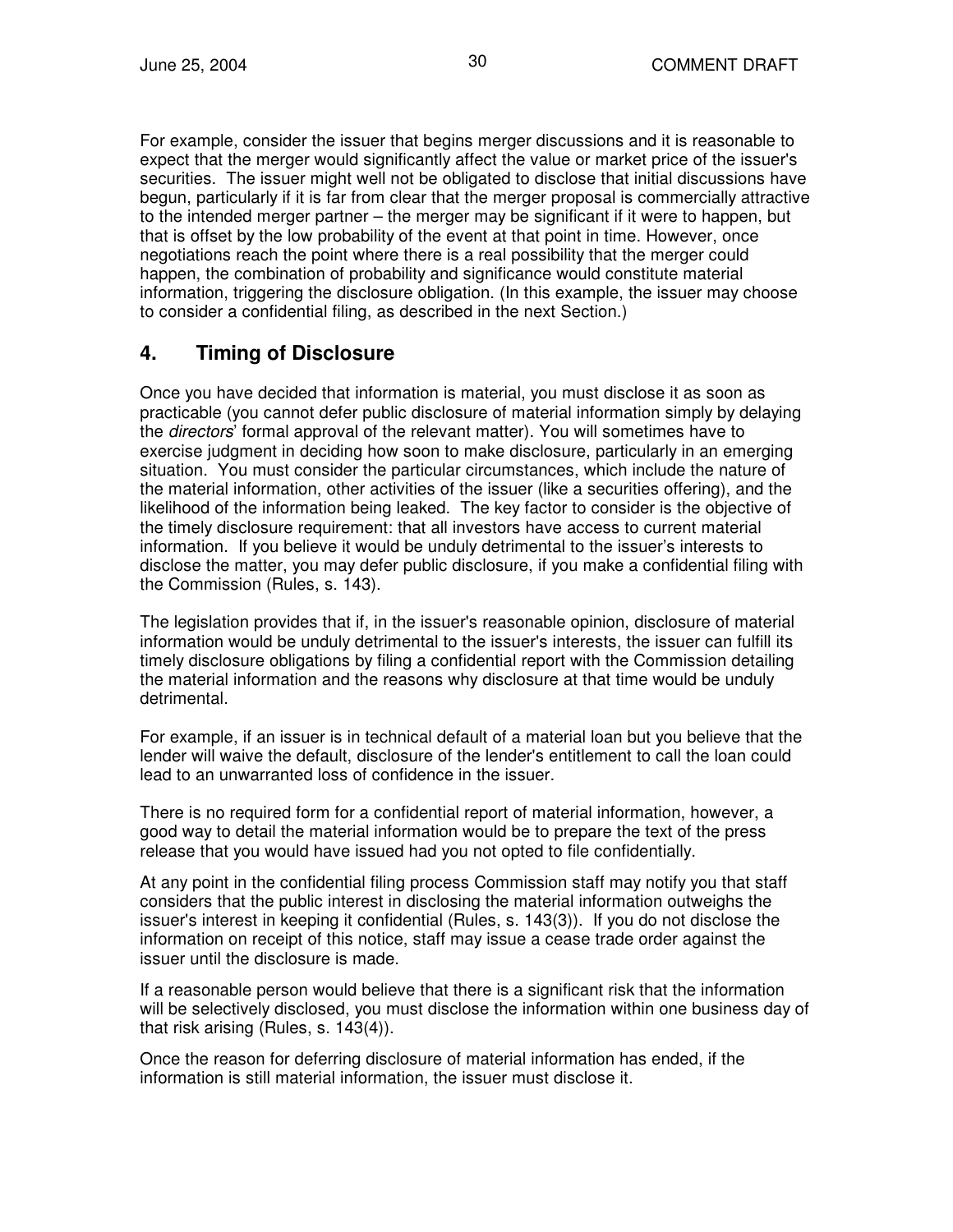Sometimes circumstances change and the information disclosed under the confidential filing process becomes moot or otherwise immaterial. In these cases, the issuer should advise the Commission of this. However, no public disclosure is required.

## **5. Management's Responsibilities**

You are expected to exercise reasonable business judgment in determining whether information is material, based on the information available to you at the time you are making the decision. To do that, you need to make reasonable inquiry to find out relevant information.

Issuers are expected to have systems in place for managing disclosure and to monitor those systems for compliance and effectiveness. See Part III, Section E-4 of this Guide.

## **C. Forward-Looking Information**

An issuer may choose to provide a detailed forecast of future operating results or other types of forward-looking information. This type of disclosure has the potential to be misleading. The following are practices to consider following so that your disclosure of forward-looking information is not misleading:

- Stating that the information is forward-looking, including appropriately cautionary language about the risks of relying on forward-looking information (these risks are acute for issuers with a limited operating history)
- Ensuring that the assumptions used are reasonable on an objective basis and that the forecast period does not extend beyond the period that information can reasonably be estimated
- Disclosing the material assumptions used and the factors that may cause actual results to differ materially from the forward-looking information

Once you have disclosed forward-looking information, in order that it not become misleading in the future as a result of intervening events (such as, for example, a key assumption becoming unrealistic) you may have to update it, under your timely disclosure obligations, in your MD&A, or both. The most useful way to present the update in your MD&A may be to compare your actual operating results to those forecasted or projected for the relevant period and explain the material differences.

The measurement standards in Section 4250 of the Handbook may assist you in developing earnings guidance and other types of forward-looking information and how to present the information.

#### *Safe harbour*

The Act includes a safe harbour for preparers of forward-looking information (Act, s.117). Issuers and management are not liable for *misrepresentations* in forward-looking information if:

- you identify the information as forward-looking information,
- you state the material factors considered and the assumptions used to develop the forward-looking information, and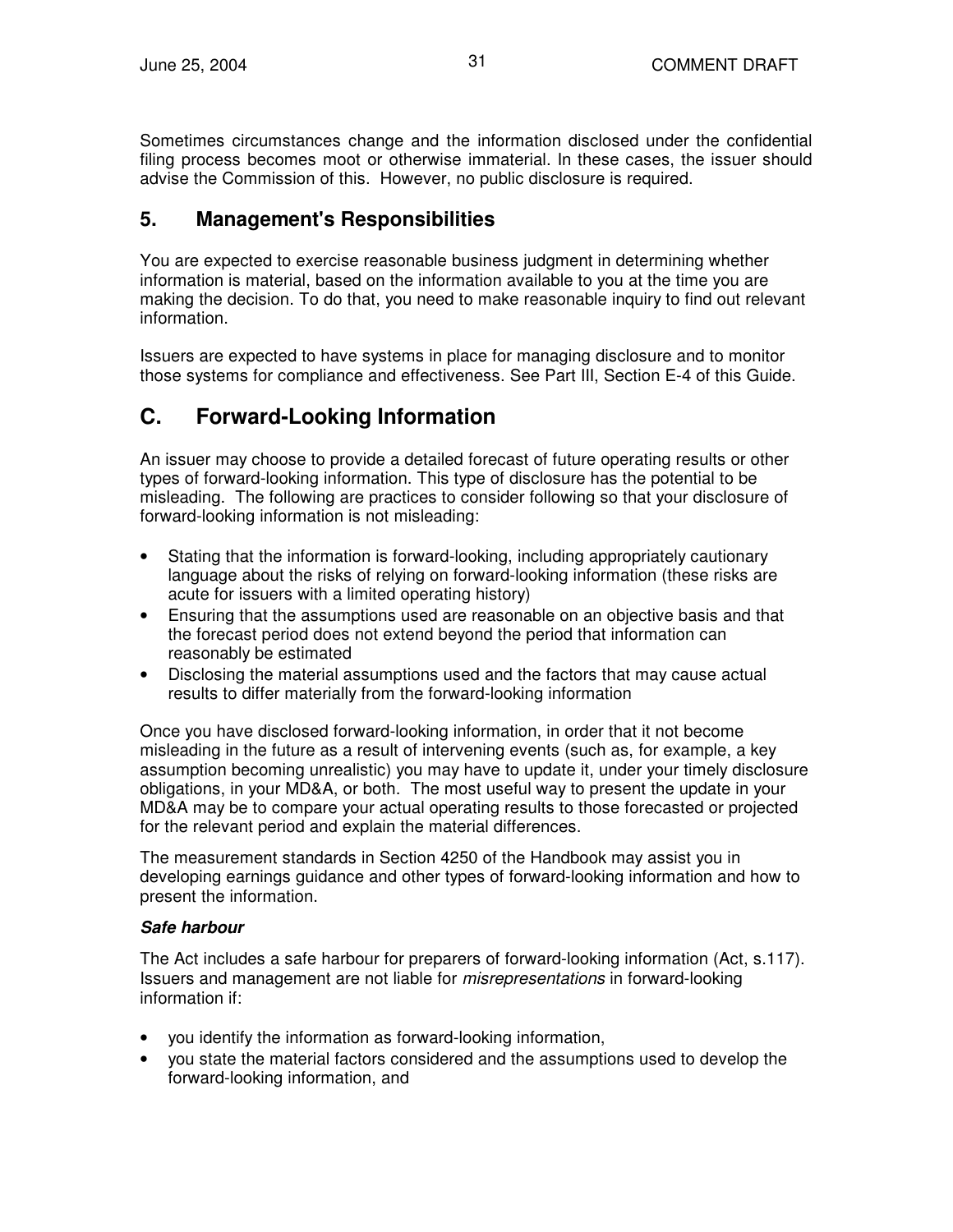• the person making the statements contained in the forward-looking information has a reasonable basis for doing so.

#### *No audit requirement*

Forward-looking information need not be audited nor prepared by an expert. An issuer that chooses to disseminate forward-looking information should take responsibility for its preparation and reliability.

## **D. Corporate Governance**

### **1. Audit Committee**

A *public issuer* must have an audit committee unless its board has less than five members and performs the responsibilities of an audit committee (Rules, s. 16(1). A majority of the members of the committee must be independent (Rules, s. 16(2)). The test for director independence is set out in section 15 of the Rules.

A public issuer must take reasonable steps to ensure that its audit committee is independent of the issuer's management and represents the interests of its securityholders. As part of this process, the issuer must authorize the audit committee to oversee the process of selecting and appointing the external auditor, oversee the conduct of the audit, and have primary responsibility for the relationship between the issuer and its external auditor. (Rules, ss. 16(3) and (4).)

The audit committee must ensure that the auditor is independent of management and consider the adequacy of audit fees (Rules, s. 17).

SEC issuers who meet the criteria set out in the Rules are exempt from the audit committee requirements in the Rules (Rules, s. 18).

### **2. Disclosure**

Management must provide disclosure about the issuer's governance structure in the information circular. Part III, Section A-9 discusses the proxy solicitation and disclosure requirements under the legislation. Where no information circular is filed in a given year, this disclosure must be made in the issuer's AIF, if the issuer files one.

## **E. Handling Inside Information**

## **1. Prohibition Against Trading or Disclosing Inside Information**

Our system of securities regulation is based on the premise that all investors have equal access to *material information*. The legislation prohibits a *connected person* (Act, s. 30(1)) from trading in securities of a *public issuer*, or any other issuer whose securities are publicly traded, or from entering into an equity monetization transaction in connection with those securities, if the person has *inside information* about the issuer, and from telling anyone else the inside information ("tipping")(Act, s. 30(2)). (See Part III, Section G-1 of this Guide for information on equity monetization transactions.) It also prohibits a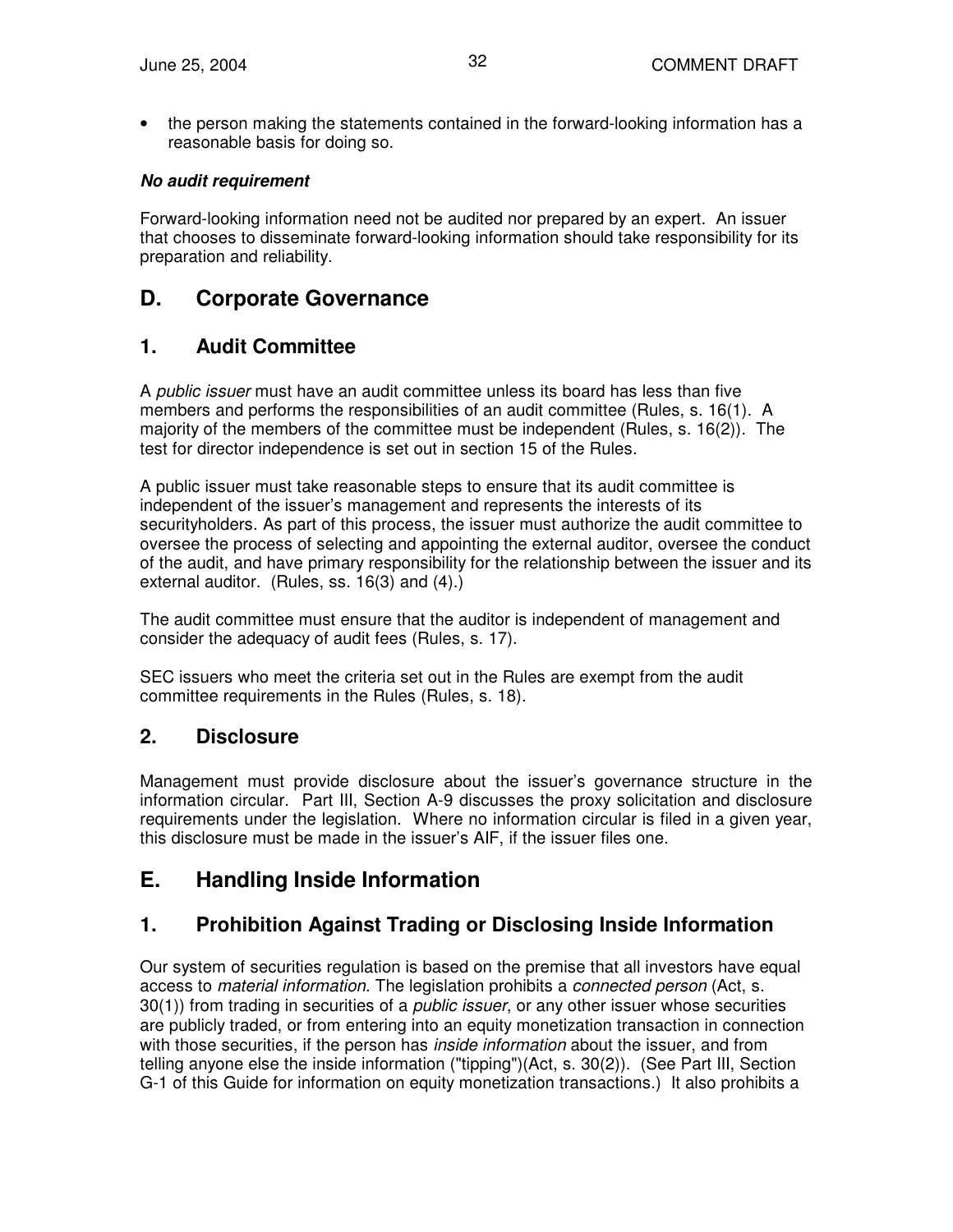connected person from recommending or encouraging another person to trade in those securities (Act, s. 30(4)).

Inside information is undisclosed material information about the issuer.

Connected persons include (Act, s. 30(1)):

- the public issuer's *insiders, officers*, employees, *affiliates* and *associates*
- parties to major transactions with the issuer (and their insiders, officers and employees)
- persons engaged in business with the issuer (and their *directors*, officers and employees)
- "tippees" those who acquire inside information from any of these persons, or from any one who they know, or ought reasonably to know, acquired the information from any of these persons

## **2. "Necessary Course of Business" Exception**

You may inform another person of undisclosed material information if it is necessary in the course of the issuer's or the person's business (Act, s.30(3)). This would generally cover communications with:

- vendors, suppliers or strategic partners
- employees, officers, board members and *significant securityholders*
- lenders, legal counsel, auditors, *underwriters* and financial and other professional advisers
- parties to negotiations
- labour unions and industry associations
- government agencies and non-governmental regulators
- credit rating agencies

Generally speaking, you cannot use the necessary course of business exception to disclose inside information to:

- investors under a private placement (although we recognize that industry practice and disclosure standards elsewhere in Canada permit disclosure in these circumstances, we do not believe that private placement negotiations properly fall within this exception.)
- analysts, institutional investors or other market professionals
- the media

If you do disclose material information under the necessary course of business exception, you should make sure those receiving the information understand that they cannot pass the information on to anyone else (other than in the necessary course of business), or trade on the information, until it has been generally disclosed.

Getting the person who receives the information to sign a confidentiality agreement can be a good practice and may help to safeguard the confidentiality of the information.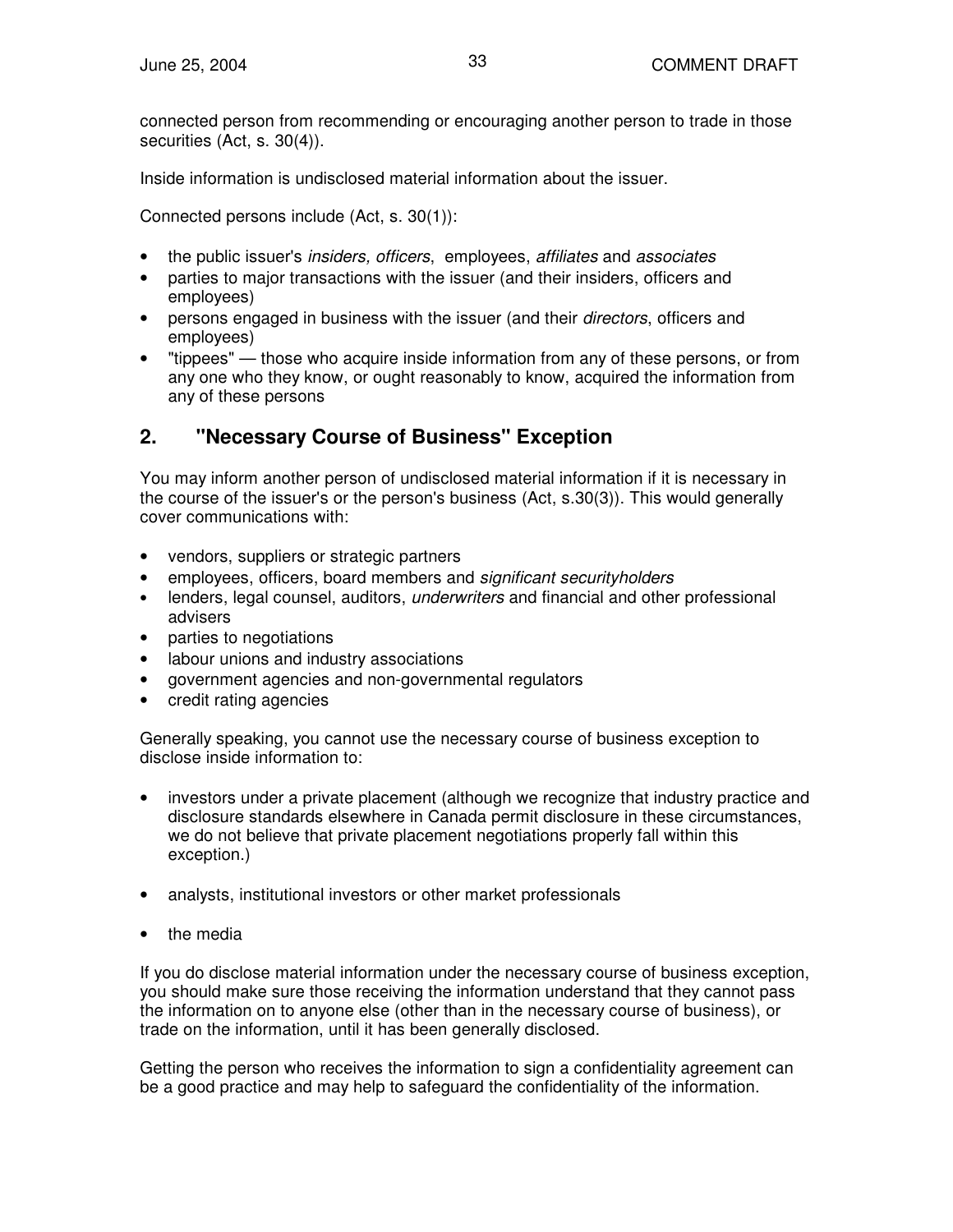However, such an agreement does not replace the need for the disclosure to be in the necessary course of business.

## **3. Areas of Risk**

There are some situations in which you are particularly vulnerable to making "selective disclosure" — disclosure of inside information to one person or a small group of persons.

#### *Private briefings with analysts, institutional investors and other market professionals*

Financial information such as sales and profit figures or earnings forecasts is often material information, and therefore you should not disclose it to analysts, institutional investors and other market professionals until it is generally disclosed. Earnings forecasts are in the same category. Even within these constraints there is plenty of scope to hold a useful dialogue about the issuer's current business and prospects.

An effective way to disclose this kind of information generally is to include it in your MD&A.

#### *Partial disclosures*

You cannot make material information immaterial simply by breaking the information into seemingly non-material pieces. At the same time, disclosure of non-material information to analysts is not prohibited, even if this information, when combined with information the analyst has from other sources, helps the analyst complete a "mosaic" of information that, taken together, is inside information.

#### *Analyst reports*

It is not unusual for analysts to ask the issuer to review earnings estimates that they are preparing, but it is easy to contravene the tipping prohibition if you confirm the estimate or indicate that it is too high or too low.

Even confirming to an analyst information previously made public could contravene the tipping prohibition if a long time has passed since the original disclosure. For example, if you disclosed expected earnings for a quarter near the beginning of the quarter, confirming them privately to the analyst near the end of the quarter may be tipping because it is likely that the confirmation is based on actual performance that has not been generally disclosed.

Distributing an analyst's report to people outside the issuer can be construed as a statement by the issuer that the contents of the report are true. If you wish to distribute analyst reports, the safer practice is to post all analyst reports on the issuer on your website with an appropriate disclaimer.

If you choose to refer to an analyst report rather than distribute it, you may only provide the analyst's name and the firm he or she works for.

Analysts, institutional investors and other market professionals who do receive inside information from a company are tippees. Since the risk of receiving inside information is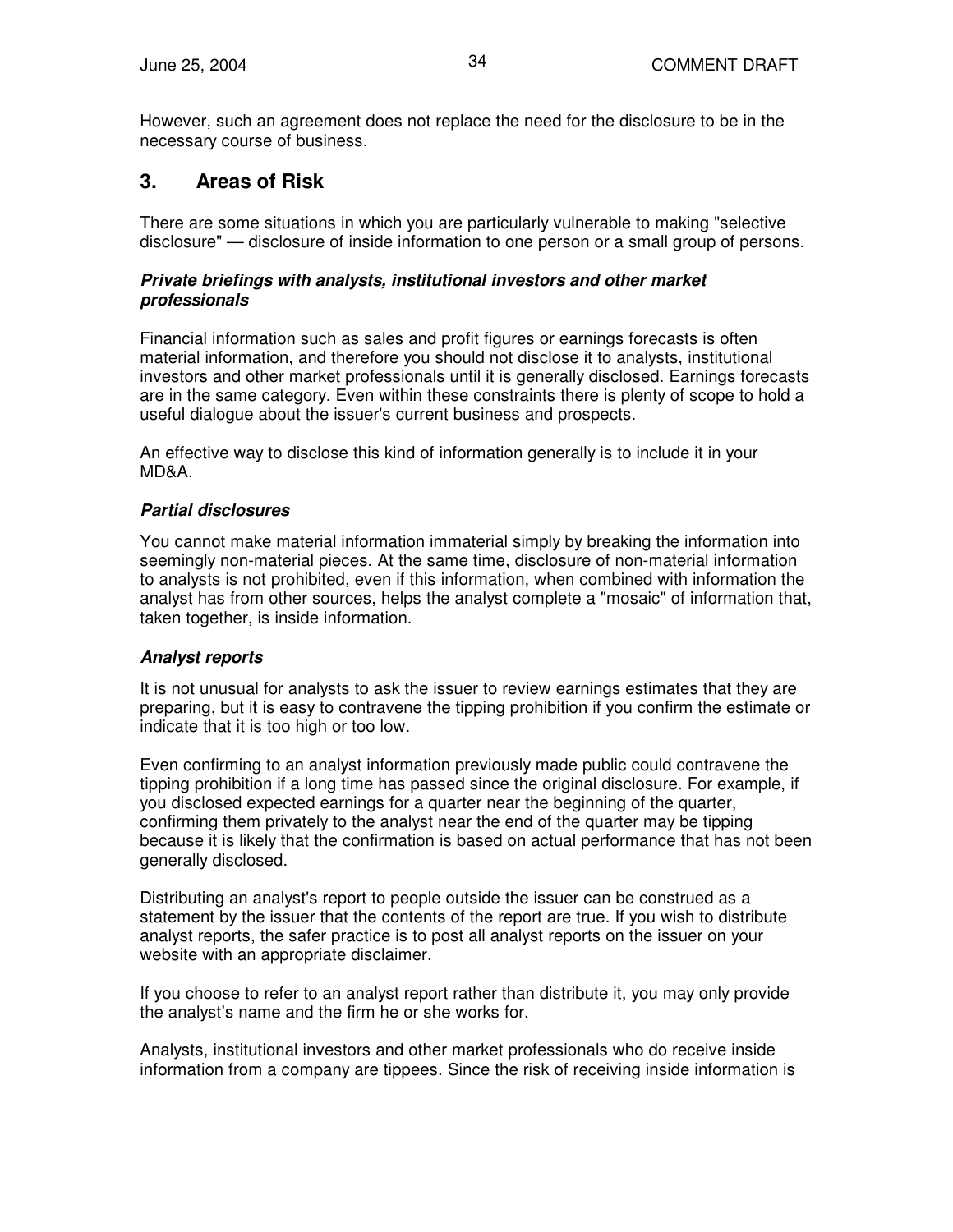common for these persons, it makes sense for them to have procedures to help them identify situations where they may have received inside information and set up guidelines for dealing with them.

### **4. Practices to Consider**

There are some practices that issuers can adopt to manage disclosure effectively. The practices listed here are fairly comprehensive, and not all of them would make sense for every issuer. Each issuer will have to decide which ones, if any, to adopt, and implement them to suit their own circumstances.

#### *Corporate disclosure policy*

A written corporate disclosure policy gives you a process for disclosure and promotes an understanding of legal requirements among your directors, officers and employees. The process of creating it is itself a benefit, because it forces a critical examination of your current disclosure practices.

Your policy should be practical to implement, simple enough to be easily understood by those it applies to, and reviewed periodically. It should promote consistent disclosure practices aimed at informative, timely and broadly disseminated disclosure of material information to the market. Items to consider including in the policy are:

- determining materiality
- earnings announcements and related analyst calls and meetings
- contact with analysts, institutional investors, other market professionals and the media
- website policy
- forward-looking information
- dealing with rumours and unintentional selective disclosures
- trading restrictions and quiet periods

#### *Coordination*

If your policy is to be effective, you likely have to assign someone at a senior level to be responsible for developing and implementing your disclosure policy, monitoring its effectiveness and ensuring it is followed.

#### *Board and audit committee reviews*

Having your board or audit committee review disclosures of earnings guidance and other financial information as yet undisclosed will improve their quality. Issuing your earnings news release concurrently with the filing of your quarterly or annual financial statements provides a more complete financial picture to the market.

#### *Limited spokespersons*

Limiting the number of people who are authorized to speak on behalf of the issuer helps to reduce the risk of unauthorized disclosures and statements that are inconsistent with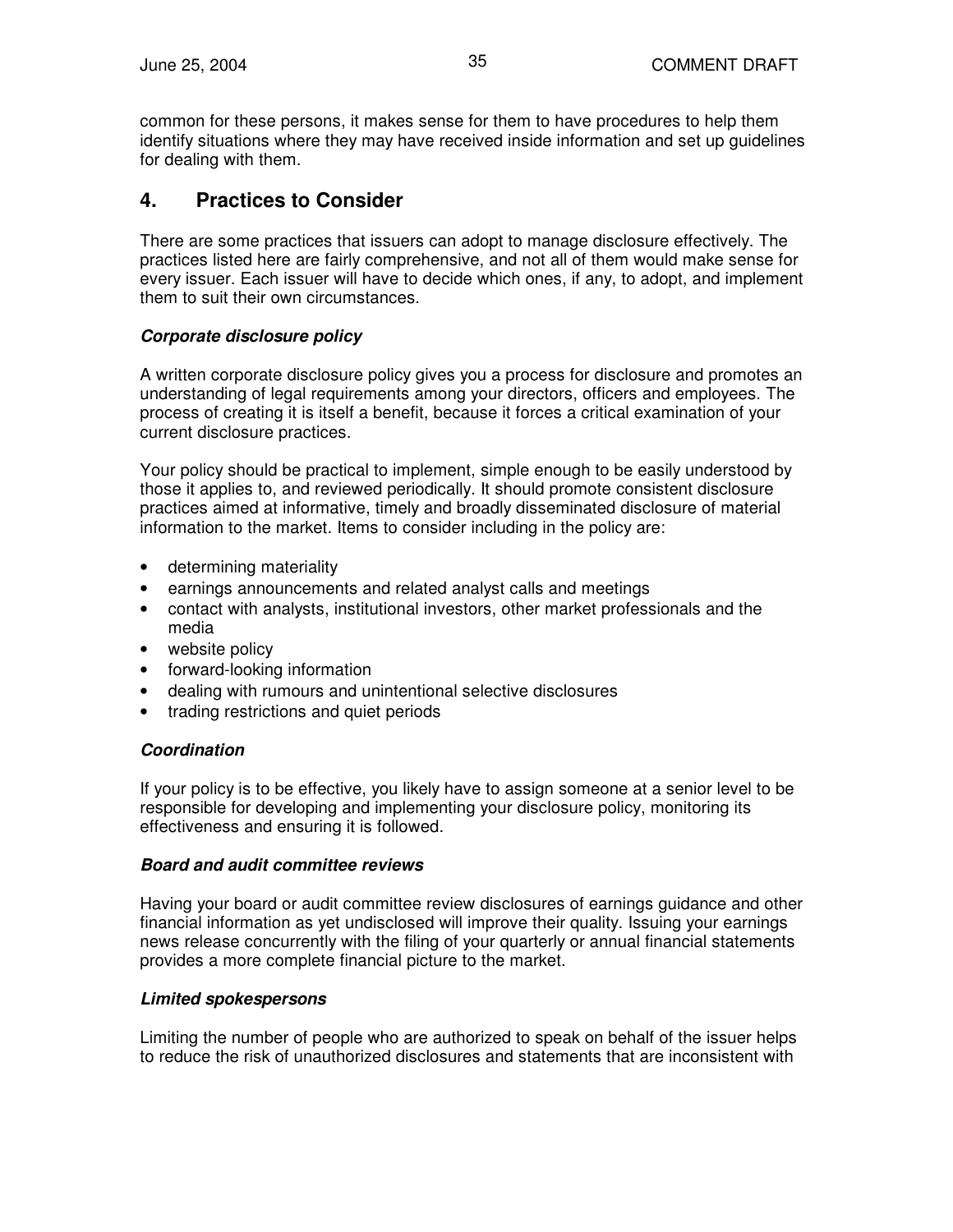your *continuous disclosure record* or things other people speaking for the issuer have said.

#### *Quiet periods and insider trading blackout periods*

Observing a quarterly quiet period, during which no earnings guidance is issued or comments about the current quarter's operations or expected results are made, is a good practice for avoiding selective disclosure problems. The period would end on the release of the quarterly earnings announcement and can begin as early as the end of the related quarter. You may also choose to prohibit trading by your insiders, officers and employees during the quiet period as part of a policy that monitors the trading activity of your insiders and ensures they know they cannot trade when they have inside information. Insider trading blackout periods may also be appropriate when exploration results or the result of clinical trials are received but not yet disclosed.

#### *Chat rooms, bulletin boards and e-mails*

Avoiding these forums will help protect your company from the liability that could arise from the well-intentioned efforts of employees to correct rumours or defend the company. If your website allows viewers to send you e-mail messages, remember the risk of selective disclosure when responding.

## **F. Advertising**

An issuer is free to advertise in British Columbia so long as the advertisement (Rules, s. 154):

- is identified as an advertisement,
- states whether the issuer is unlisted or if trading in its securities is restricted, and
- directs the public to the issuer's *continuous disclosure record*, if applicable, and any related offering document.

### **1. Avoiding Misrepresentations**

To avoid misleading disclosure, you should avoid partial disclosure. For example, if the advertisement mentions a benefit but not the conditions and risks attached to that benefit, a reasonable investor could infer there are none. If the matter was material, this would be a *misrepresentation*.

Another example where care is required is use of words like "preferred", "guaranteed", "liquid" and "indemnity", which have specific meanings and should not be used if those meanings do not apply in the circumstances.

## **2. Advertising in Other Canadian Jurisdictions**

The rules in other Canadian jurisdictions are more restrictive. For example, in other Canadian jurisdictions no one is allowed to advertise over radio or television except during a distribution of securities under a receipted prospectus, and special rules apply.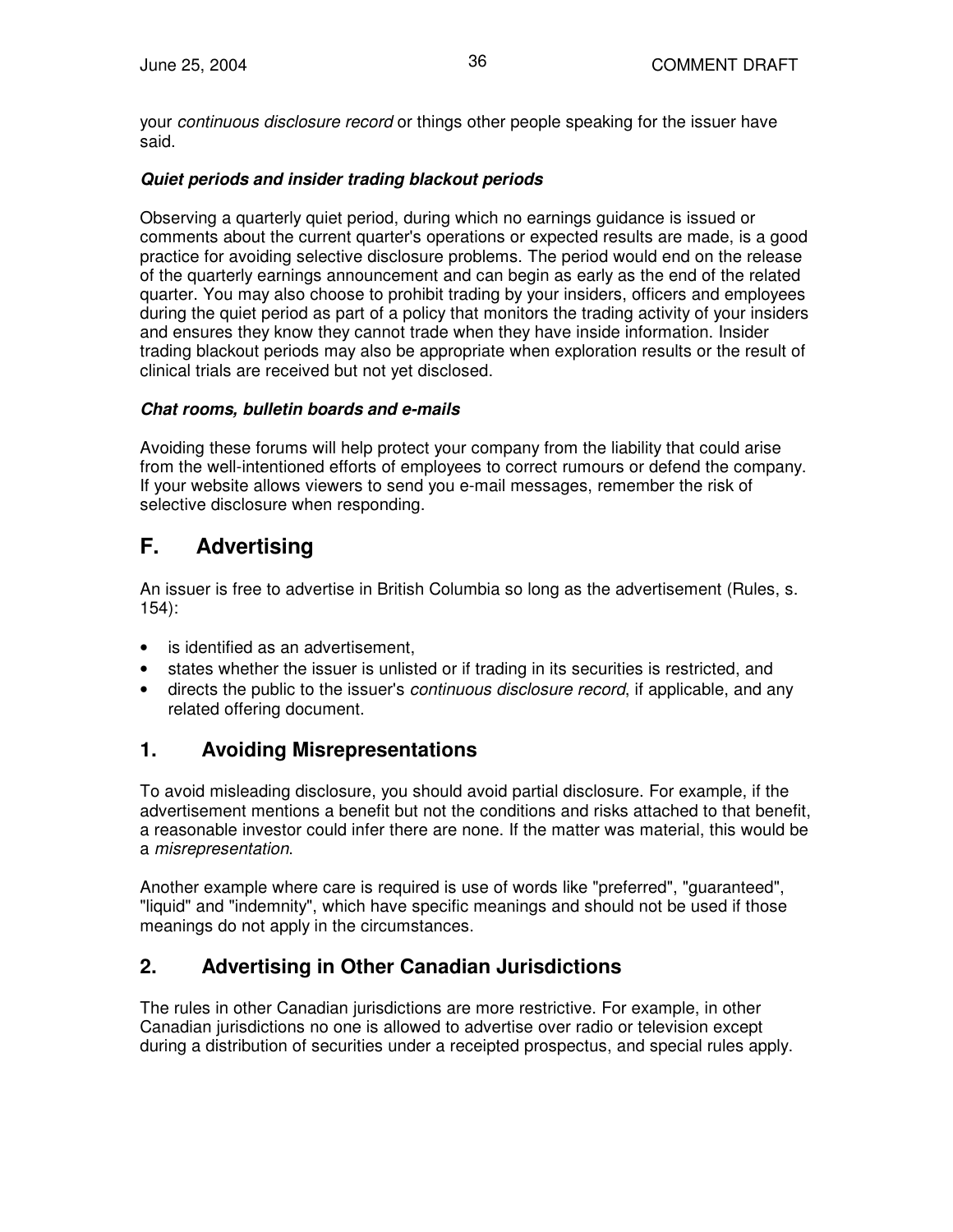You should be aware of the relevant policies elsewhere in Canada, including Interim National Policy 42 *Advertising of Securities on Radio or Television* and National Policy 47- 201 *Trading Securities Using the Internet and Other Electronic Means.*

## **G. Insider Reporting Requirements**

New *insiders* of *public issuers* must file an insider report within 10 days of becoming an insider, but only if they hold securities of the issuer on that date. If the insider does not own securities at that time, they must report within 10 days of their first trade in the issuer's securities (Act, s.25; Rules, s. 147(1)). After that, they must report all trades in securities of the public issuer within 10 days (Act, s.26; Rules, s. 147(2)). They must report trades of all securities that they own or have control over. (A person has control of a security if, among other things, the person directly or indirectly, directs the trading or voting of the security; Act, s.3.)

Insiders include *directors*, *senior officers* and *significant securityholders* of an issuer, and directors and *officers* of the issuer's subsidiaries and significant securityholders if the director or officer's responsibilities routinely provide the individual with access to *inside information* about the issuer.

## **1. Equity Monetization Transactions**

Insiders must report transactions involving *derivatives*. The reporting deadlines are the same as for other trades (discussed above). A derivative is a security whose value is derived from, or materially varies with, the value or market price of the issuer's securities. These include equity monetization arrangements that allow you to receive a cash amount or otherwise capture the economic benefit of your securities without actually trading them. ("Monetization" means converting an asset – for example, a security – into cash.)

You can find comprehensive information about how to report equity monetization transactions and other derivative transactions in CSA Staff Notice 55-308 *Questions on Insider Reporting*, CSA Staff Notice 55-312 *Insider Reporting Guidelines for Certain Derivative Transactions (Equity Monetization)* and other documents found on the Commission website at www.bcsc.bc.ca.

## **2 Senior Officers**

A senior officer is any officer of an issuer whose responsibilities routinely provide the officer with access to inside information about the issuer. (An officer is anyone who works in an executive capacity, i.e. has the capacity to make significant senior level business decisions relating to the issuer.) Officers who, if they are properly fulfilling the functions associated with their position, have routine access to inside information include the issuer's chief executive officer, chief financial officer, chief operating officer and investor relations officer.

## **3. Significant Securityholders**

A significant securityholder is any person who owns or controls 10% or more of any class of an issuer's voting securities or is able to affect materially the control of that issuer.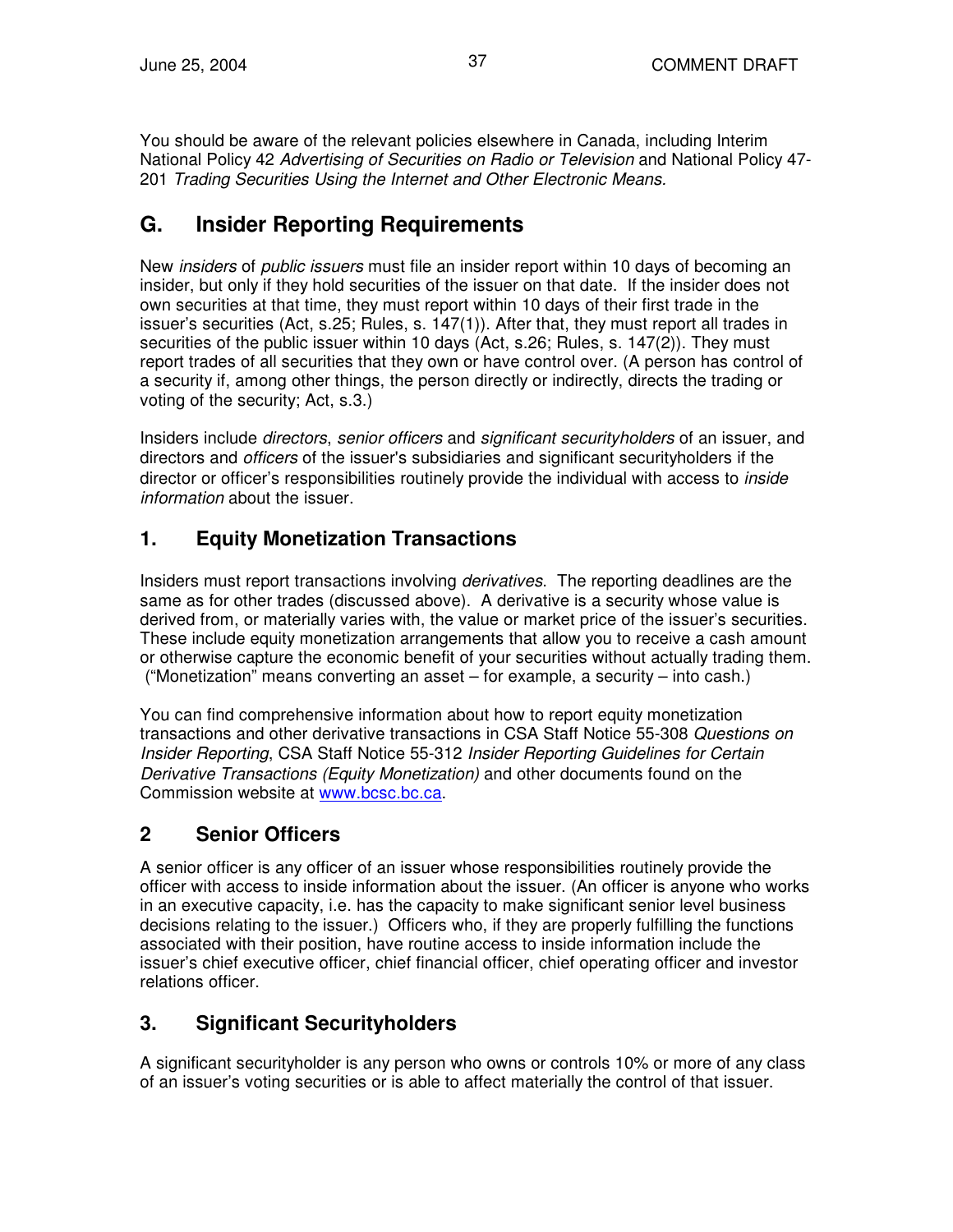When calculating the 10% threshold, you should exclude any securities that a *registrant* holds during a public offering.

## **4. List of Insiders**

A public issuer must file a list of its director and senior officer insiders with the Commission as soon as practicable after becoming a public issuer, and annually after that (Rules, s.148). For instructions on how to do this, visit the Corporate Finance section of the Commission's website at www.bcsc.bc.ca.

## **5. Reporting Exemptions**

#### *Corporate events and automatic purchase plans*

If your holdings change due to a stock dividend, stock split, consolidation, amalgamation, reorganization merge or other similar event, you may wait to report the change until the next time you report any other change in your holdings (Rules, s. 147(7)).

Delayed reporting is also permitted in certain cases if your holdings change as a result of the operation of an automatic purchase plan (Rules, s. 147(3) and (4)). If holdings change as a result of an additional lump sum payment under the plan, the normal reporting deadlines apply (Rules, s. 147(6)).

#### *Eligible institutional investors*

Insiders who are *eligible institutional investors* (these include financial institutions, pension funds, *mutual funds* other than *public mutual funds,* and portfolio managers) may report their trades using an alternative monthly reporting system if their holdings exceed certain thresholds as of month end (Rules, s. 150).

Eligible institutional investors and their *affiliates* and *associates* may also have "aggregation relief". In some circumstances, they may treat securities they hold through different business units separately for reporting purposes (Rules, ss. 150(6) and (7)).

## **6. Form to Use**

Subject to some limited exceptions, insiders must file their reports electronically at www.SEDI.ca.

For instructions on how to do this, and for other specific information on how to fulfill your insider reporting obligations, see the *SEDI User* Guide, the SEDI Online Help File and CSA Staff Notice 55-308 *Questions on Insider Reporting* and visit the Corporate Finance section of the Commission's website at www.bcsc.bc.ca.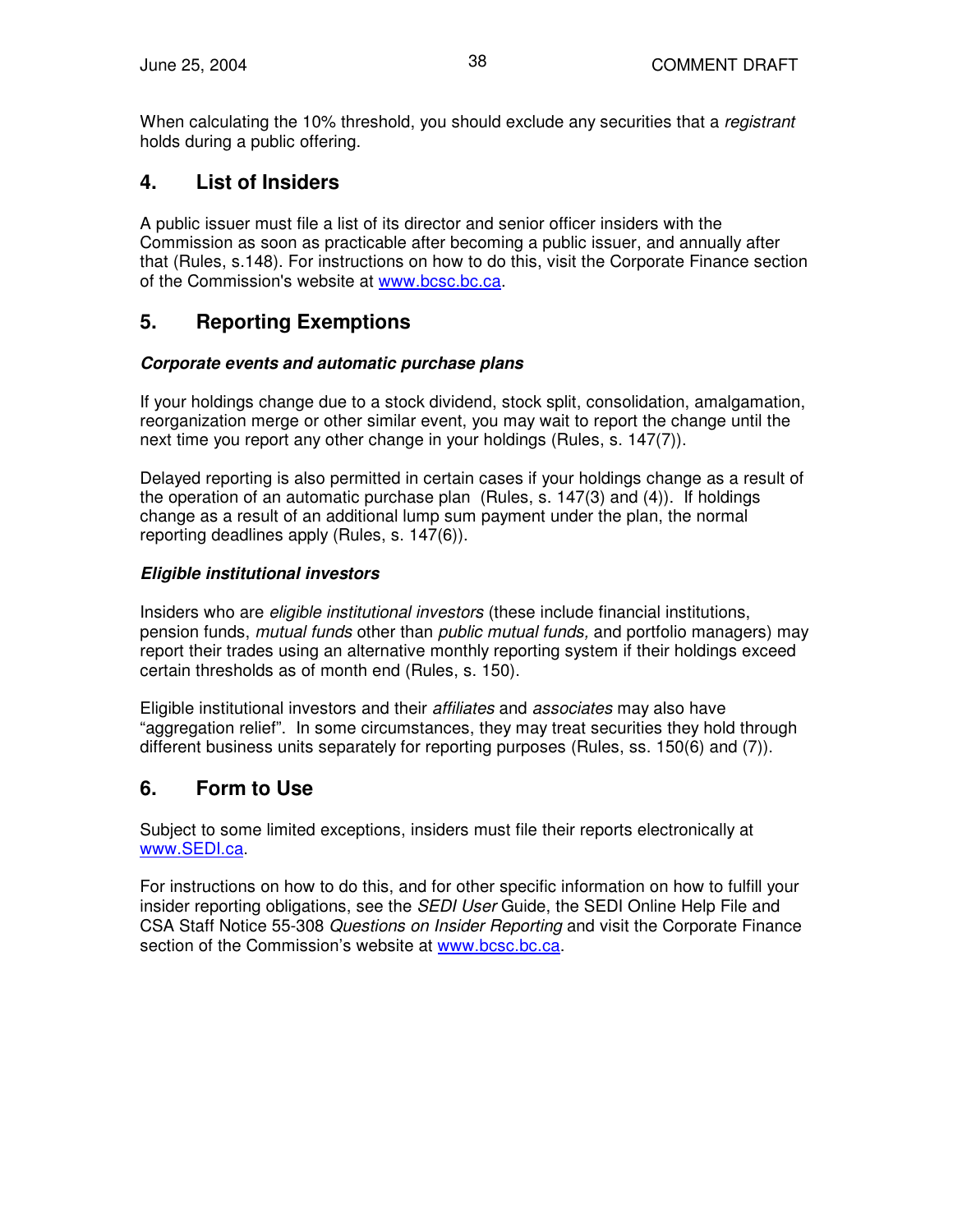# **IV. Exemptions for Corporate Transactions**

An issuer can carry out the following transactions without the involvement of a *dealer*:

## **A. Business Combinations, Reorganizations, Takeover Bids, Issuer Bids and Windings Up**

An issuer can trade securities to effect a *business combination* or other reorganization, a takeover bid, issuer bid or the winding up or dissolution of the issuer without the involvement of a *dealer* (Rules, s. 63). Because of the relationship of a securityholder to one of the issuers involved in the transaction, available disclosure about the transaction, or compliance with other statutory or court ordered requirements, securityholders do not need the protection of a *registrant*.

A business combination is an amalgamation, merger, arrangement or similar transaction.

A reorganization includes court-ordered arrangements under corporate law, bankruptcy law, or other acts affecting the rights between entities, securityholders and creditors.

## **B. Dividends in Kind**

An issuer can issue its own securities as dividends using the exemption for trades by an issuer to its existing securityholders (Rules, s. 54). Part II, Section B-7 of this Guide discusses this exemption.

An issuer can also trade securities of a *public issuer* or reporting issuer in another Canadian jurisdiction that it holds to existing securityholders as a dividend in kind without involving a *dealer* (Rules, s. 64). The existing securityholder must be a *bona fide* shareholder, not one who acquired securities of the issuer solely for the purpose of relying on the exemption. This exemption is limited to securities of public and reporting issuers because they are subject to continuous disclosure requirements. Therefore, securityholders have adequate information about the issuer and its securities.

## **C. Direct Purchase Plans**

Direct purchase plans are designed to allow investors to acquire small quantities of fractional shares of an issuer at a lower cost and are set up primarily as regularly scheduled investments in securities of an issuer. These plans operate in a manner similar to a dividend reinvestment plan except that investors are not required to own a qualifying share.

A *public issuer* can sell its securities to investors under a direct purchase plan without involving a *dealer*, subject to these conditions (Rules, s. 65):

- Only 2% of the issuer's securities can be issued in any one year under the plan.
- The administrator of the plan must be a Canadian financial institution, an equivalent entity in a designated jurisdiction (the UK, Australia or the US if listed on the NYSE, AMEX or NASDAQ) or a designated entity.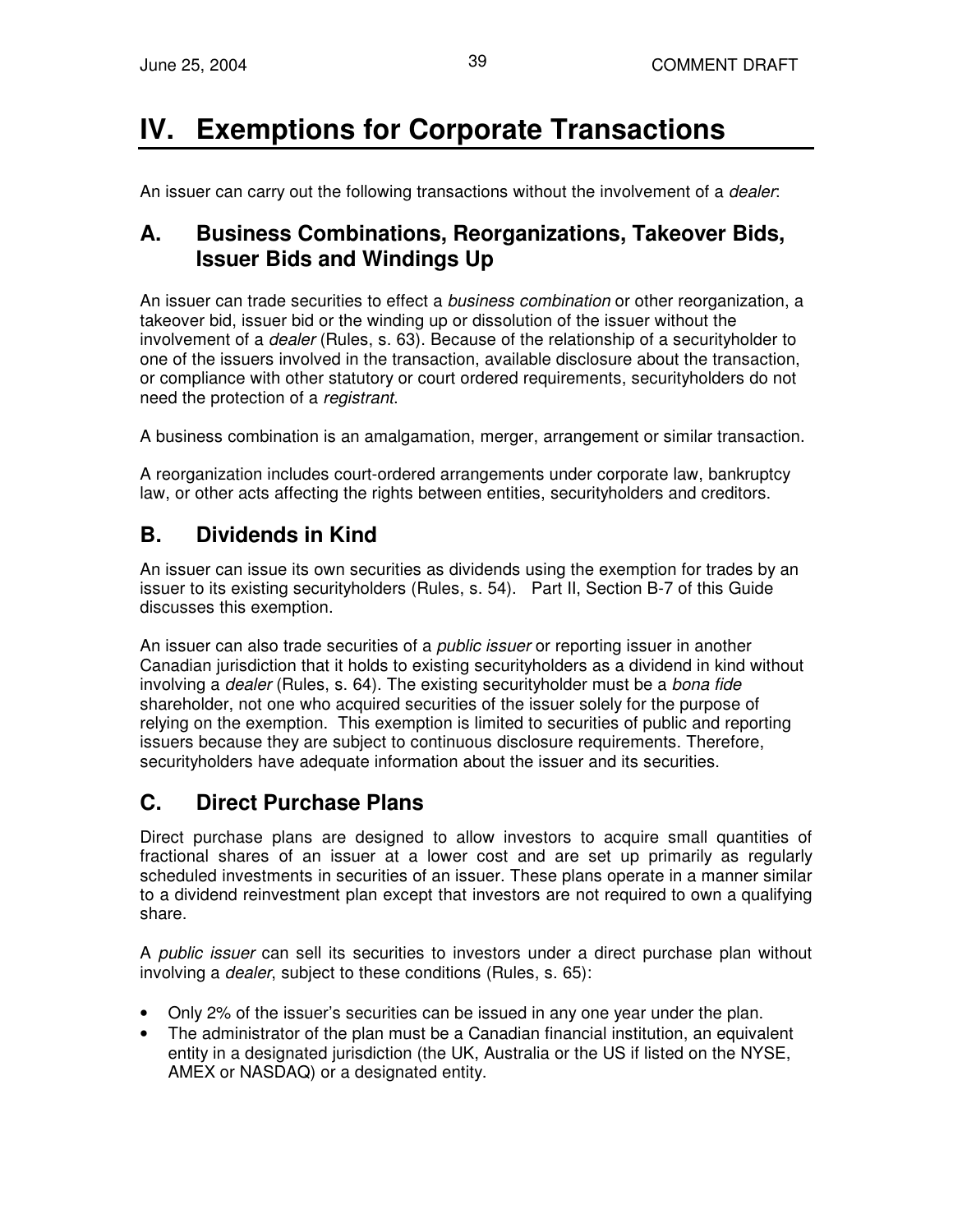• Only a registered dealer or *adviser* and their *representatives*, or an equivalent entity in another province, may advise or recommend that a person purchase securities under the plan.

This exemption is limited to securities of public issuers because they are subject to continuous disclosure requirements and therefore there is information in the market about them.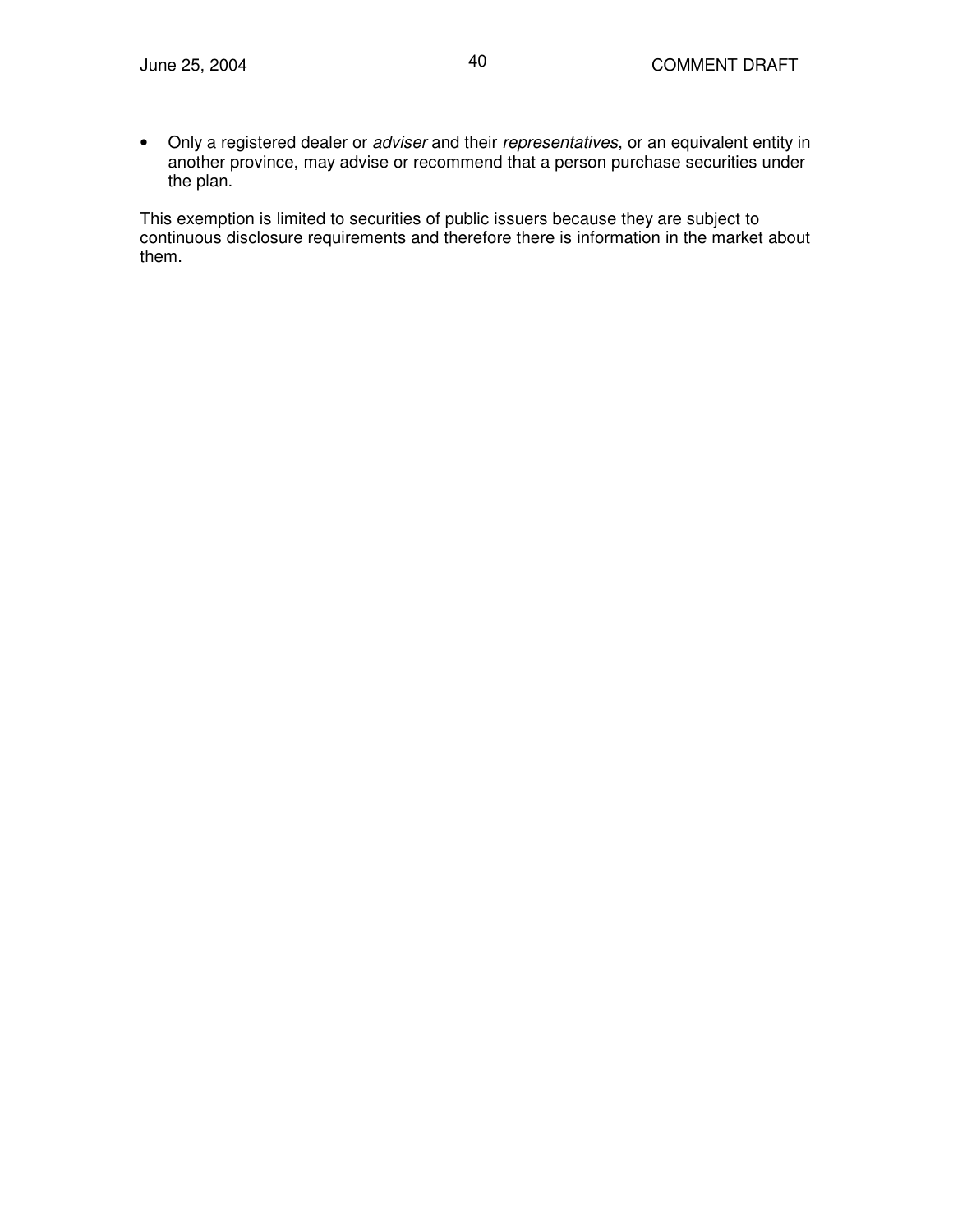# **V. Market Participant Conduct**

Because the Commission's responsibilities include protecting the integrity of the capital market and the confidence of investors, the legislation imposes duties on *market participants* (which include issuers) and prohibits certain conduct. It is important that issuers are aware of these provisions because if one is contravened, the issuer and its management may be subject to regulatory or criminal sanctions. In some cases, contraventions of the legislation can also give rise to actions for civil liability (see Part VII of this Guide).

Any activity in furtherance of a trade is included in the definition of trade which means that advertising, solicitation, negotiations and any other activity to encourage trading of your securities is also caught.

#### *Manipulation and fraud*

Any conduct relating to trading in a security that results in manipulation or fraud is prohibited (Act, s. 27).

#### *Misrepresentations*

*Misrepresentations* are prohibited (Act, s. 28). In the *public issuer* context, there are two common situations where this prohibition is relevant. One is the disclosure of information to investors. In this context, you cannot provide untrue material information, omit material information, or omit other information necessary to prevent a statement from being misleading. Disclosure of material information is discussed in this Guide under Part III, Section B.

The second situation is the relationship between a person engaged in promotional activities on behalf of an issuer and an investor. In this context, a misrepresentation is untrue information or the omission of information about something that a reasonable investor would consider important in making a decision to buy or sell a security**.**

#### *Unfair practices*

A person must not engage in an *unfair practice* (Act, s. 29(1)). This means that highpressure sales tactics, taking advantage of an investor's physical or mental infirmity, ignorance, illiteracy, age or lack of sophistication and imposing inequitable terms or conditions on a sale is not permitted (Act, s. 29(2)).

#### *Insider trading, tipping or recommending*

A *connected person* (Act, s. 30(1)) must not trade securities of a public issuer or recommend another person trade the securities, if the person has *inside information* (Act, s. 30(2) and (4)). A connected person also must not tell anyone else the inside information. These prohibitions are discussed in this Guide under Part III, Section E-1.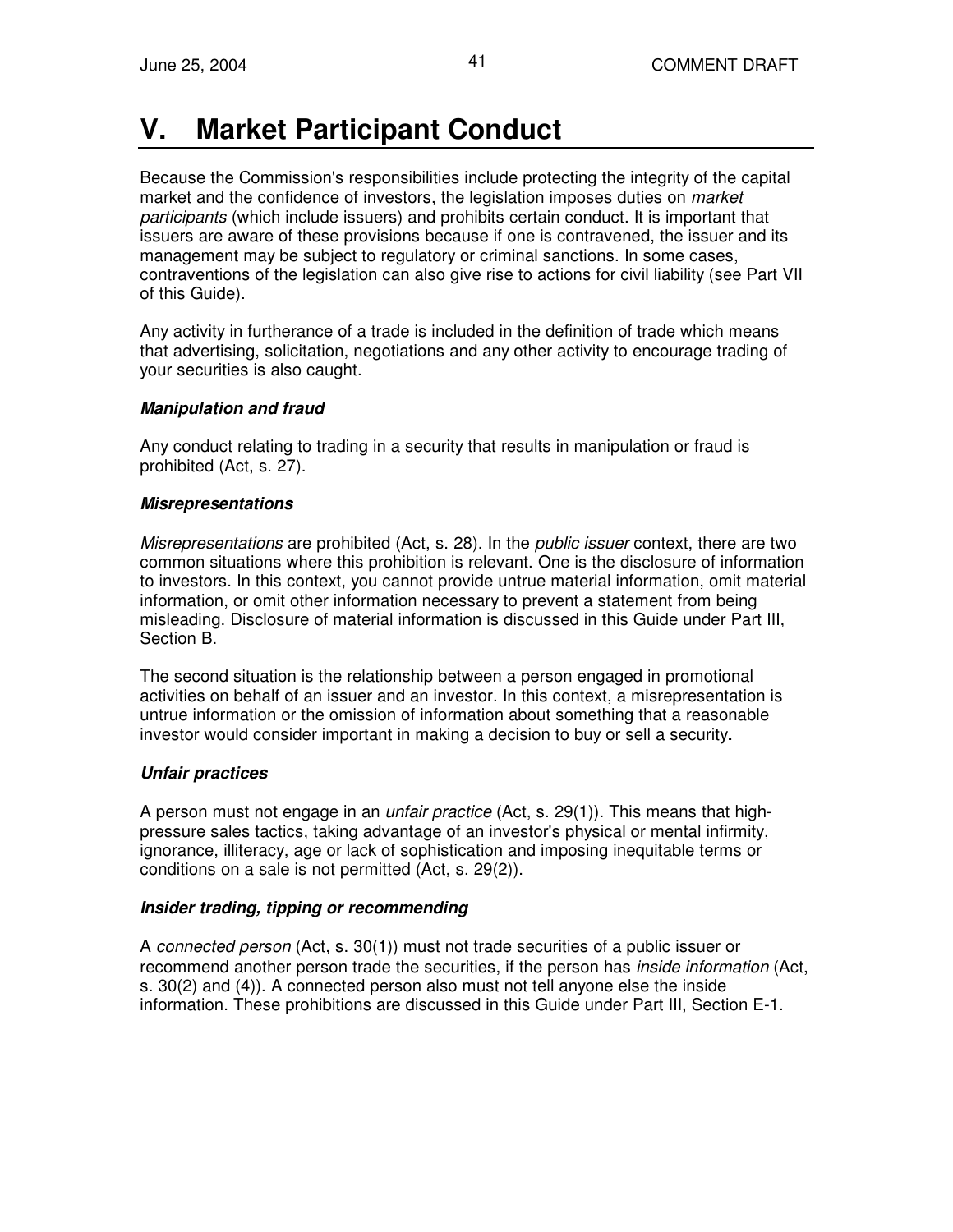#### *False or misleading statements to Commission*

You must not make or give false or misleading statements or information to the Commission or Commission staff (Act, s. 40). This includes any verbal or written statements or information provided in the course of dealings with Commission staff on a filing or application.

#### *Obstruction of justice*

A person must not destroy, conceal or withhold give any information or document needed for a hearing, compliance review of investigation (Act, s. 41).

#### *Contraventions attributable to others*

If an issuer contravenes the legislation or a Commission decision, any employee, *officer*, *director*, agent or *significant securityholder* of the issuer who authorized, permitted or acquiesced in the contravention is also considered to have committed the same contravention (Act, s. 173).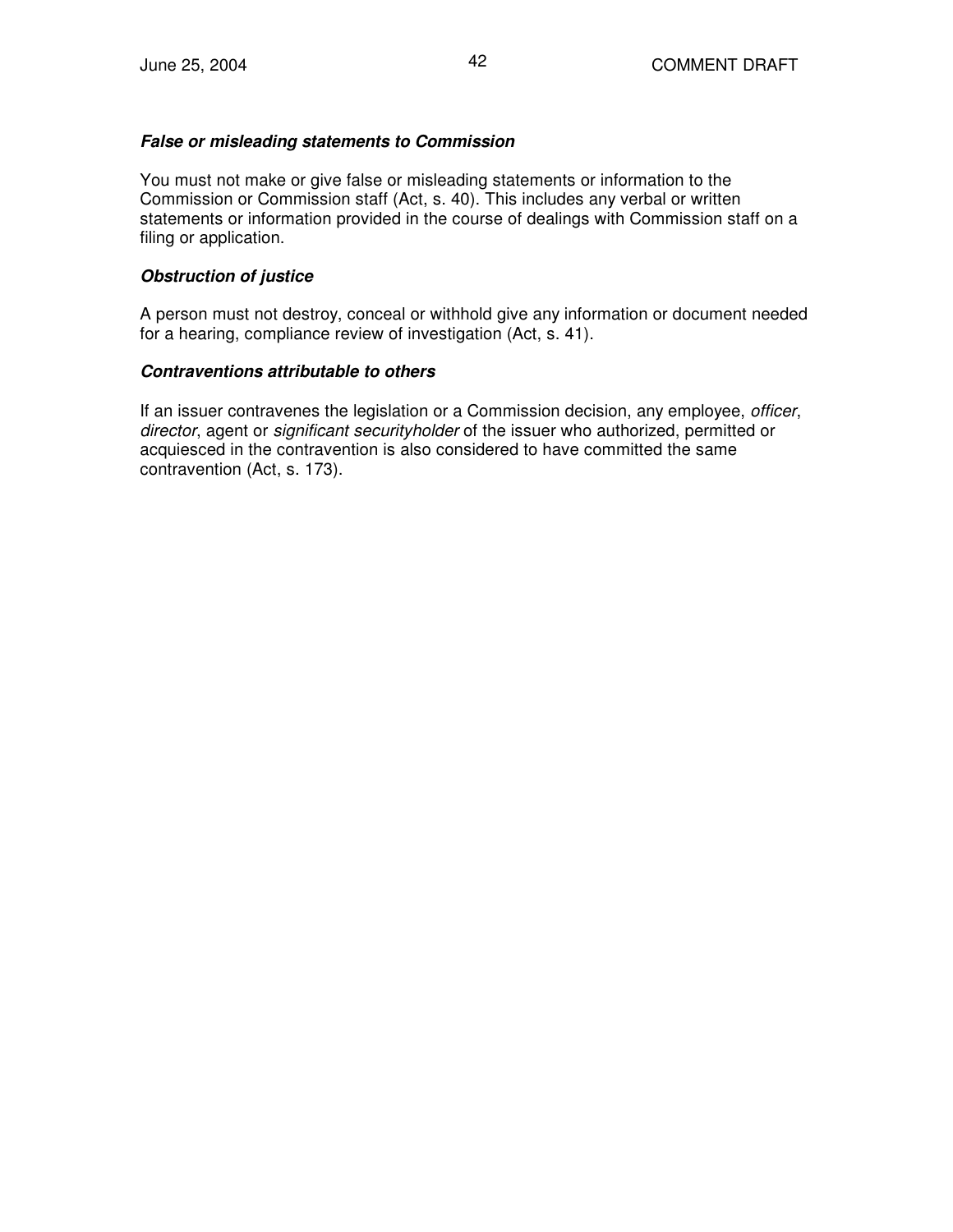# **VI. General Requirements and Guidelines for Issuers**

## **A. Duty to Use Plain Language**

You must prepare the following disclosure documents using plain language (Rules, s. 92, 142 and 145 and BCI 62-502, s. 24):

- **Prospectus**
- Offering memorandum
- AIF
- MD&A
- Information circular
- News releases containing material information
- Confidential material information reports
- Takeover bid and issuer bid materials

This means that they must be easy to read and understand.

There are many resources available on the subject of plain language, but here are some basic principles for you to consider when preparing these documents:

- Use short sentences
- Use definite, unambiguous, everyday language
- Use the active voice
- Avoid superfluous words
- Organize the document in clear, concise sections, paragraphs and sentences
- Avoid jargon
- Do not rely on glossaries and defined terms unless it helps the reader understand the information
- Avoid boilerplate wording
- Avoid multiple negatives
- Avoid technical terms where possible (if you use them, include definitions or explain them)
- Use charts and tables where it makes information easer to understand.

## **B. Electronic Delivery of Documents**

You can deliver documents to investors electronically (other legislation may be relevant). If you choose electronic delivery, you need to ensure that it is as effective and timely as delivery by more traditional means. If it is not, you will not have met the delivery obligations under the legislation.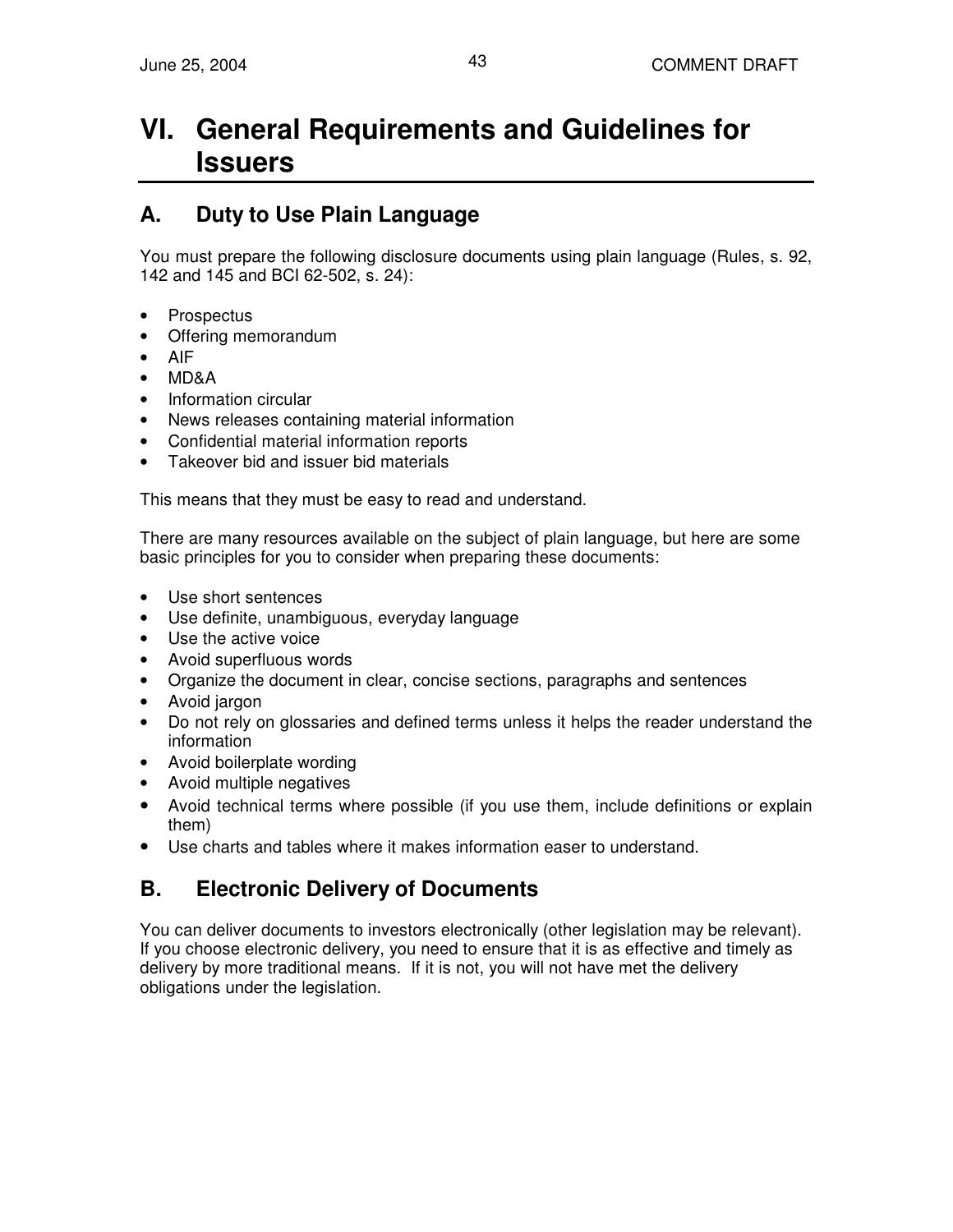#### *Consent*

If you wish to use electronic delivery, obtaining a consent is a good way to ensure that the recipient has been given notice that you will be delivering electronically. A consent can set out how and when electronic delivery will occur – and be evidence that you and the recipient have agreed on the process.

Here are the types of things to consider including in a consent:

- The documents that may be delivered
- How documents will be delivered
- What software and other systems requirements the recipient will need
- How an investor can revoke the consent

#### *Delivery system*

An effective delivery system will likely have the following elements:

- Ease of access by the intended recipients, which includes making the document available for a reasonable period of time, and allowing the recipient to download a printable version of the document
- Proof that the document has been delivered or otherwise made available to the person
- Protections against the alteration or corruption of documents.

#### *Hyperlinks*

You should use caution when using hyperlinks in a document, unless the hyperlink is to another point in that same document. If you are hyperlinking to information outside the document, you risk incorporating the hyperlinked information into the document and becoming legally responsible for its accuracy. Also, hyperlinks to a separate document raise the question of which documents are being delivered.

Keep in mind that the SEDAR Filer Manual prohibits hyperlinks between documents.

#### *Proxy materials – execution requirements*

Under the Rules, a proxy must be signed by a securityholder to be valid (Rules, s. 129). Electronic signature is acceptable.

## **C. Additional Filing Requirements**

If a *public issuer* sends a document to its securityholders or files a document with a *marketplace*, *regulatory organization*, government agency, or other entity that regulates trading in securities or administers or enforces securities laws, that contains *material information* not already filed with the Commission, it must file the document with the Commission (Rules, s.153).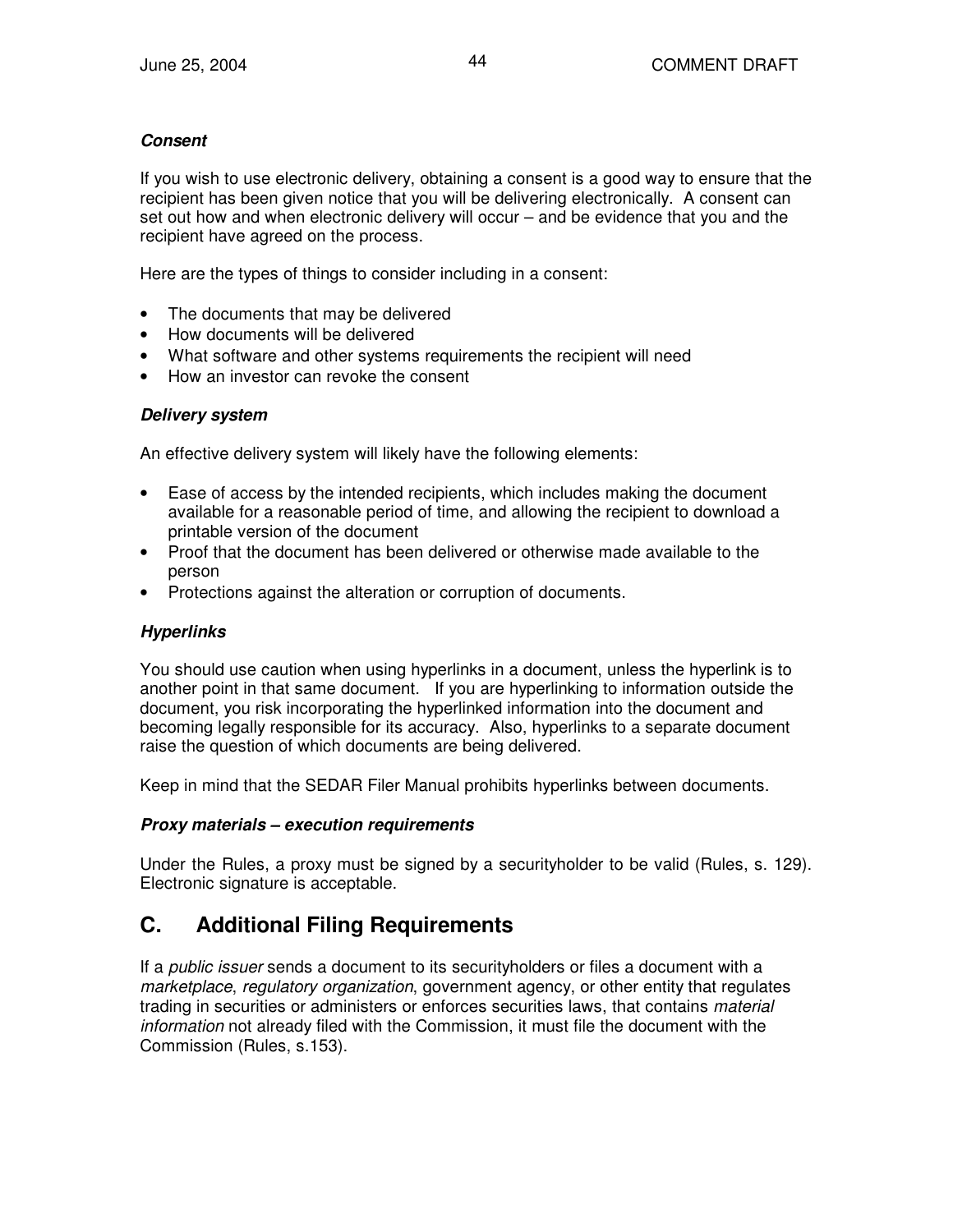## **D. Personal Information Forms (PIFs)**

A *public issuer* must provide the Commission with personal information about a *director* or *officer* within 30 days of the individual becoming a director or officer (Rules, s. 152(1)). If your are listed on a Canadian *marketplace*, you may comply by providing a copy of the PIF or statutory declaration you filed with the marketplace (Rules, s. 152(2)).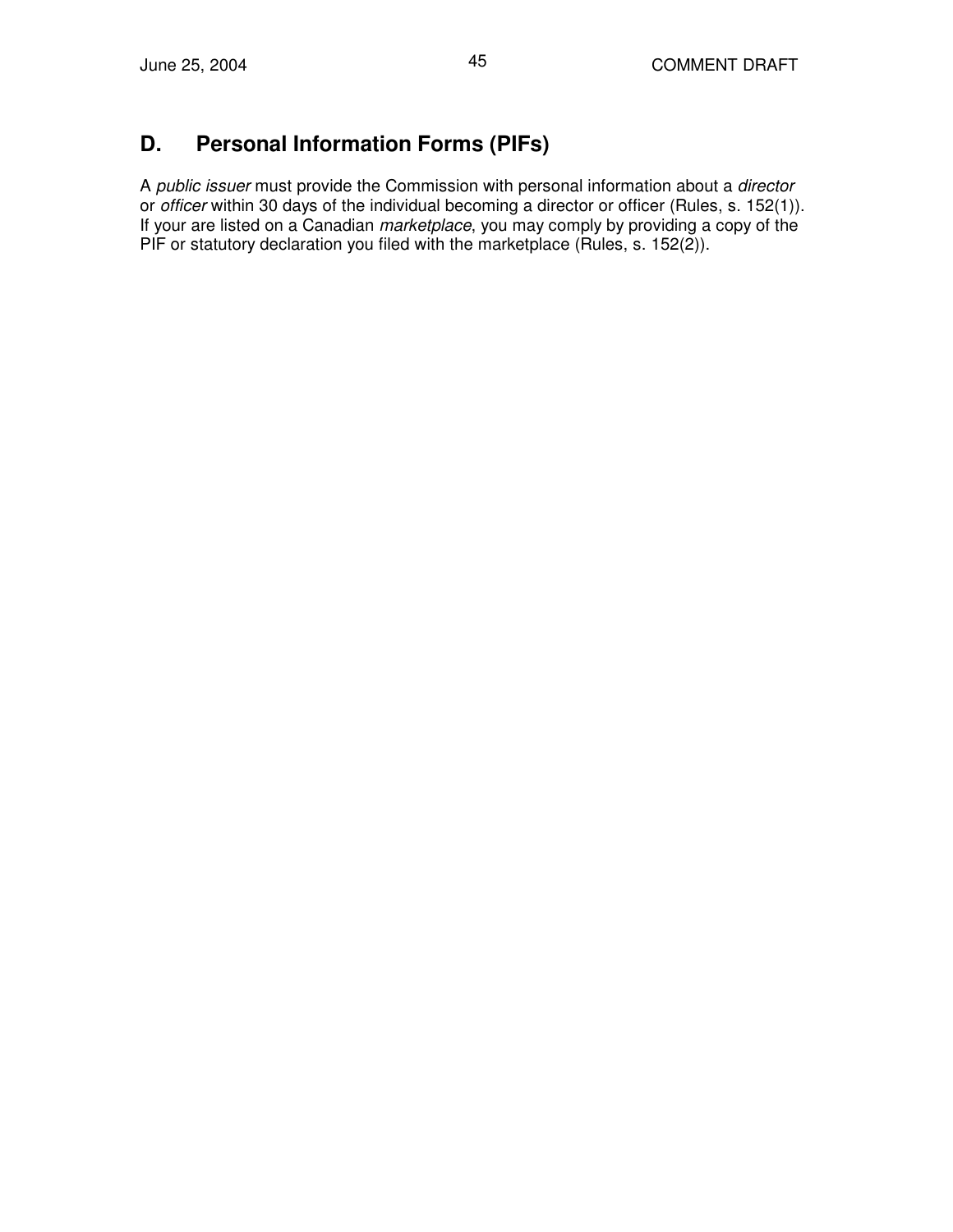# **VII. Investor Remedies**

## **A. Liability**

The legislation provides a statutory right of action for:

- damages, for a *misrepresentation* by a *public issuer*, against the issuer, its *directors*, *officers*, *significant securityholders*, experts, and in connection with a public offering, against *due*−*diligence providers* and *underwriters* (Act, s. 90),
- damages, for a misrepresentation by a significant securityholder, against the security holder, its directors, officers, experts and others (Act, s. 91),
- damages, for not making timely disclosure about a public issuer, against the public issuer and its directors, officers and significant securityholders (Act, s. 92),
- damages, for a misrepresentation in a private placement offering memorandum, of an issuer that is not a public issuer or has no securities that are publicly traded against the issuer and its directors and officers (and rescission against the issuer, as well as the right to cancel the contract within two days, without cause) (Act, ss. 96, 97 and 98),
- damages or rescission, for making an offering without a prospectus or a prospectus exemption, against the person making the offering (Act, s. 99),
- damages for a misrepresentation in a takeover bid or issuer bid document, against the offeror, its directors, officers, and experts (Act, s. 100),
- damages for misrepresentation in a takeover bid directors' circular, against those directors (Act, s. 101),
- damages, rescission and other remedies, for contravening the takeover bid and issuer bid provisions in the legislation, against the person contravening the provision (Act, s. 102), and
- damages or an accounting, for trading, or recommending to others that they trade, on *inside information*, or passing on inside information to others, against the person who does so (Act, ss. 104 and 105).

The rights relating to a misrepresentation by a public issuer or significant securityholder apply to a misrepresentation in any document that is filed or generally disclosed or in an oral statement if general disclosure was reasonably foreseeable.

Where a plaintiff brings an action for a misrepresentation, the plaintiff does not have to prove that he or she relied on the misrepresentation in order to sue (Act, s. 106).

Not all investors may sue for a misrepresentation by a public issuer or significant securityholder. The investors who can sue are those who traded securities during the period when the contravention was occurring.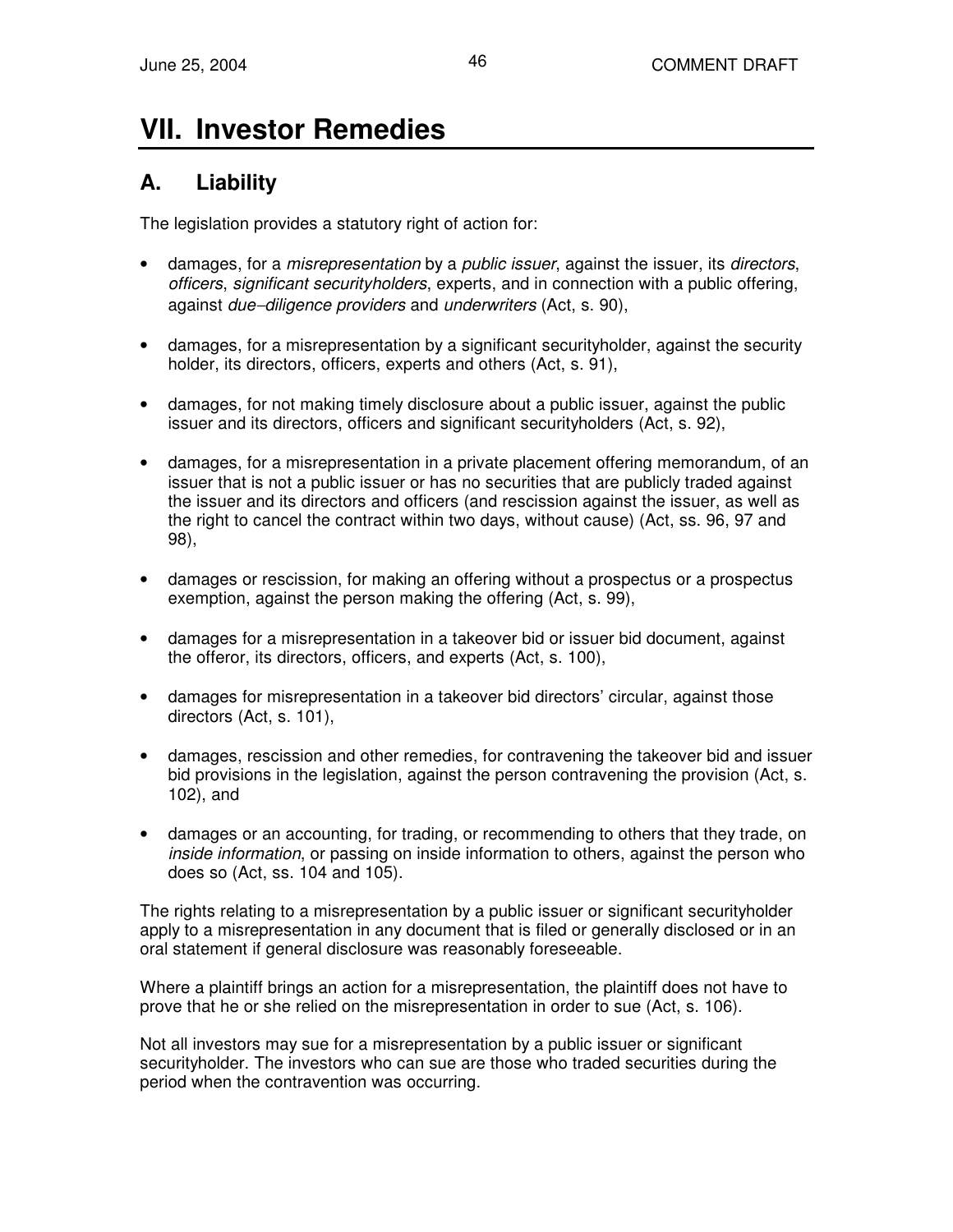In addition, the legislation provides specific rights of action for a misrepresentation in a prospectus where the issuer makes a multijurisdictional offering (Act, s. 126). If an issuer offers securities concurrently in British Columbia and under a prospectus in another Canadian jurisdiction, investors resident in British Columbia have the same rights and remedies as those purchasing under the prospectus in those other jurisdictions (except for the right to cancel the purchase within two days).

## **B. Defences**

Besides any defences available at common law, there are defences in the Act for issuers and their *directors* and *officers*.

An issuer and its directors have a defence if the issuer used a reasonable system to ensure compliance with the Act and Rules and a reasonable process for monitoring the effectiveness of that system (Act, s. 109).

There is also a due diligence defence available to all defendants for *misrepresentation* claims (Act, s. 110). To claim this defence, defendants have to show that after reasonable investigation at the time of the misrepresentation, they had no reasonable grounds to believe there was a misrepresentation. A similar due diligence defence is also available where there has been a failure to disclose (Act, s. 111).

Where the action is for misrepresentation or failure to disclose *material information*, an issuer, its directors and officers may rely on a confidential filing defence if the procedure described in Part III, Section B-4 of this Guide was followed and other conditions were met.

Other defences of interest to issuers include:

- Where there is a misrepresentation in a document, the defendant did not consent to disclosing or filing the document, did not know or have reasonable grounds to believe that it would be disclosed or filed, and objected in writing when it was made publicly available (Act, s. 115).
- Where the action is for a misrepresentation, the defendant was reasonably relying on disclosure by another issuer or a public official (Act, s. 118).
- Where the action is for a misrepresentation in forward-looking information, the required cautions were included and there was a reasonable basis for the information (Act, s. 117). Part III, Section C of this Guide contains more information about this defence and forward-looking information generally.
- Where the action is for misrepresentation based on an expert's opinion or report, the expert consented to the use of the report and other conditions are met (Act, s. 114).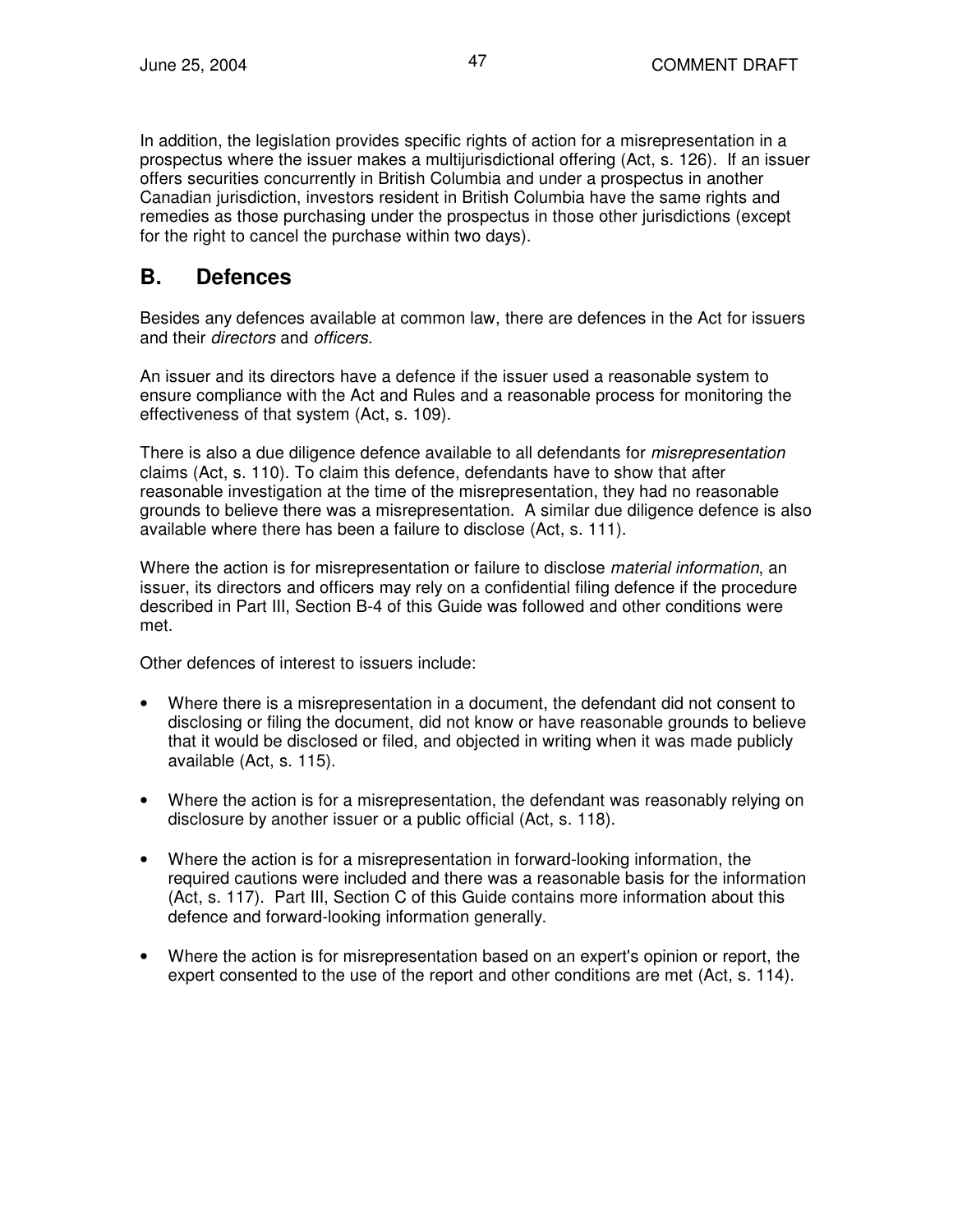## **C. Protections for Defendants**

There are also protections for defendants. Two of these protections – court approval to commence an action and court approval of any proposed settlement – are intended to discourage strike suits (Act, ss. 119 and 120).

The legislation also limits the damages payable by issuers and individual defendants (unless they acted knowingly or were reckless or willfully blind) (Act, s. 121; Rules, s. 167).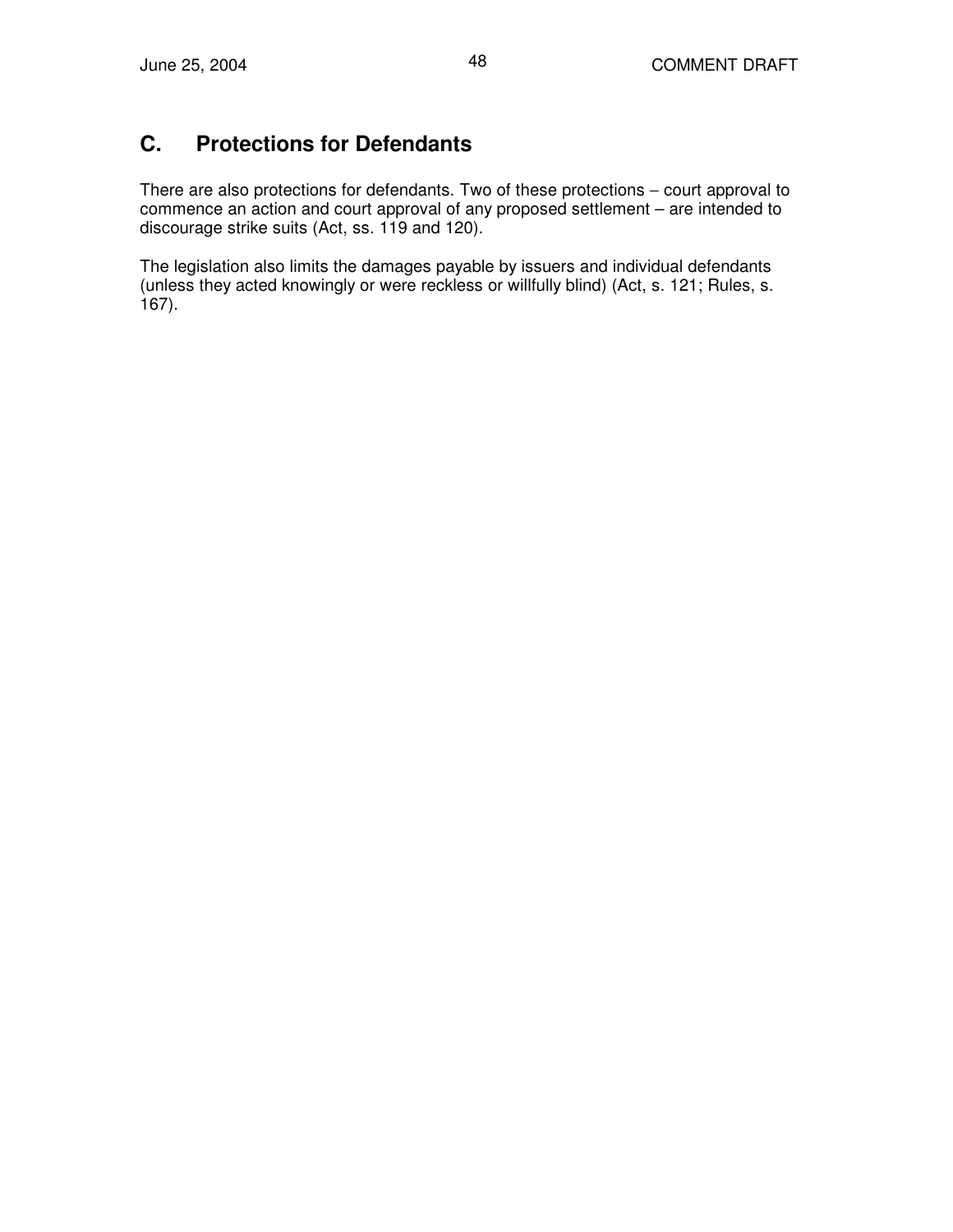# **VIII. Foreign Issuers**

In British Columbia there are exemptions for certain *foreign issuers*, their securityholders and those making a takeover bid for or soliciting proxies from securityholders of a foreign issuer. These exemptions are contained in BC Instrument 71-502 *Exemptions for Foreign Market Participants*.

A foreign issuer is an issuer whose *principal market* is outside Canada or is based in a jurisdiction outside Canada (BCI 71-502, s. 1). In determining whether an issuer is based outside Canada, you may wish to consider:

- whether the issuer's head office is located, or its *directors* and key *officers* reside, outside Canada (the "mind and management" test), or
- whether the issuer's business is administered from and its operations are conducted outside Canada.

For these issuers, the principal market is the jurisdiction whose *marketplace* accounts for the largest annual trading volume in the issuer's securities, averaged over its last two financial years.

## **A. Exempt Foreign Issuers**

#### *Offerings and continuous disclosure*

An *exempt foreign issuer* is a *public issuer* who is a foreign issuer subject to the laws of a *designated foreign jurisdiction* (the UK, Australia, or the US if listed on the NYSE, AMEX or NASDAQ) (BCI 71-502, s. 1). These issuers can use the documents they prepare under those laws to comply with all requirements under Parts 4 (Offerings) and 5 (Continuous Disclosure) of the legislation. (They will also comply with British Columbia Part 4 requirements if they comply with the laws of another province.) If the Commission is the principal regulator for an offering that is made elsewhere in Canada, the relief from Part 4 is not available (BCI 71-502, s. 5(2)).

#### *Accounting principles and auditing standards*

Exempt foreign issuers do not have to apply Canadian accounting principles, auditing standards or auditor qualification requirements, if they comply with the corresponding requirements of their designated foreign jurisdiction (BCI 71-502, s. 5(4)).

#### *Corporate governance*

Exempt foreign issuers are exempt from British Columbia rules relating to corporate governance if they comply with the corresponding requirements of their designated foreign jurisdiction (BCI 71-502, s. 5(5)).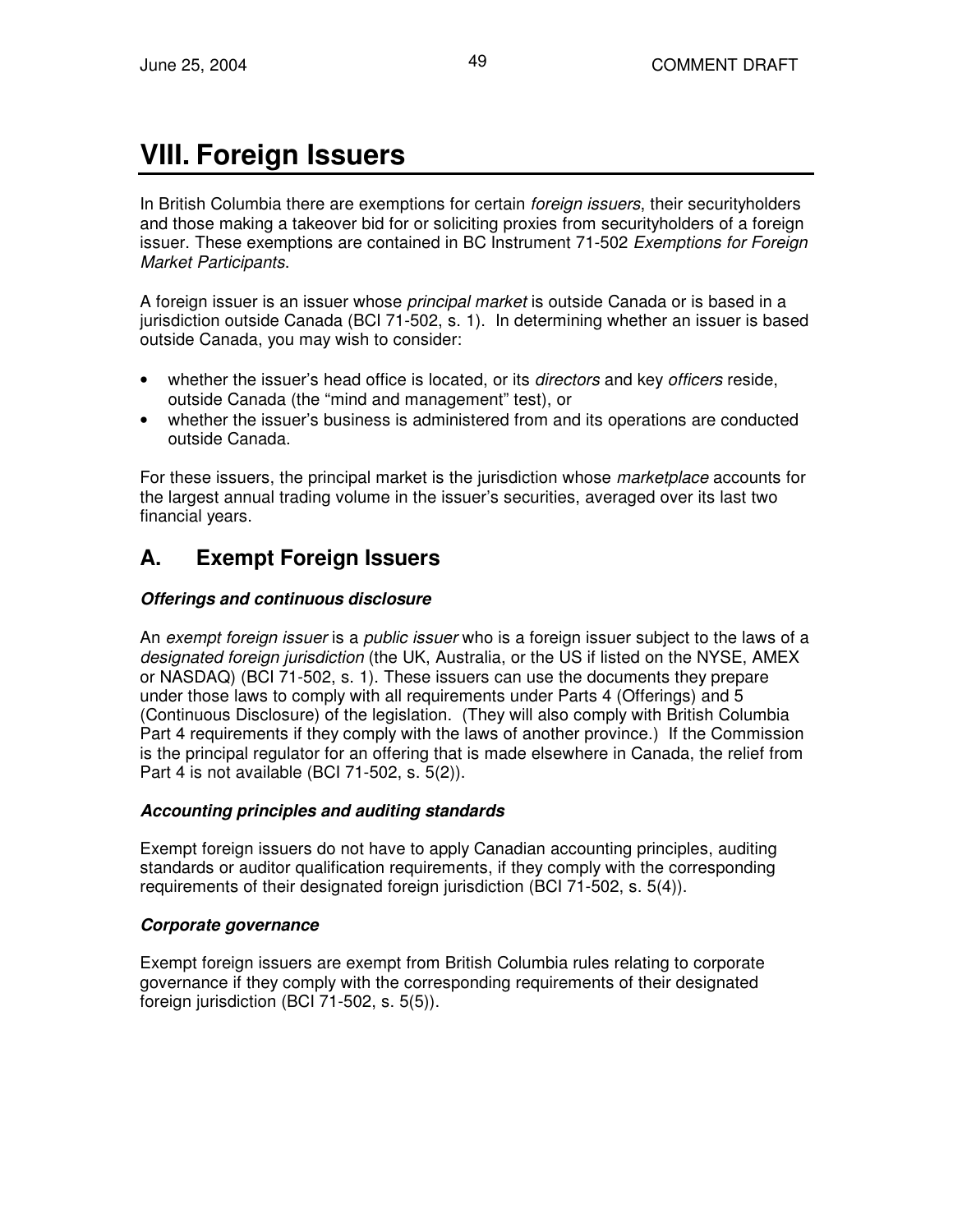#### *Notice of reliance*

If you wish to rely on these exemptions, you must file a notice stating this (BCI 71-502, s. 13(1)). You can find the required form of notice, Form 71-502F7 *Notice by Foreign Issuer of Intention to Rely on BC Instrument 71-502*, on the Commission website at www.bcsc.bc.ca.

You must submit to British Columbia's jurisdiction and appoint an agent with an address in British Columbia as your agent for service of any process for any proceeding under the Act or relating to the issuer's securities (BCI 71-502, s. 13(2)). The required form of notice includes wording for this purpose.

## **B. Limited Connection Foreign Issuers**

A *limited connection foreign issuer* is an issuer that is based outside Canada, or whose principal market is outside Canada, and that has less than 10% of its equity securities owned by Canadian residents (BCI 71-502, s. 1).

In determining the percentage of securities owned by Canadian residents, an issuer should:

- use reasonable efforts to identify securities held by a broker, *dealer*, bank, trust company or nominee or any of them for the accounts of Canadian resident customers,
- count securities beneficially owned by residents of Canada as reported on reports of beneficial ownership, including insider reports, and
- assume that a customer is a resident of the jurisdiction in which the nominee has its principal place of business if, after reasonable inquiry, information regarding the jurisdiction of residence of the customer is unavailable.

#### *Continuous disclosure*

These issuers can use the documents they prepare under the laws of their relevant jurisdiction – i.e. the jurisdiction of their principal market (or, if the issuer is not traded on a market, the jurisdiction of its head office) – to satisfy all requirements under Part 5 (Continuous Disclosure) of the legislation (BCI 71-502, s. 7(2)).

#### *Accounting principles and auditing standards*

Limited connection foreign issuers do not have to apply Canadian accounting principles, auditing standards or auditor qualification requirements, if they comply with the corresponding requirements of their relevant jurisdiction (BCI 71-502, s. 7(3)).

#### *Corporate governance*

Limited connection foreign issuers are exempt from British Columbia rules relating to corporate governance if they comply with the corresponding requirements of their relevant jurisdiction (BCI 71-502, s. 7(4)).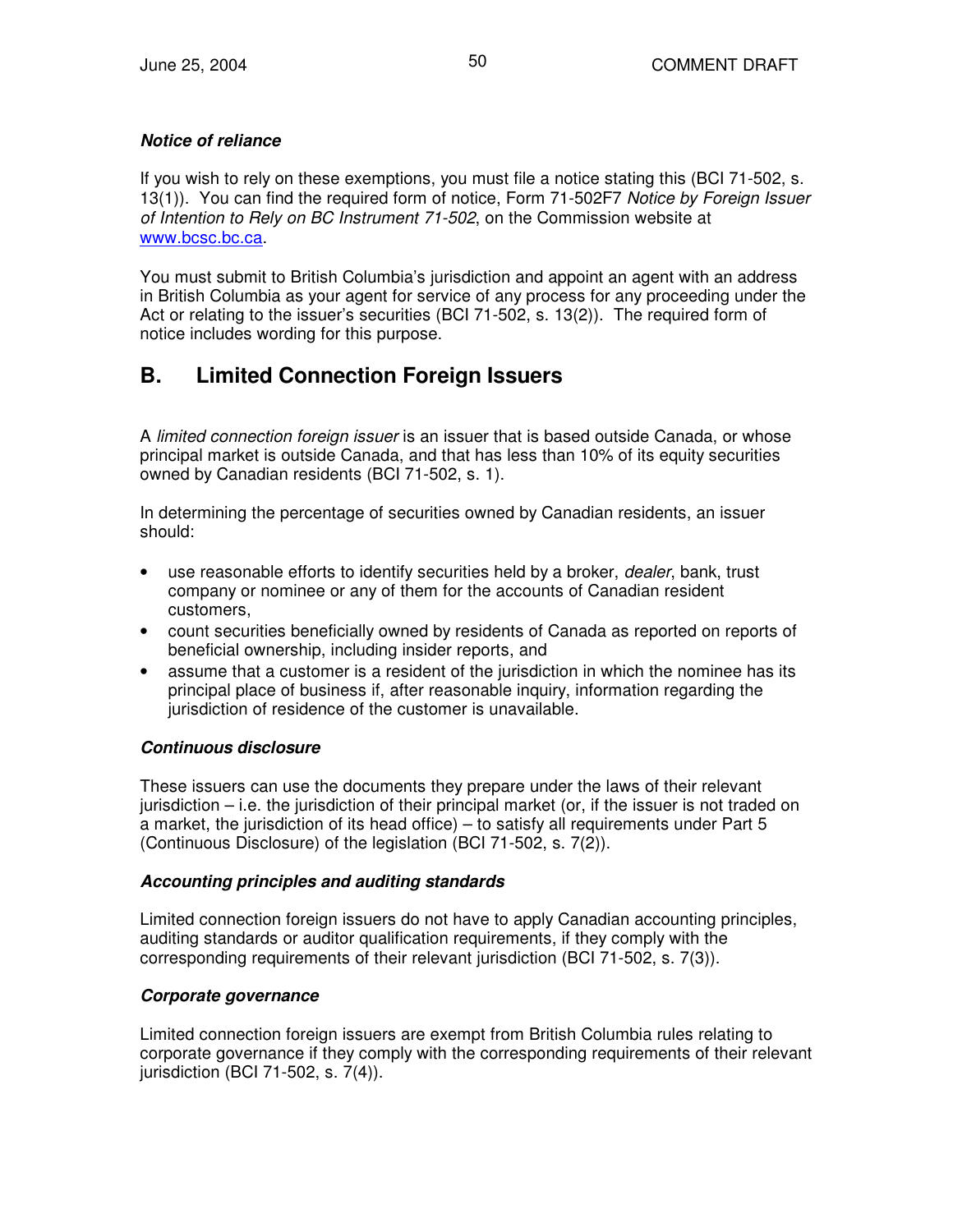#### *Notice of reliance*

If you wish to rely on these exemptions, you must file a notice stating this. You can find the required form of notice, Form 71-502F7 *Notice by Foreign Issuer of Intention to Rely on BC Instrument 71-502*, on the Commission website at www.bcsc.bc.ca (BCI 71-502, s.  $13(1)$ ).

If these issuers rely on the exemptions available to foreign issuers, they cannot use the CMA exemption (available for *public issuer*s in section 18(3) of the Act) (Rules, s. 119). They can use any other exemption available for issuers in British Columbia or can file a prospectus to offer securities in British Columbia.

## **C. Canadian-Based Issuers Using Foreign Issuer Exemptions**

Under the legislation, a Canadian-based *public issuer* may use the exemptions for certain *foreign issuers* (BCI 71-502, s. 1) if its principal market is outside Canada. An issuer is based in Canada if its mind or management or business and operations are here.

For these issuers, the principal market is outside Canada only if the foreign *marketplace* had more than 60% of the issuer's annual trading volume over each of its past two financial years. Otherwise the issuer's principal market is the Canadian marketplace where its securities trade.

## **D. Conditions for Using the Foreign Issuer Exemptions**

Issuers who use these exemptions must comply with various requirements, including the following:

- They must apply the laws in the foreign jurisdiction for the benefit of British Columbia securityholders as if those securityholders were residents of the foreign jurisdiction (e.g. BCI 71-502, s. 5(1)). For this purpose, these securities laws include the requirements of any *marketplace* that the issuer is subject to in that jurisdiction.
- They must file any offering documents sent to British Columbia purchasers (BCI 71- 502, s.  $5(1)(c)$ ).
- They must file either the continuous disclosure document or a notice in the required form on SEDAR explaining where investors will find their continuous disclosure materials (you can find the required form of notice, Form 71-502F3 *Notice by Foreign Issuer – Continuous Disclosure*, on the Commission website at www.bcsc.bc.ca.). (See BCI 71-502, s. 5(3)(b) and other similar provisions.)

All foreign *public issuers* and their *directors* and *officers* are subject to civil liability in British Columbia based on British Columbia rules, like any other public issuer.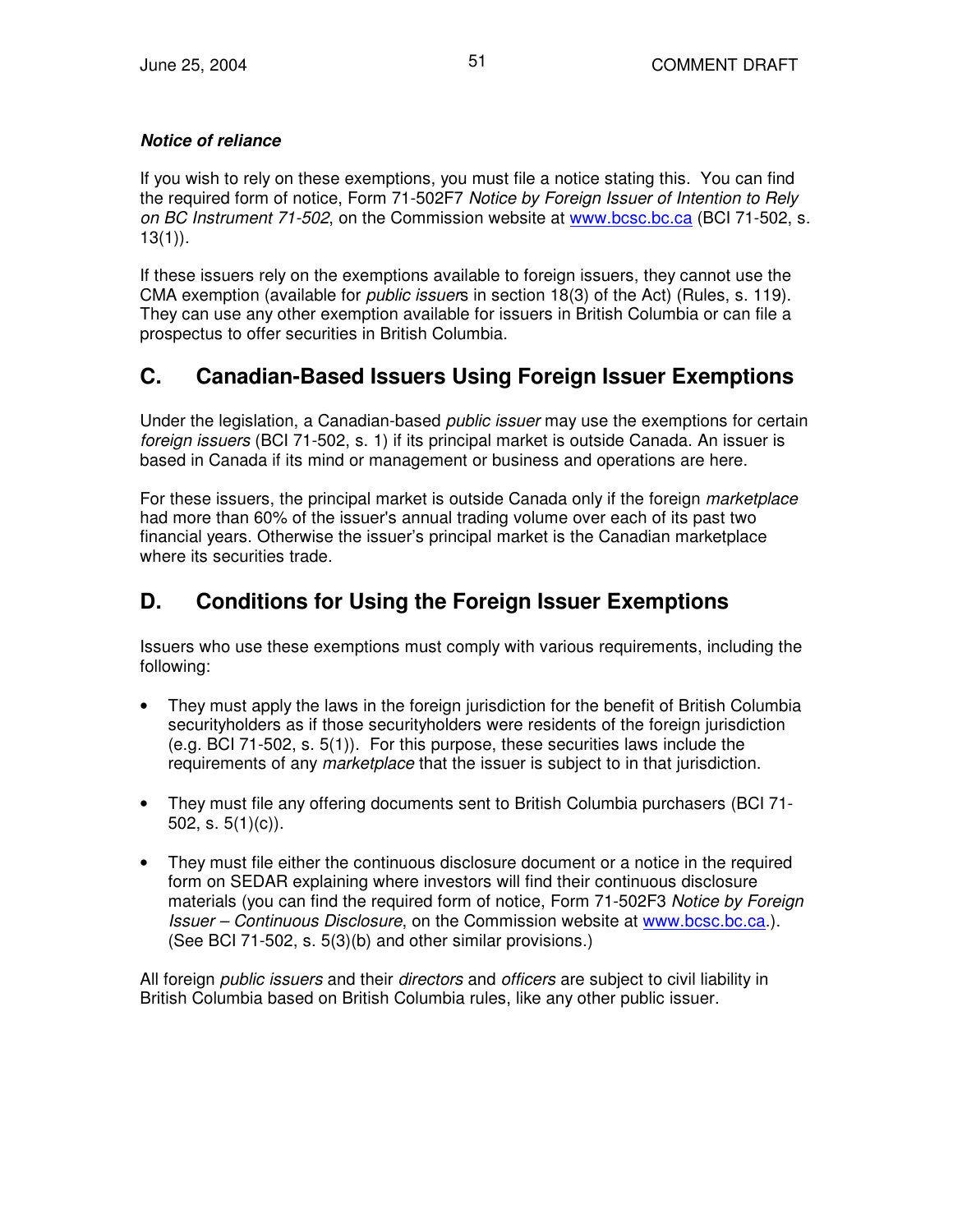An exempt foreign issuer or limited connection foreign issuer that does any of the following must file a notice stating that (BCI 71-502, s. 14):

- Changes its name
- Changes its foreign issuer category
- Changes its designated foreign jurisdiction (exempt foreign issuers only)
- Changes its relevant jurisdiction (limited connection foreign issuers only)
- Ceases to rely on the foreign issuer exemptions

There are no exemptions specifically for any foreign issuers that are not described above. These issuers must comply with the legislation, rely on an exemption available to all issuers or apply for discretionary relief.

## **E. Additional Filing Requirements**

If an exempt foreign issuer or a limited connection foreign issuer that is a *public issuer* sends a document to its securityholders or files a document with a *marketplace*, *regulatory organization*, government agency, or other entity that regulates trading in securities or administers or enforces securities laws, that contains *material information* not already filed with the Commission, it must file the document with the Commission**.** Alternatively, the issuer may file a notice indicating that the document is available on the Internet, with instructions on how to locate it. The requirements for this filing are set out in sections 11 and 12 of BCI 71-502.

## **F. Takeover Bids**

A person making a takeover bid for an exempt foreign issuer or a limited connection foreign issuer does not have to comply with British Columbia takeover bid requirements if it:

- follows the laws of the foreign jurisdiction,
- files a notice in the required form and the foreign takeover bid documents (or, if the documents are on the Internet, a document explaining how to access them) (BCI 71- 502, ss. 5(7) and 7(6)). (You can find the required form of notice, Form 71-502F4 *Notice by Person Making Takeover Bid for Foreign Issuer*, on the Commission website at www.bcsc.bc.ca. There is no required form for the document explaining how to access bid documents on the Internet.), and
- applies the foreign laws for the benefit of investors resident in British Columbia as if they were residents of the foreign jurisdiction.

## **G. Proxy Solicitation**

A person soliciting proxies from the securityholders of an exempt foreign issuer or limited connection foreign issuer does not have to comply with British Columbia proxy solicitation requirements if it:

• follows the laws of the foreign jurisdiction,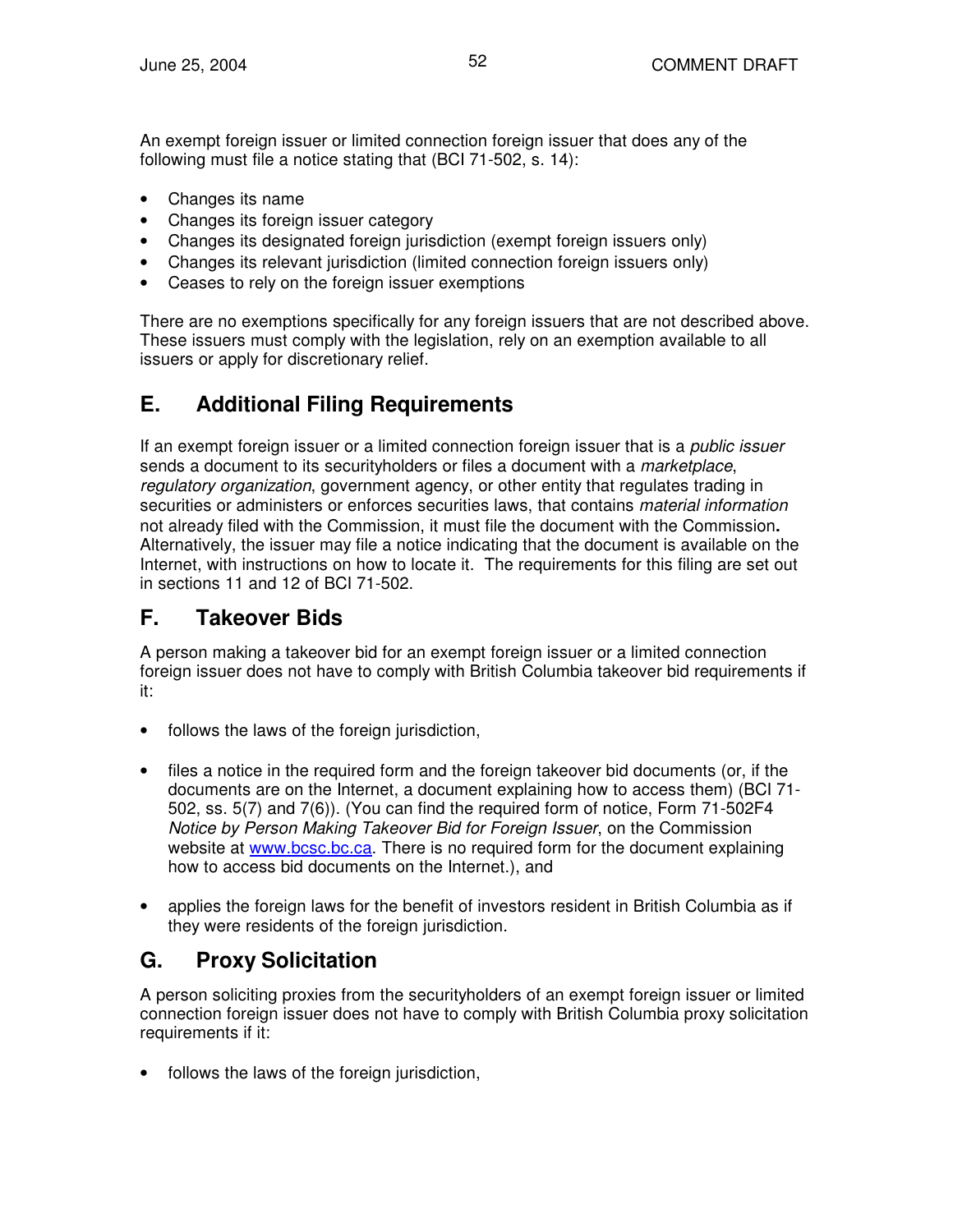- files a notice in the required form and the foreign proxy solicitation documents (or, if the documents are on the Internet, a document explaining how to access them) (BCI 71-502, ss. 5(8) and 7(7)). (You can find the required form of notice, Form 71-502F5 *Notice by Person Soliciting Proxies from Securityholders of Foreign Issuer*, on the Commission website at www.bcsc.bc.ca. There is no required form for the document explaining how to access documents on the Internet.), and
- applies the foreign laws for the benefit of investors in British Columbia as if they were residents of the foreign jurisdiction.

## **H. Insider Reporting**

A securityholder of an exempt foreign issuer does not have to comply with British Columbia insider reporting requirements if the securityholder complies with the corresponding requirements in the issuer's designated foreign jurisdiction (BCI 71-502, ss. 5(6) and 7(5)).

## **I. Sending Documents to Canadian Securityholders**

Foreign issuers who wish to communicate with their securityholders should be aware that, in order to reach the beneficial owners of their securities, they will need to pay the fees of intermediaries and depositaries. We refer you to National Instrument 54-101 *Communication with Beneficial Owners of Securities of a Reporting Issuer.*

## **J. Language**

If a document that is filed under a foreign issuer exemption is not in English, it must be accompanied by an English translation (BCI 71-502, s. 10).